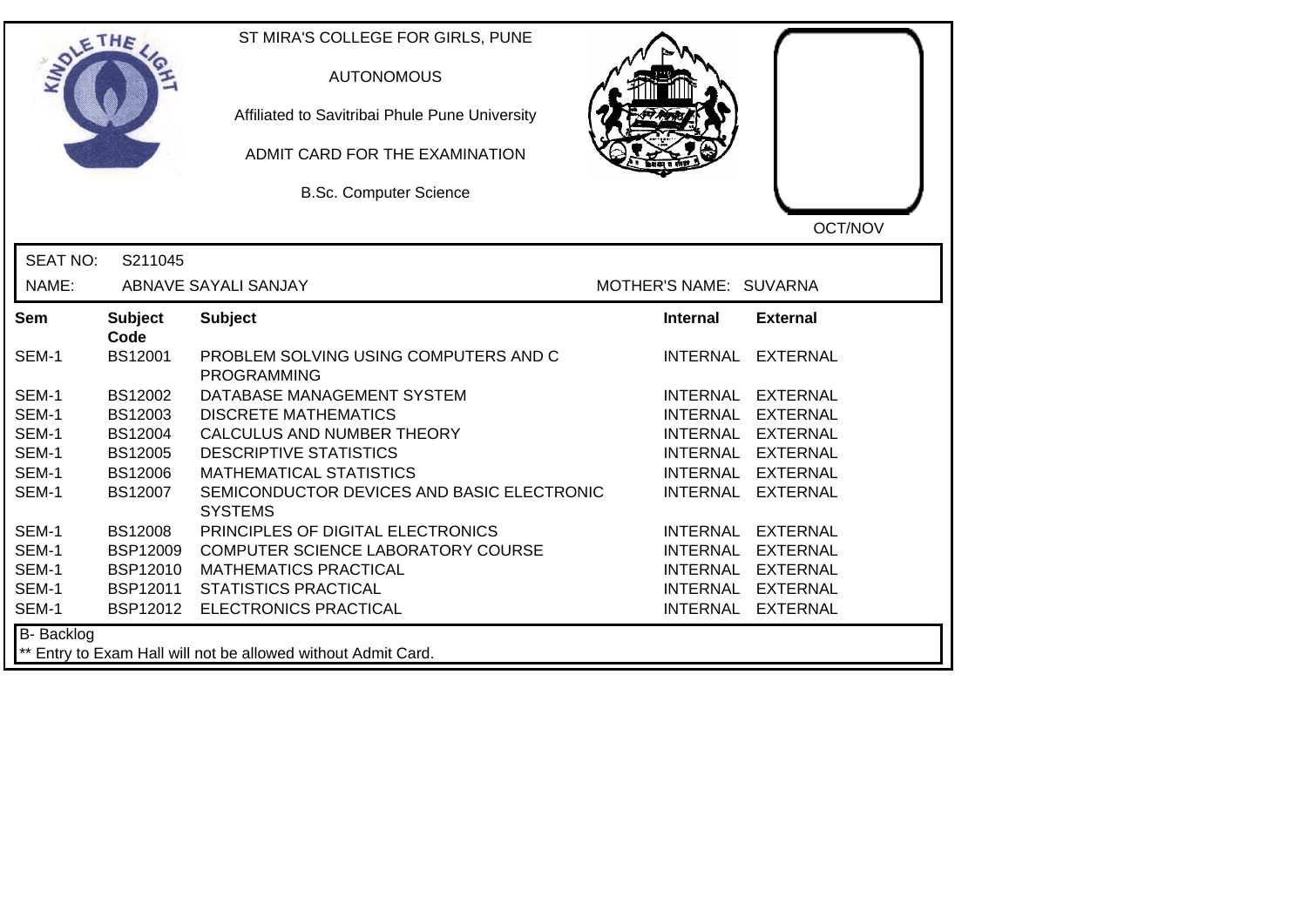| SOLE THE        |                        | ST MIRA'S COLLEGE FOR GIRLS, PUNE<br><b>AUTONOMOUS</b><br>Affiliated to Savitribai Phule Pune University<br>ADMIT CARD FOR THE EXAMINATION<br><b>B.Sc. Computer Science</b> |                       | OCT/NOV           |
|-----------------|------------------------|-----------------------------------------------------------------------------------------------------------------------------------------------------------------------------|-----------------------|-------------------|
| <b>SEAT NO:</b> | S211041                |                                                                                                                                                                             |                       |                   |
| NAME:           |                        | <b>MARATHE SAKSHI ASHOK</b>                                                                                                                                                 | <b>MOTHER'S NAME:</b> | <b>SHEELA</b>     |
| Sem             | <b>Subject</b><br>Code | <b>Subject</b>                                                                                                                                                              | <b>Internal</b>       | <b>External</b>   |
| SEM-1           | <b>BS12001</b>         | PROBLEM SOLVING USING COMPUTERS AND C<br><b>PROGRAMMING</b>                                                                                                                 |                       | INTERNAL EXTERNAL |
| SEM-1           | BS12002                | DATABASE MANAGEMENT SYSTEM                                                                                                                                                  |                       | INTERNAL EXTERNAL |
| SEM-1           | BS12003                | <b>DISCRETE MATHEMATICS</b>                                                                                                                                                 | <b>INTERNAL</b>       | <b>EXTERNAL</b>   |
| SEM-1           | <b>BS12004</b>         | CALCULUS AND NUMBER THEORY                                                                                                                                                  |                       | INTERNAL EXTERNAL |
| SEM-1           | <b>BS12005</b>         | <b>DESCRIPTIVE STATISTICS</b>                                                                                                                                               |                       | INTERNAL EXTERNAL |
| SEM-1           | <b>BS12006</b>         | <b>MATHEMATICAL STATISTICS</b>                                                                                                                                              |                       | INTERNAL EXTERNAL |
| SEM-1           | BS12007                | SEMICONDUCTOR DEVICES AND BASIC ELECTRONIC<br><b>SYSTEMS</b>                                                                                                                | <b>INTERNAL</b>       | EXTERNAL          |
| SEM-1           | <b>BS12008</b>         | PRINCIPLES OF DIGITAL ELECTRONICS                                                                                                                                           |                       | INTERNAL EXTERNAL |
| SEM-1           | <b>BSP12009</b>        | COMPUTER SCIENCE LABORATORY COURSE                                                                                                                                          |                       | INTERNAL EXTERNAL |
| SEM-1           | <b>BSP12010</b>        | <b>MATHEMATICS PRACTICAL</b>                                                                                                                                                |                       | INTERNAL EXTERNAL |
| SEM-1           | BSP12011               | <b>STATISTICS PRACTICAL</b>                                                                                                                                                 |                       | INTERNAL EXTERNAL |
| SEM-1           |                        | BSP12012 ELECTRONICS PRACTICAL                                                                                                                                              |                       | INTERNAL EXTERNAL |
| B- Backlog      |                        | ** Entry to Exam Hall will not be allowed without Admit Card.                                                                                                               |                       |                   |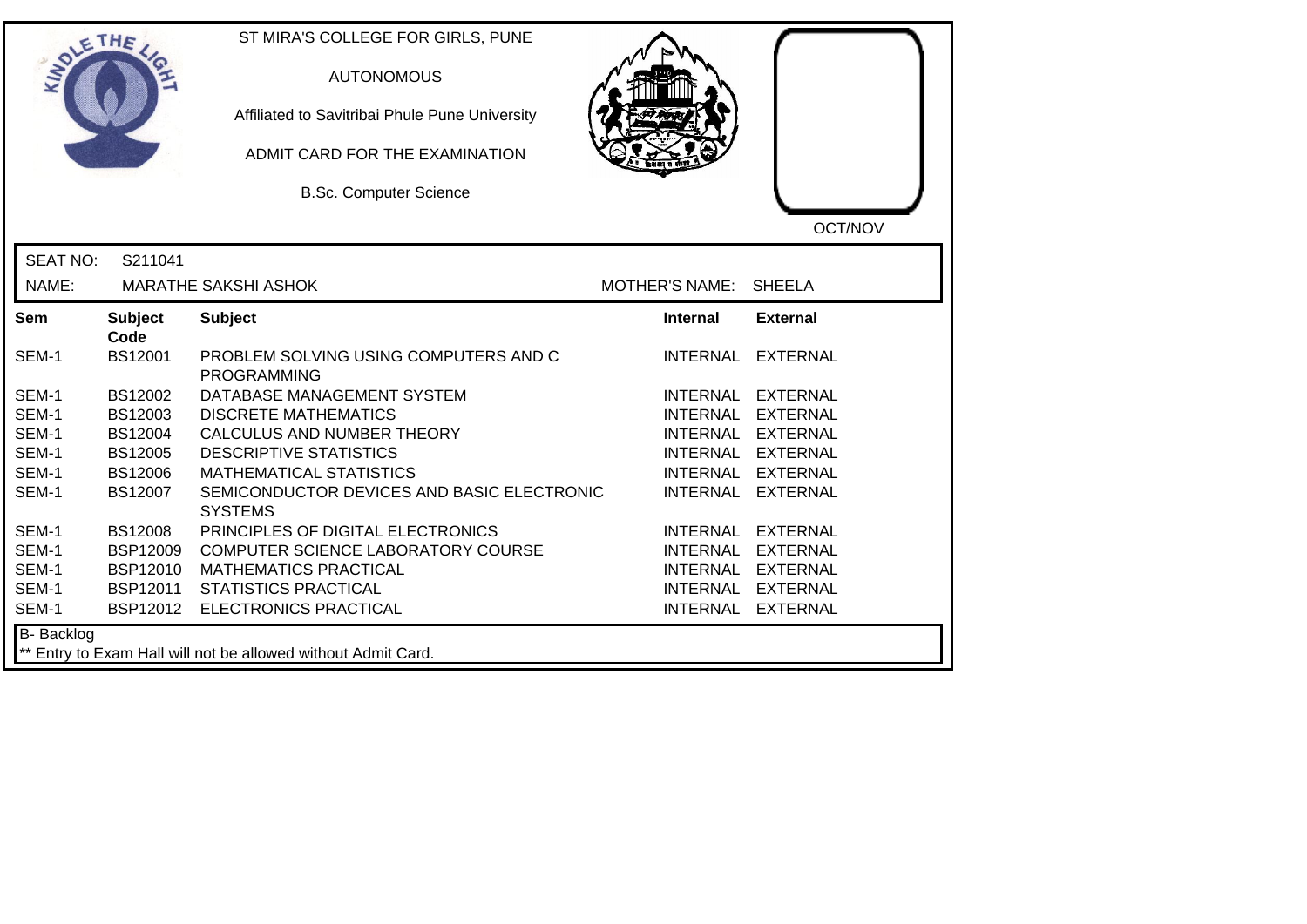| <b>SOLETHE</b>  |                        | ST MIRA'S COLLEGE FOR GIRLS, PUNE<br><b>AUTONOMOUS</b><br>Affiliated to Savitribai Phule Pune University<br>ADMIT CARD FOR THE EXAMINATION<br><b>B.Sc. Computer Science</b> |                         | OCT/NOV           |
|-----------------|------------------------|-----------------------------------------------------------------------------------------------------------------------------------------------------------------------------|-------------------------|-------------------|
| <b>SEAT NO:</b> | S211053                |                                                                                                                                                                             |                         |                   |
| NAME:           |                        | SHINDE TANMAYEE SHIVAJI                                                                                                                                                     | MOTHER'S NAME: SANTOSHI |                   |
| <b>Sem</b>      | <b>Subject</b><br>Code | <b>Subject</b>                                                                                                                                                              | <b>Internal</b>         | <b>External</b>   |
| SEM-1           | <b>BS12001</b>         | PROBLEM SOLVING USING COMPUTERS AND C<br><b>PROGRAMMING</b>                                                                                                                 |                         | INTERNAL EXTERNAL |
| SEM-1           | BS12002                | DATABASE MANAGEMENT SYSTEM                                                                                                                                                  |                         | INTERNAL EXTERNAL |
| SEM-1           | BS12003                | <b>DISCRETE MATHEMATICS</b>                                                                                                                                                 |                         | INTERNAL EXTERNAL |
| SEM-1           | BS12004                | CALCULUS AND NUMBER THEORY                                                                                                                                                  |                         | INTERNAL EXTERNAL |
| SEM-1           | <b>BS12005</b>         | <b>DESCRIPTIVE STATISTICS</b>                                                                                                                                               |                         | INTERNAL EXTERNAL |
| SEM-1           | <b>BS12006</b>         | <b>MATHEMATICAL STATISTICS</b>                                                                                                                                              | INTERNAL                | EXTERNAL          |
| SEM-1           | BS12007                | SEMICONDUCTOR DEVICES AND BASIC ELECTRONIC<br><b>SYSTEMS</b>                                                                                                                | <b>INTERNAL</b>         | <b>EXTERNAL</b>   |
| SEM-1           | <b>BS12008</b>         | PRINCIPLES OF DIGITAL ELECTRONICS                                                                                                                                           |                         | INTERNAL EXTERNAL |
| SEM-1           | <b>BSP12009</b>        | COMPUTER SCIENCE LABORATORY COURSE                                                                                                                                          |                         | INTERNAL EXTERNAL |
| SEM-1           | <b>BSP12010</b>        | <b>MATHEMATICS PRACTICAL</b>                                                                                                                                                |                         | INTERNAL EXTERNAL |
| SEM-1           | BSP12011               | <b>STATISTICS PRACTICAL</b>                                                                                                                                                 |                         | INTERNAL EXTERNAL |
| SEM-1           | BSP12012               | ELECTRONICS PRACTICAL                                                                                                                                                       |                         | INTERNAL EXTERNAL |
| B- Backlog      |                        | Entry to Exam Hall will not be allowed without Admit Card.                                                                                                                  |                         |                   |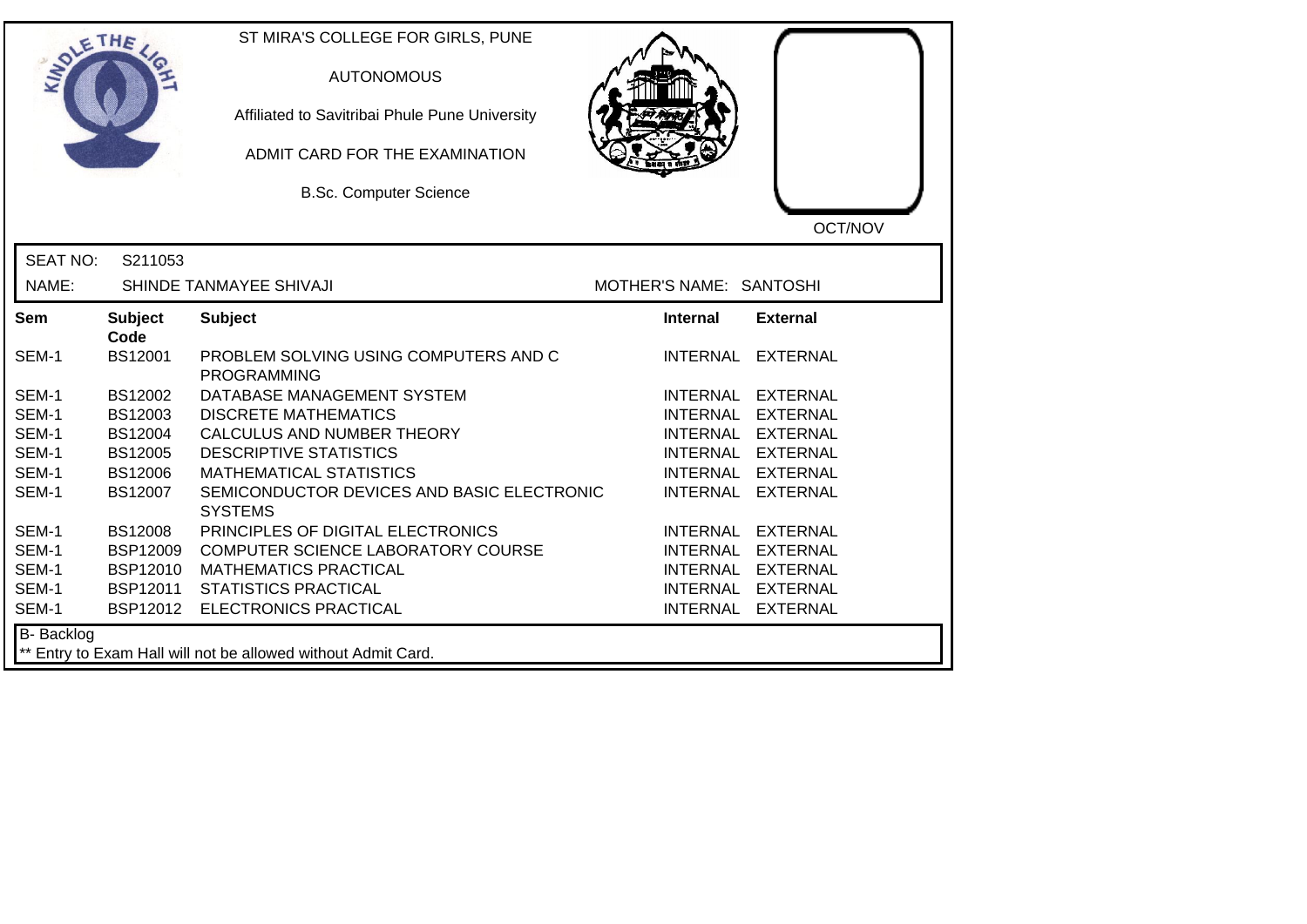| <b>SOLETHE</b>    |                        | ST MIRA'S COLLEGE FOR GIRLS, PUNE<br><b>AUTONOMOUS</b><br>Affiliated to Savitribai Phule Pune University<br>ADMIT CARD FOR THE EXAMINATION<br><b>B.Sc. Computer Science</b> |                          | OCT/NOV           |
|-------------------|------------------------|-----------------------------------------------------------------------------------------------------------------------------------------------------------------------------|--------------------------|-------------------|
| <b>SEAT NO:</b>   | S211039                |                                                                                                                                                                             |                          |                   |
| NAME:             |                        | VISHWAKARMA VEENAGAYATRI RAVI                                                                                                                                               | MOTHER'S NAME: SARASWATI |                   |
| Sem               | <b>Subject</b><br>Code | <b>Subject</b>                                                                                                                                                              | Internal                 | <b>External</b>   |
| SEM-1             | <b>BS12001</b>         | PROBLEM SOLVING USING COMPUTERS AND C<br><b>PROGRAMMING</b>                                                                                                                 |                          | INTERNAL EXTERNAL |
| SEM-1             | BS12002                | DATABASE MANAGEMENT SYSTEM                                                                                                                                                  | <b>INTERNAL</b>          | <b>EXTERNAL</b>   |
| SEM-1             | BS12003                | <b>DISCRETE MATHEMATICS</b>                                                                                                                                                 | <b>INTERNAL</b>          | <b>EXTERNAL</b>   |
| SEM-1             | <b>BS12004</b>         | CALCULUS AND NUMBER THEORY                                                                                                                                                  |                          | INTERNAL EXTERNAL |
| SEM-1             | <b>BS12005</b>         | <b>DESCRIPTIVE STATISTICS</b>                                                                                                                                               |                          | INTERNAL EXTERNAL |
| SEM-1             | <b>BS12006</b>         | <b>MATHEMATICAL STATISTICS</b>                                                                                                                                              | <b>INTERNAL</b>          | <b>EXTERNAL</b>   |
| SEM-1             | <b>BS12007</b>         | SEMICONDUCTOR DEVICES AND BASIC ELECTRONIC<br><b>SYSTEMS</b>                                                                                                                | <b>INTERNAL</b>          | <b>EXTERNAL</b>   |
| SEM-1             | <b>BS12008</b>         | PRINCIPLES OF DIGITAL ELECTRONICS                                                                                                                                           | INTERNAL                 | <b>EXTERNAL</b>   |
| SEM-1             | <b>BSP12009</b>        | COMPUTER SCIENCE LABORATORY COURSE                                                                                                                                          | <b>INTERNAL</b>          | <b>EXTERNAL</b>   |
| SEM-1             | <b>BSP12010</b>        | <b>MATHEMATICS PRACTICAL</b>                                                                                                                                                | <b>INTERNAL</b>          | <b>EXTERNAL</b>   |
| SEM-1             | BSP12011               | <b>STATISTICS PRACTICAL</b>                                                                                                                                                 | <b>INTERNAL</b>          | <b>EXTERNAL</b>   |
| SEM-1             |                        | BSP12012 ELECTRONICS PRACTICAL                                                                                                                                              |                          | INTERNAL EXTERNAL |
| <b>B-</b> Backlog |                        | ** Entry to Exam Hall will not be allowed without Admit Card.                                                                                                               |                          |                   |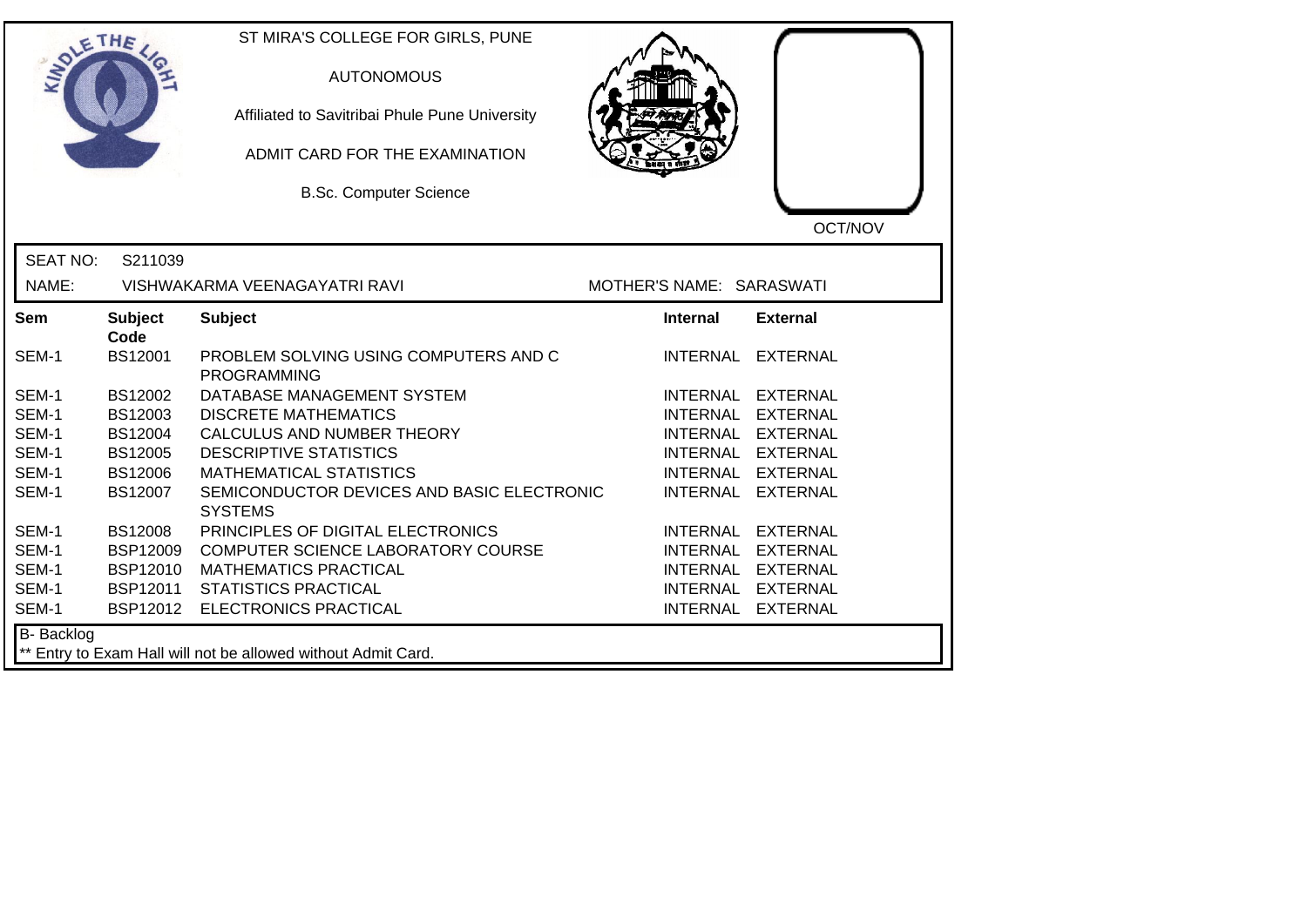| <b>SOLETHE</b>  |                        | ST MIRA'S COLLEGE FOR GIRLS, PUNE<br><b>AUTONOMOUS</b><br>Affiliated to Savitribai Phule Pune University<br>ADMIT CARD FOR THE EXAMINATION<br><b>B.Sc. Computer Science</b> |                           | OCT/NOV           |
|-----------------|------------------------|-----------------------------------------------------------------------------------------------------------------------------------------------------------------------------|---------------------------|-------------------|
| <b>SEAT NO:</b> | S211037                |                                                                                                                                                                             |                           |                   |
| NAME:           |                        | MAURYA PREETI PRABHWANT                                                                                                                                                     | MOTHER'S NAME: DAYAL DEVI |                   |
| <b>Sem</b>      | <b>Subject</b><br>Code | <b>Subject</b>                                                                                                                                                              | <b>Internal</b>           | <b>External</b>   |
| SEM-1           | <b>BS12001</b>         | PROBLEM SOLVING USING COMPUTERS AND C<br><b>PROGRAMMING</b>                                                                                                                 |                           | INTERNAL EXTERNAL |
| SEM-1           | BS12002                | DATABASE MANAGEMENT SYSTEM                                                                                                                                                  |                           | INTERNAL EXTERNAL |
| SEM-1           | BS12003                | <b>DISCRETE MATHEMATICS</b>                                                                                                                                                 |                           | INTERNAL EXTERNAL |
| SEM-1           | BS12004                | CALCULUS AND NUMBER THEORY                                                                                                                                                  |                           | INTERNAL EXTERNAL |
| SEM-1           | <b>BS12005</b>         | <b>DESCRIPTIVE STATISTICS</b>                                                                                                                                               |                           | INTERNAL EXTERNAL |
| SEM-1           | <b>BS12006</b>         | <b>MATHEMATICAL STATISTICS</b>                                                                                                                                              | INTERNAL                  | <b>EXTERNAL</b>   |
| SEM-1           | BS12007                | SEMICONDUCTOR DEVICES AND BASIC ELECTRONIC<br><b>SYSTEMS</b>                                                                                                                | <b>INTERNAL</b>           | <b>EXTERNAL</b>   |
| SEM-1           | <b>BS12008</b>         | PRINCIPLES OF DIGITAL ELECTRONICS                                                                                                                                           |                           | INTERNAL EXTERNAL |
| SEM-1           | <b>BSP12009</b>        | COMPUTER SCIENCE LABORATORY COURSE                                                                                                                                          |                           | INTERNAL EXTERNAL |
| SEM-1           | <b>BSP12010</b>        | <b>MATHEMATICS PRACTICAL</b>                                                                                                                                                |                           | INTERNAL EXTERNAL |
| SEM-1           | BSP12011               | <b>STATISTICS PRACTICAL</b>                                                                                                                                                 |                           | INTERNAL EXTERNAL |
| SEM-1           | BSP12012               | <b>ELECTRONICS PRACTICAL</b>                                                                                                                                                |                           | INTERNAL EXTERNAL |
| B- Backlog      |                        | Entry to Exam Hall will not be allowed without Admit Card.                                                                                                                  |                           |                   |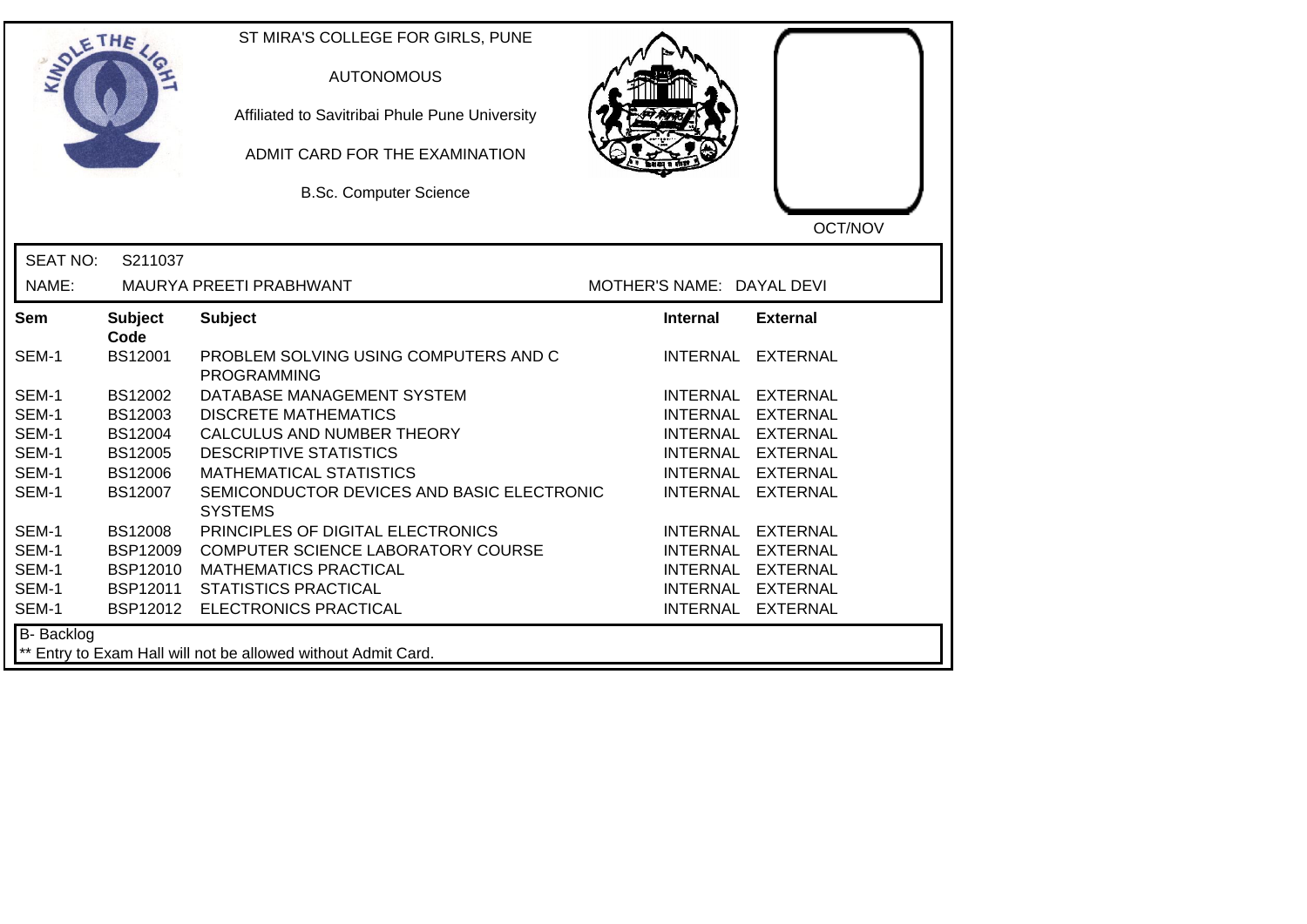| SOLETHE .         |                        | ST MIRA'S COLLEGE FOR GIRLS, PUNE<br><b>AUTONOMOUS</b><br>Affiliated to Savitribai Phule Pune University<br>ADMIT CARD FOR THE EXAMINATION<br><b>B.Sc. Computer Science</b> |                        | OCT/NOV           |
|-------------------|------------------------|-----------------------------------------------------------------------------------------------------------------------------------------------------------------------------|------------------------|-------------------|
| <b>SEAT NO:</b>   | S211046                |                                                                                                                                                                             |                        |                   |
| NAME:             |                        | <b>GAIKWAD SHREYA DILIP</b>                                                                                                                                                 | MOTHER'S NAME: SUVARNA |                   |
| Sem               | <b>Subject</b><br>Code | <b>Subject</b>                                                                                                                                                              | <b>Internal</b>        | <b>External</b>   |
| SEM-1             | BS12001                | PROBLEM SOLVING USING COMPUTERS AND C<br><b>PROGRAMMING</b>                                                                                                                 | <b>INTERNAL</b>        | <b>EXTERNAL</b>   |
| SEM-1             | BS12002                | DATABASE MANAGEMENT SYSTEM                                                                                                                                                  |                        | INTERNAL EXTERNAL |
| SEM-1             | BS12003                | <b>DISCRETE MATHEMATICS</b>                                                                                                                                                 |                        | INTERNAL EXTERNAL |
| SEM-1             | BS12004                | CALCULUS AND NUMBER THEORY                                                                                                                                                  |                        | INTERNAL EXTERNAL |
| SEM-1             | <b>BS12005</b>         | <b>DESCRIPTIVE STATISTICS</b>                                                                                                                                               |                        | INTERNAL EXTERNAL |
| SEM-1             | <b>BS12006</b>         | <b>MATHEMATICAL STATISTICS</b>                                                                                                                                              |                        | INTERNAL EXTERNAL |
| SEM-1             | BS12007                | SEMICONDUCTOR DEVICES AND BASIC ELECTRONIC<br><b>SYSTEMS</b>                                                                                                                | <b>INTERNAL</b>        | <b>EXTERNAL</b>   |
| SEM-1             | <b>BS12008</b>         | PRINCIPLES OF DIGITAL ELECTRONICS                                                                                                                                           | <b>INTERNAL</b>        | <b>EXTERNAL</b>   |
| SEM-1             | <b>BSP12009</b>        | COMPUTER SCIENCE LABORATORY COURSE                                                                                                                                          |                        | INTERNAL EXTERNAL |
| SEM-1             | <b>BSP12010</b>        | <b>MATHEMATICS PRACTICAL</b>                                                                                                                                                |                        | INTERNAL EXTERNAL |
| SEM-1             | BSP12011               | <b>STATISTICS PRACTICAL</b>                                                                                                                                                 |                        | INTERNAL EXTERNAL |
| SEM-1             | BSP12012               | ELECTRONICS PRACTICAL                                                                                                                                                       |                        | INTERNAL EXTERNAL |
| <b>B-</b> Backlog |                        | ** Entry to Exam Hall will not be allowed without Admit Card.                                                                                                               |                        |                   |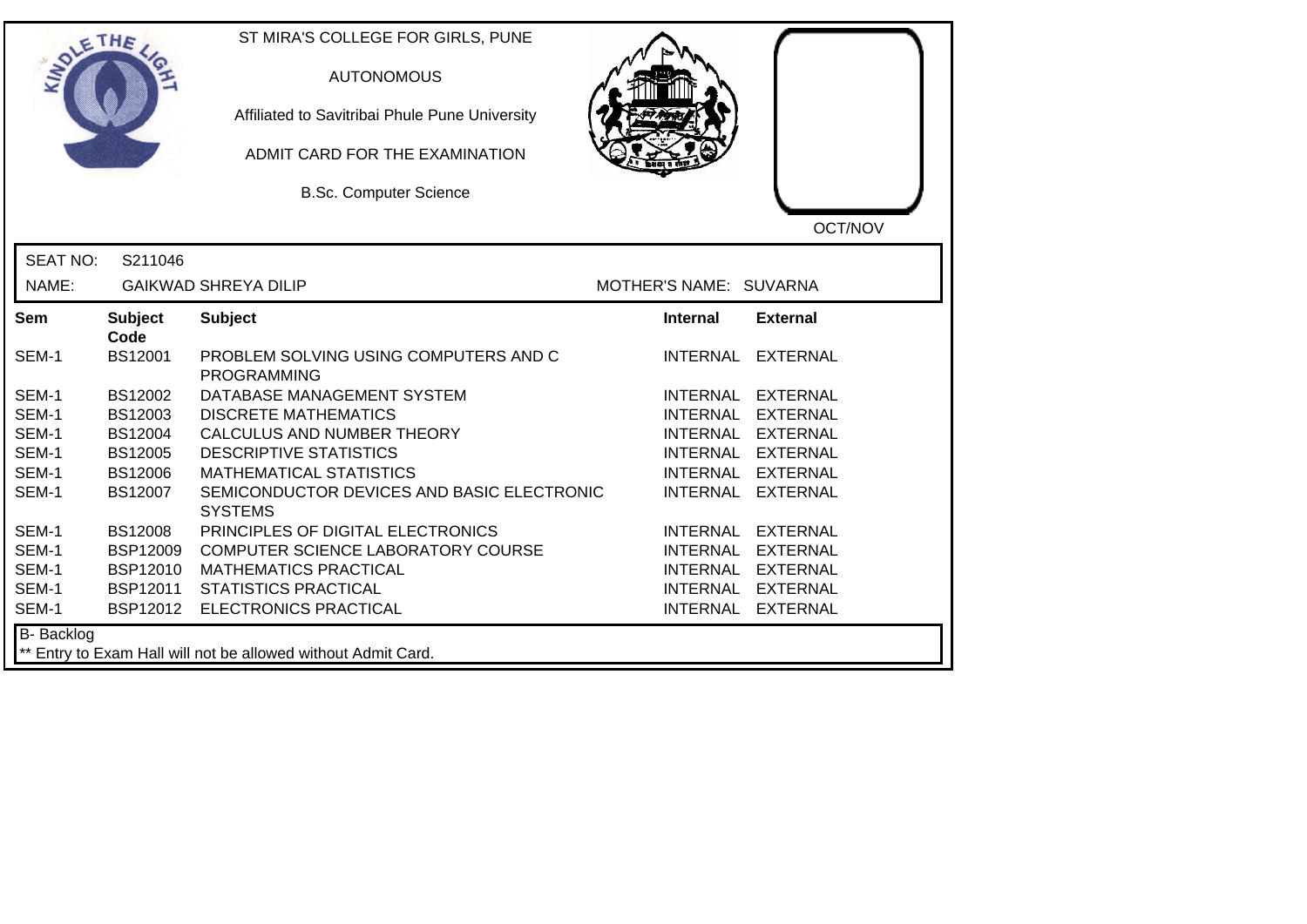|                   | ETHE                   | ST MIRA'S COLLEGE FOR GIRLS, PUNE<br><b>AUTONOMOUS</b><br>Affiliated to Savitribai Phule Pune University<br>ADMIT CARD FOR THE EXAMINATION<br><b>B.Sc. Computer Science</b> |                       | OCT/NOV           |
|-------------------|------------------------|-----------------------------------------------------------------------------------------------------------------------------------------------------------------------------|-----------------------|-------------------|
| <b>SEAT NO:</b>   | S211015                |                                                                                                                                                                             |                       |                   |
| NAME:             |                        | CHOWDHARY IFTISAM MEHBOOB                                                                                                                                                   | MOTHER'S NAME: SHIRIN |                   |
| Sem               | <b>Subject</b><br>Code | <b>Subject</b>                                                                                                                                                              | <b>Internal</b>       | <b>External</b>   |
| SEM-1             | BS12001                | PROBLEM SOLVING USING COMPUTERS AND C<br><b>PROGRAMMING</b>                                                                                                                 |                       | INTERNAL EXTERNAL |
| SEM-1             | BS12002                | DATABASE MANAGEMENT SYSTEM                                                                                                                                                  |                       | INTERNAL EXTERNAL |
| SEM-1             | BS12003                | <b>DISCRETE MATHEMATICS</b>                                                                                                                                                 |                       | INTERNAL EXTERNAL |
| SEM-1             | <b>BS12004</b>         | CALCULUS AND NUMBER THEORY                                                                                                                                                  |                       | INTERNAL EXTERNAL |
| SEM-1             | <b>BS12005</b>         | <b>DESCRIPTIVE STATISTICS</b>                                                                                                                                               |                       | INTERNAL EXTERNAL |
| SEM-1             | BS12006                | <b>MATHEMATICAL STATISTICS</b>                                                                                                                                              | <b>INTERNAL</b>       | <b>EXTERNAL</b>   |
| SEM-1             | BS12007                | SEMICONDUCTOR DEVICES AND BASIC ELECTRONIC<br><b>SYSTEMS</b>                                                                                                                |                       | INTERNAL EXTERNAL |
| SEM-1             | <b>BS12008</b>         | PRINCIPLES OF DIGITAL ELECTRONICS                                                                                                                                           |                       | INTERNAL EXTERNAL |
| SEM-1             | <b>BSP12009</b>        | COMPUTER SCIENCE LABORATORY COURSE                                                                                                                                          | <b>INTERNAL</b>       | <b>EXTERNAL</b>   |
| SEM-1             | BSP12010               | <b>MATHEMATICS PRACTICAL</b>                                                                                                                                                | <b>INTERNAL</b>       | <b>EXTERNAL</b>   |
| SEM-1             | <b>BSP12011</b>        | <b>STATISTICS PRACTICAL</b>                                                                                                                                                 |                       | INTERNAL EXTERNAL |
| SEM-1             |                        | BSP12012 ELECTRONICS PRACTICAL                                                                                                                                              |                       | INTERNAL EXTERNAL |
| <b>B-</b> Backlog |                        | ** Entry to Exam Hall will not be allowed without Admit Card.                                                                                                               |                       |                   |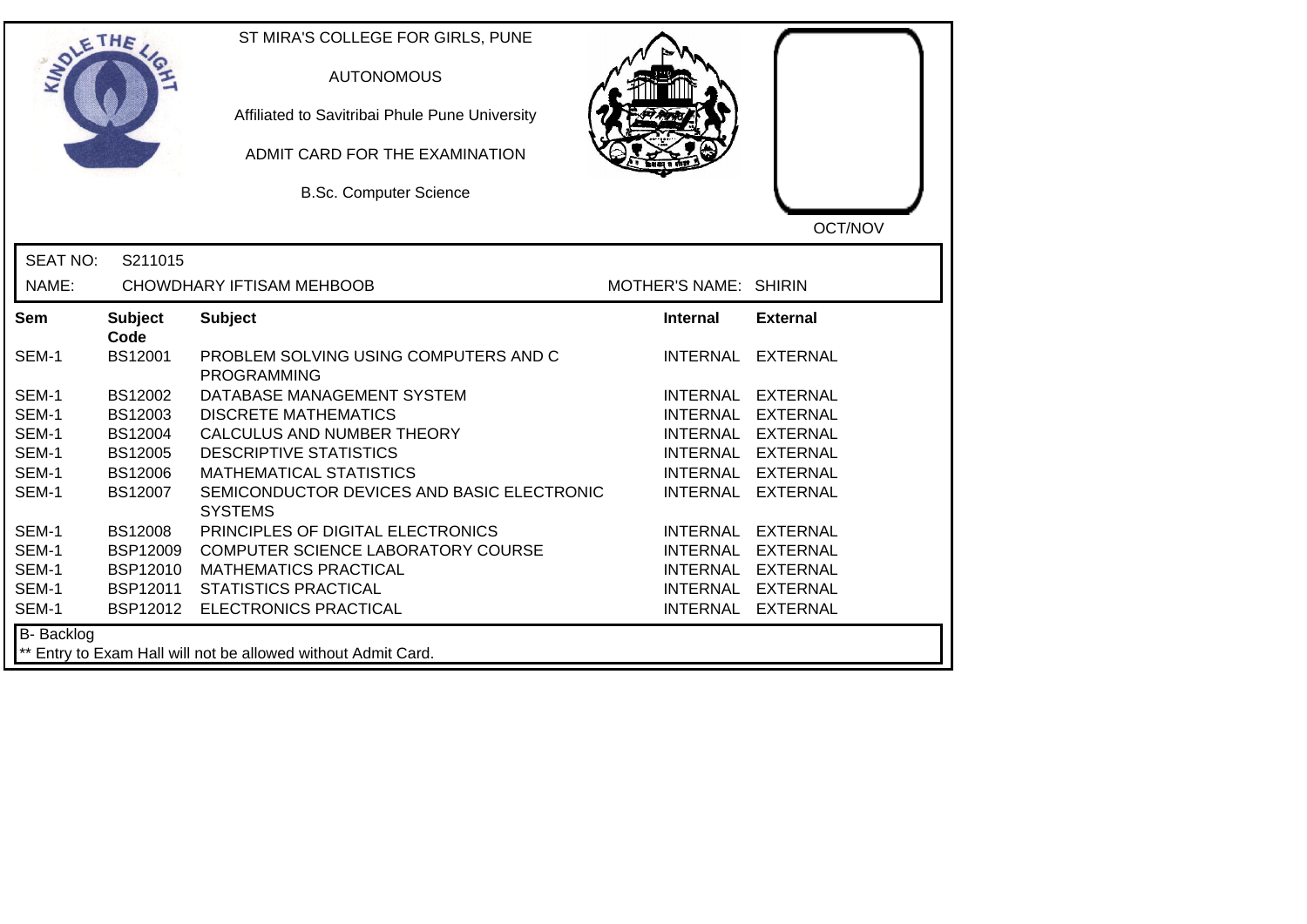| DLETHE            |                                                               | ST MIRA'S COLLEGE FOR GIRLS, PUNE<br><b>AUTONOMOUS</b><br>Affiliated to Savitribai Phule Pune University<br>ADMIT CARD FOR THE EXAMINATION<br><b>B.Sc. Computer Science</b> |                      | OCT/NOV           |  |  |
|-------------------|---------------------------------------------------------------|-----------------------------------------------------------------------------------------------------------------------------------------------------------------------------|----------------------|-------------------|--|--|
| <b>SEAT NO:</b>   | S211012                                                       |                                                                                                                                                                             |                      |                   |  |  |
| NAME:             |                                                               | SHINDE AADIRENU GOPAL                                                                                                                                                       | MOTHER'S NAME: GAURI |                   |  |  |
| <b>Sem</b>        | <b>Subject</b><br>Code                                        | <b>Subject</b>                                                                                                                                                              | <b>Internal</b>      | <b>External</b>   |  |  |
| SEM-1             | BS12001                                                       | PROBLEM SOLVING USING COMPUTERS AND C<br><b>PROGRAMMING</b>                                                                                                                 |                      | INTERNAL EXTERNAL |  |  |
| SEM-1             | BS12002                                                       | DATABASE MANAGEMENT SYSTEM                                                                                                                                                  |                      | INTERNAL EXTERNAL |  |  |
| SEM-1             | BS12003                                                       | <b>DISCRETE MATHEMATICS</b>                                                                                                                                                 |                      | INTERNAL EXTERNAL |  |  |
| SEM-1             | BS12004                                                       | CALCULUS AND NUMBER THEORY                                                                                                                                                  |                      | INTERNAL EXTERNAL |  |  |
| SEM-1             | BS12005                                                       | <b>DESCRIPTIVE STATISTICS</b>                                                                                                                                               |                      | INTERNAL EXTERNAL |  |  |
| SEM-1             | <b>BS12006</b>                                                | <b>MATHEMATICAL STATISTICS</b>                                                                                                                                              |                      | INTERNAL EXTERNAL |  |  |
| SEM-1             | BS12007                                                       | SEMICONDUCTOR DEVICES AND BASIC ELECTRONIC<br><b>SYSTEMS</b>                                                                                                                |                      | INTERNAL EXTERNAL |  |  |
| SEM-1             | <b>BS12008</b>                                                | PRINCIPLES OF DIGITAL ELECTRONICS                                                                                                                                           |                      | INTERNAL EXTERNAL |  |  |
| SEM-1             | <b>BSP12009</b>                                               | COMPUTER SCIENCE LABORATORY COURSE                                                                                                                                          |                      | INTERNAL EXTERNAL |  |  |
| SEM-1             | <b>BSP12010</b>                                               | <b>MATHEMATICS PRACTICAL</b>                                                                                                                                                |                      | INTERNAL EXTERNAL |  |  |
| SEM-1             | BSP12011                                                      | <b>STATISTICS PRACTICAL</b>                                                                                                                                                 |                      | INTERNAL EXTERNAL |  |  |
| SEM-1             | BSP12012                                                      | <b>ELECTRONICS PRACTICAL</b>                                                                                                                                                |                      | INTERNAL EXTERNAL |  |  |
| <b>B-</b> Backlog | ** Entry to Exam Hall will not be allowed without Admit Card. |                                                                                                                                                                             |                      |                   |  |  |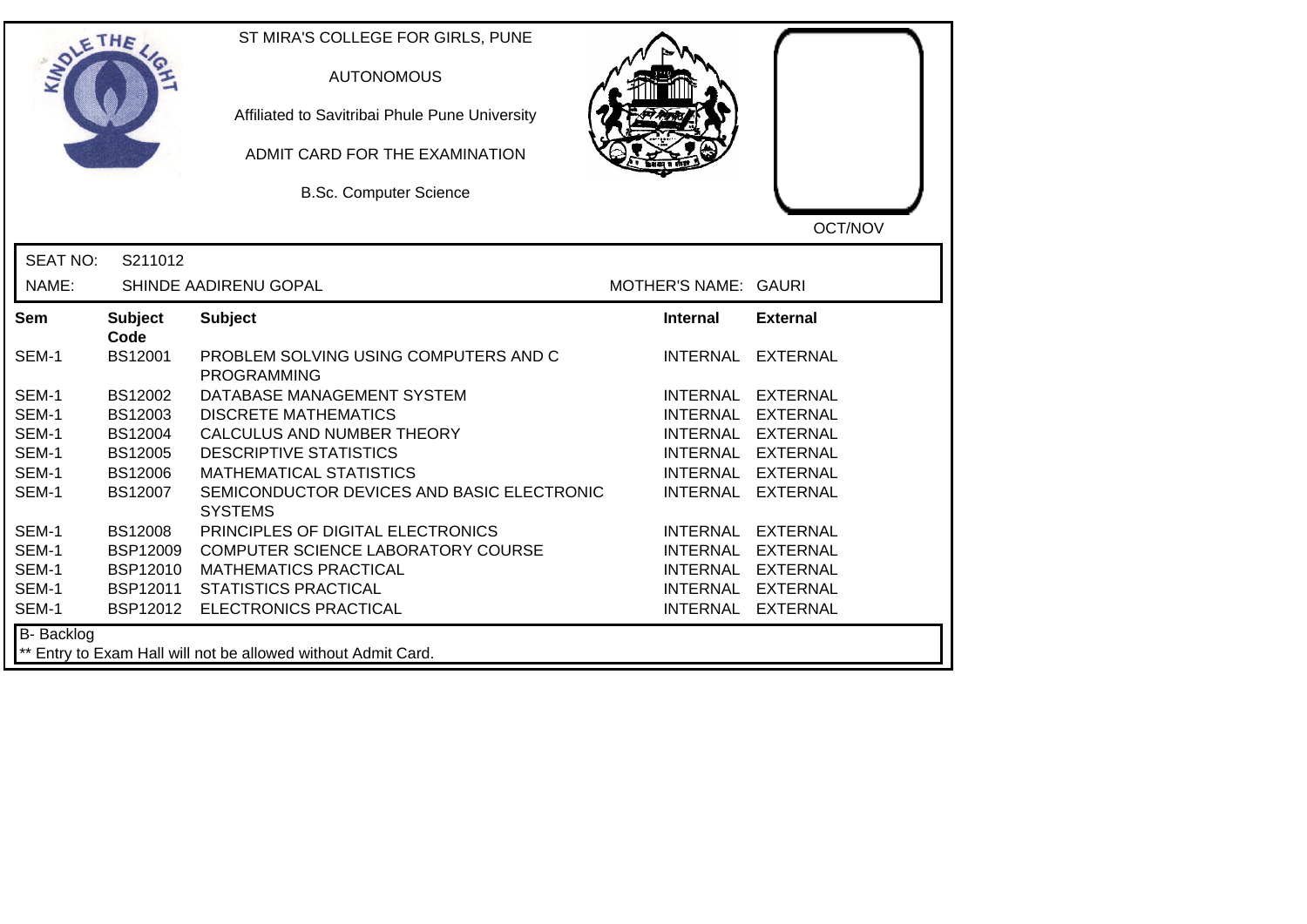| LETHE           |                        | ST MIRA'S COLLEGE FOR GIRLS, PUNE<br><b>AUTONOMOUS</b><br>Affiliated to Savitribai Phule Pune University<br>ADMIT CARD FOR THE EXAMINATION<br><b>B.Sc. Computer Science</b> |                     | OCT/NOV           |
|-----------------|------------------------|-----------------------------------------------------------------------------------------------------------------------------------------------------------------------------|---------------------|-------------------|
| <b>SEAT NO:</b> | S211044                |                                                                                                                                                                             |                     |                   |
| NAME:           |                        | YADAV SAYALI SHRIKANT                                                                                                                                                       | MOTHER'S NAME: ASHA |                   |
| Sem             | <b>Subject</b><br>Code | <b>Subject</b>                                                                                                                                                              | <b>Internal</b>     | <b>External</b>   |
| SEM-1           | <b>BS12001</b>         | PROBLEM SOLVING USING COMPUTERS AND C<br><b>PROGRAMMING</b>                                                                                                                 |                     | INTERNAL EXTERNAL |
| SEM-1           | BS12002                | DATABASE MANAGEMENT SYSTEM                                                                                                                                                  |                     | INTERNAL EXTERNAL |
| SEM-1           | BS12003                | <b>DISCRETE MATHEMATICS</b>                                                                                                                                                 |                     | INTERNAL EXTERNAL |
| SEM-1           | <b>BS12004</b>         | CALCULUS AND NUMBER THEORY                                                                                                                                                  |                     | INTERNAL EXTERNAL |
| SEM-1           | <b>BS12005</b>         | <b>DESCRIPTIVE STATISTICS</b>                                                                                                                                               | INTERNAL EXTERNAL   |                   |
| SEM-1           | <b>BS12006</b>         | <b>MATHEMATICAL STATISTICS</b>                                                                                                                                              | INTERNAL EXTERNAL   |                   |
| SEM-1           | BS12007                | SEMICONDUCTOR DEVICES AND BASIC ELECTRONIC<br><b>SYSTEMS</b>                                                                                                                | <b>INTERNAL</b>     | <b>EXTERNAL</b>   |
| SEM-1           | <b>BS12008</b>         | PRINCIPLES OF DIGITAL ELECTRONICS                                                                                                                                           |                     | INTERNAL EXTERNAL |
| SEM-1           | <b>BSP12009</b>        | COMPUTER SCIENCE LABORATORY COURSE                                                                                                                                          | INTERNAL EXTERNAL   |                   |
| SEM-1           | <b>BSP12010</b>        | <b>MATHEMATICS PRACTICAL</b>                                                                                                                                                |                     | INTERNAL EXTERNAL |
| SEM-1           | BSP12011               | <b>STATISTICS PRACTICAL</b>                                                                                                                                                 |                     | INTERNAL EXTERNAL |
| SEM-1           | BSP12012               | <b>ELECTRONICS PRACTICAL</b>                                                                                                                                                |                     | INTERNAL EXTERNAL |
| B- Backlog      |                        | ** Entry to Exam Hall will not be allowed without Admit Card.                                                                                                               |                     |                   |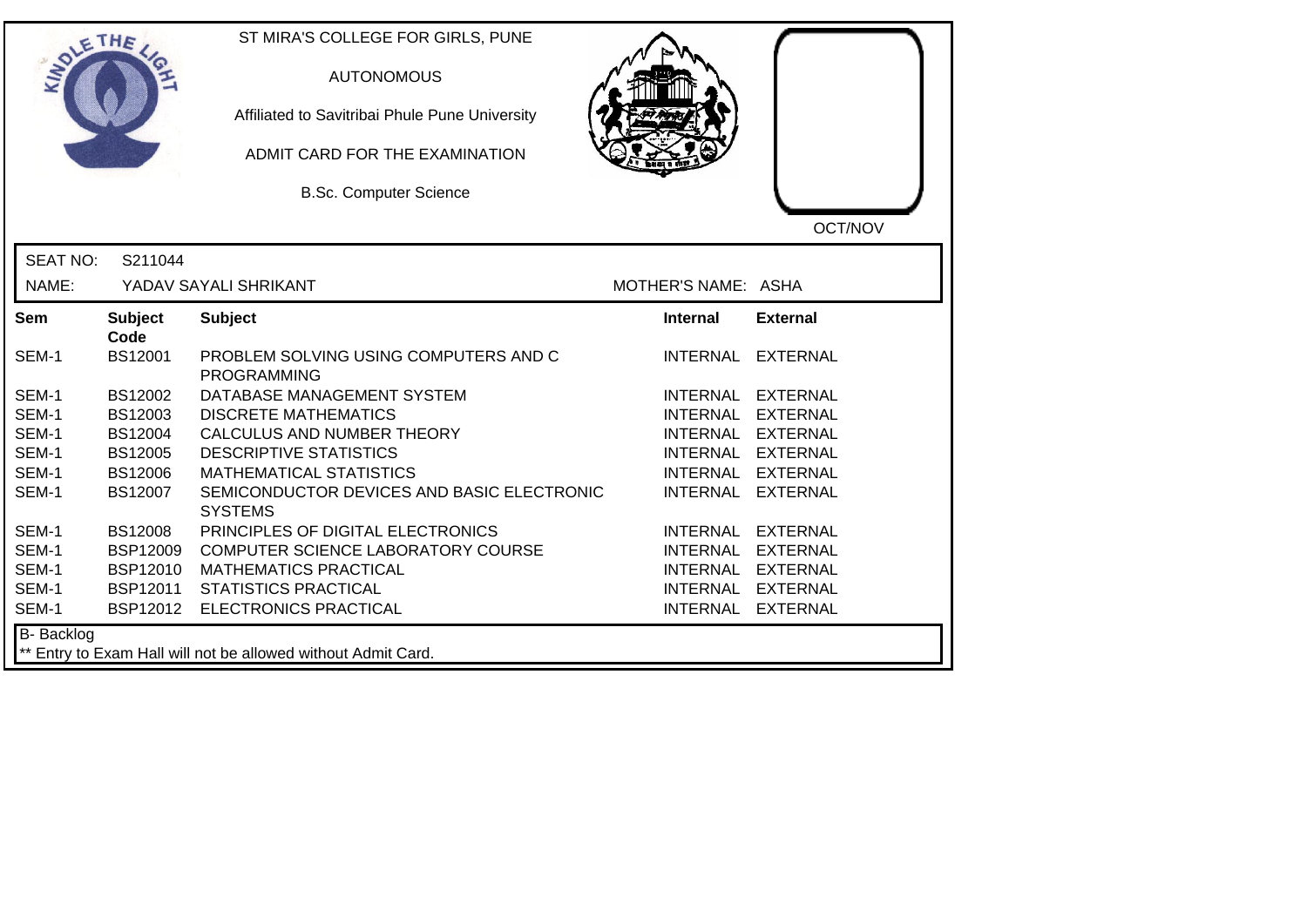| SOLE THE          |                        | ST MIRA'S COLLEGE FOR GIRLS, PUNE<br><b>AUTONOMOUS</b><br>Affiliated to Savitribai Phule Pune University<br>ADMIT CARD FOR THE EXAMINATION<br><b>B.Sc. Computer Science</b> |                       | OCT/NOV           |
|-------------------|------------------------|-----------------------------------------------------------------------------------------------------------------------------------------------------------------------------|-----------------------|-------------------|
| <b>SEAT NO:</b>   | S211056                |                                                                                                                                                                             |                       |                   |
| NAME:             |                        | SARATE VAISHANVI RANAJEET                                                                                                                                                   | MOTHER'S NAME: MANUJA |                   |
| Sem               | <b>Subject</b><br>Code | <b>Subject</b>                                                                                                                                                              | <b>Internal</b>       | <b>External</b>   |
| SEM-1             | BS12001                | PROBLEM SOLVING USING COMPUTERS AND C<br><b>PROGRAMMING</b>                                                                                                                 | <b>INTERNAL</b>       | EXTERNAL          |
| SEM-1             | BS12002                | DATABASE MANAGEMENT SYSTEM                                                                                                                                                  |                       | INTERNAL EXTERNAL |
| SEM-1             | BS12003                | <b>DISCRETE MATHEMATICS</b>                                                                                                                                                 | <b>INTERNAL</b>       | <b>EXTERNAL</b>   |
| SEM-1             | BS12004                | CALCULUS AND NUMBER THEORY                                                                                                                                                  |                       | INTERNAL EXTERNAL |
| SEM-1             | <b>BS12005</b>         | <b>DESCRIPTIVE STATISTICS</b>                                                                                                                                               |                       | INTERNAL EXTERNAL |
| SEM-1             | <b>BS12006</b>         | <b>MATHEMATICAL STATISTICS</b>                                                                                                                                              |                       | INTERNAL EXTERNAL |
| SEM-1             | BS12007                | SEMICONDUCTOR DEVICES AND BASIC ELECTRONIC<br><b>SYSTEMS</b>                                                                                                                | <b>INTERNAL</b>       | <b>EXTERNAL</b>   |
| SEM-1             | <b>BS12008</b>         | PRINCIPLES OF DIGITAL ELECTRONICS                                                                                                                                           |                       | INTERNAL EXTERNAL |
| SEM-1             | <b>BSP12009</b>        | COMPUTER SCIENCE LABORATORY COURSE                                                                                                                                          |                       | INTERNAL EXTERNAL |
| SEM-1             | <b>BSP12010</b>        | <b>MATHEMATICS PRACTICAL</b>                                                                                                                                                |                       | INTERNAL EXTERNAL |
| SEM-1             | BSP12011               | <b>STATISTICS PRACTICAL</b>                                                                                                                                                 |                       | INTERNAL EXTERNAL |
| SEM-1             |                        | BSP12012 ELECTRONICS PRACTICAL                                                                                                                                              |                       | INTERNAL EXTERNAL |
| <b>B-</b> Backlog |                        | ** Entry to Exam Hall will not be allowed without Admit Card.                                                                                                               |                       |                   |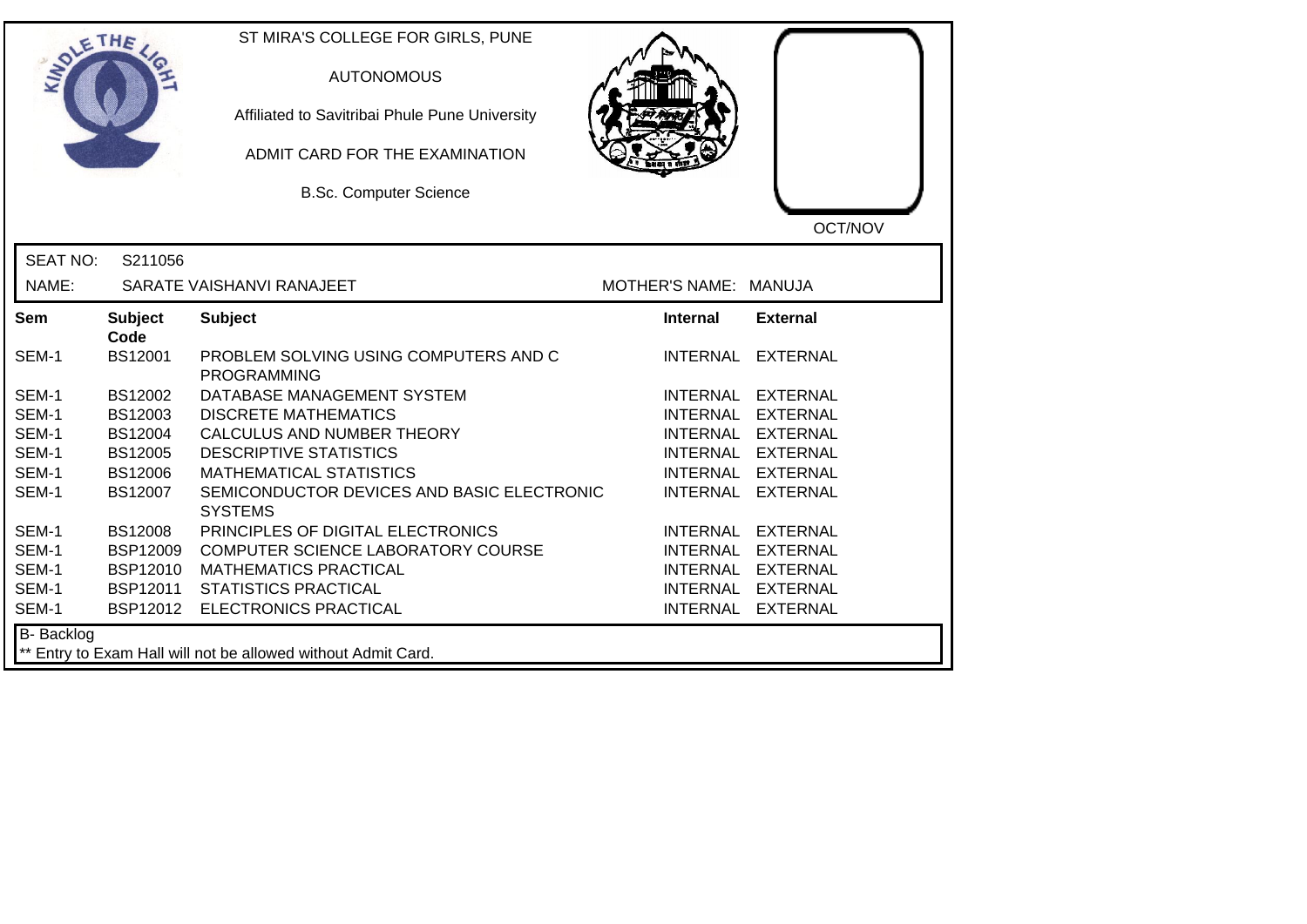| SOLE THE        |                        | ST MIRA'S COLLEGE FOR GIRLS, PUNE<br><b>AUTONOMOUS</b><br>Affiliated to Savitribai Phule Pune University<br>ADMIT CARD FOR THE EXAMINATION<br><b>B.Sc. Computer Science</b> |                         | OCT/NOV           |
|-----------------|------------------------|-----------------------------------------------------------------------------------------------------------------------------------------------------------------------------|-------------------------|-------------------|
| <b>SEAT NO:</b> | S211050                |                                                                                                                                                                             |                         |                   |
| NAME:           |                        | KHUSHI SURYABAHADUR THAKUR                                                                                                                                                  | MOTHER'S NAME: KHUSHBOO |                   |
| Sem             | <b>Subject</b><br>Code | <b>Subject</b>                                                                                                                                                              | <b>Internal</b>         | <b>External</b>   |
| SEM-1           | BS12001                | PROBLEM SOLVING USING COMPUTERS AND C<br><b>PROGRAMMING</b>                                                                                                                 |                         | INTERNAL EXTERNAL |
| SEM-1           | BS12002                | DATABASE MANAGEMENT SYSTEM                                                                                                                                                  |                         | INTERNAL EXTERNAL |
| SEM-1           | BS12003                | <b>DISCRETE MATHEMATICS</b>                                                                                                                                                 |                         | INTERNAL EXTERNAL |
| SEM-1           | BS12004                | CALCULUS AND NUMBER THEORY                                                                                                                                                  |                         | INTERNAL EXTERNAL |
| SEM-1           | <b>BS12005</b>         | <b>DESCRIPTIVE STATISTICS</b>                                                                                                                                               |                         | INTERNAL EXTERNAL |
| SEM-1           | <b>BS12006</b>         | <b>MATHEMATICAL STATISTICS</b>                                                                                                                                              | <b>INTERNAL</b>         | <b>EXTERNAL</b>   |
| SEM-1           | <b>BS12007</b>         | SEMICONDUCTOR DEVICES AND BASIC ELECTRONIC<br><b>SYSTEMS</b>                                                                                                                | <b>INTERNAL</b>         | <b>EXTERNAL</b>   |
| SEM-1           | <b>BS12008</b>         | PRINCIPLES OF DIGITAL ELECTRONICS                                                                                                                                           |                         | INTERNAL EXTERNAL |
| SEM-1           | <b>BSP12009</b>        | COMPUTER SCIENCE LABORATORY COURSE                                                                                                                                          |                         | INTERNAL EXTERNAL |
| SEM-1           | <b>BSP12010</b>        | <b>MATHEMATICS PRACTICAL</b>                                                                                                                                                |                         | INTERNAL EXTERNAL |
| SEM-1           | BSP12011               | <b>STATISTICS PRACTICAL</b>                                                                                                                                                 |                         | INTERNAL EXTERNAL |
| SEM-1           | BSP12012               | ELECTRONICS PRACTICAL                                                                                                                                                       |                         | INTERNAL EXTERNAL |
| B- Backlog      |                        | ** Entry to Exam Hall will not be allowed without Admit Card.                                                                                                               |                         |                   |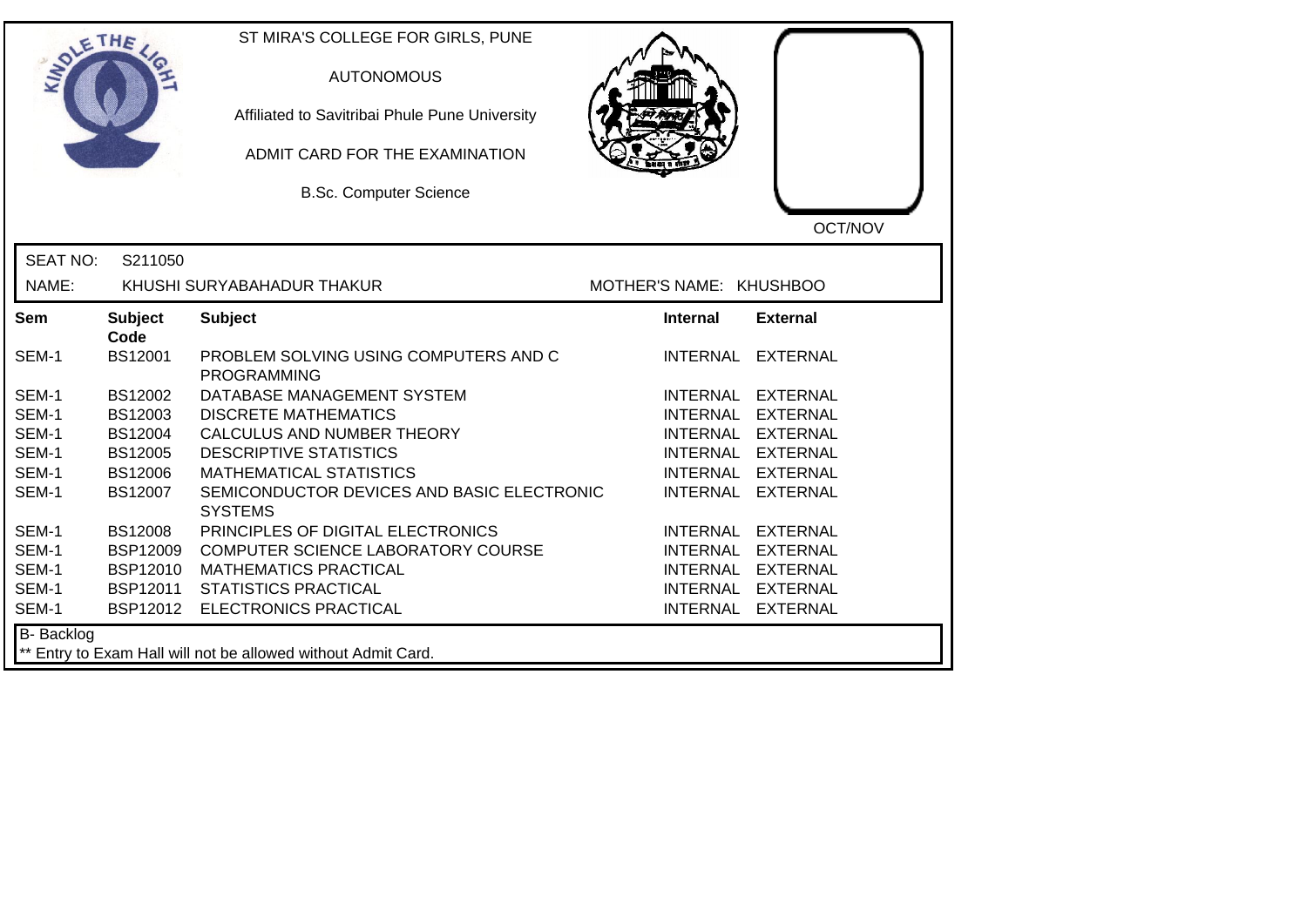| DLETHE          |                                                               | ST MIRA'S COLLEGE FOR GIRLS, PUNE<br><b>AUTONOMOUS</b><br>Affiliated to Savitribai Phule Pune University<br>ADMIT CARD FOR THE EXAMINATION<br><b>B.Sc. Computer Science</b> |                       | OCT/NOV           |  |  |
|-----------------|---------------------------------------------------------------|-----------------------------------------------------------------------------------------------------------------------------------------------------------------------------|-----------------------|-------------------|--|--|
| <b>SEAT NO:</b> | S211010                                                       |                                                                                                                                                                             |                       |                   |  |  |
| NAME:           |                                                               | NANAWARE GAURI PRASAD                                                                                                                                                       | MOTHER'S NAME: RUPALI |                   |  |  |
| Sem             | <b>Subject</b><br>Code                                        | <b>Subject</b>                                                                                                                                                              | <b>Internal</b>       | <b>External</b>   |  |  |
| SEM-1           | <b>BS12001</b>                                                | PROBLEM SOLVING USING COMPUTERS AND C<br><b>PROGRAMMING</b>                                                                                                                 |                       | INTERNAL EXTERNAL |  |  |
| SEM-1           | <b>BS12002</b>                                                | DATABASE MANAGEMENT SYSTEM                                                                                                                                                  |                       | INTERNAL EXTERNAL |  |  |
| SEM-1           | BS12003                                                       | <b>DISCRETE MATHEMATICS</b>                                                                                                                                                 |                       | INTERNAL EXTERNAL |  |  |
| SEM-1           | <b>BS12004</b>                                                | CALCULUS AND NUMBER THEORY                                                                                                                                                  |                       | INTERNAL EXTERNAL |  |  |
| SEM-1           | <b>BS12005</b>                                                | <b>DESCRIPTIVE STATISTICS</b>                                                                                                                                               |                       | INTERNAL EXTERNAL |  |  |
| SEM-1           | <b>BS12006</b>                                                | <b>MATHEMATICAL STATISTICS</b>                                                                                                                                              |                       | INTERNAL EXTERNAL |  |  |
| SEM-1           | BS12007                                                       | SEMICONDUCTOR DEVICES AND BASIC ELECTRONIC<br><b>SYSTEMS</b>                                                                                                                |                       | INTERNAL EXTERNAL |  |  |
| SEM-1           | <b>BS12008</b>                                                | PRINCIPLES OF DIGITAL ELECTRONICS                                                                                                                                           |                       | INTERNAL EXTERNAL |  |  |
| SEM-1           | <b>BSP12009</b>                                               | COMPUTER SCIENCE LABORATORY COURSE                                                                                                                                          |                       | INTERNAL EXTERNAL |  |  |
| SEM-1           | <b>BSP12010</b>                                               | <b>MATHEMATICS PRACTICAL</b>                                                                                                                                                |                       | INTERNAL EXTERNAL |  |  |
| SEM-1           | BSP12011                                                      | <b>STATISTICS PRACTICAL</b>                                                                                                                                                 |                       | INTERNAL EXTERNAL |  |  |
| SEM-1           |                                                               | BSP12012 ELECTRONICS PRACTICAL                                                                                                                                              |                       | INTERNAL EXTERNAL |  |  |
| B- Backlog      | ** Entry to Exam Hall will not be allowed without Admit Card. |                                                                                                                                                                             |                       |                   |  |  |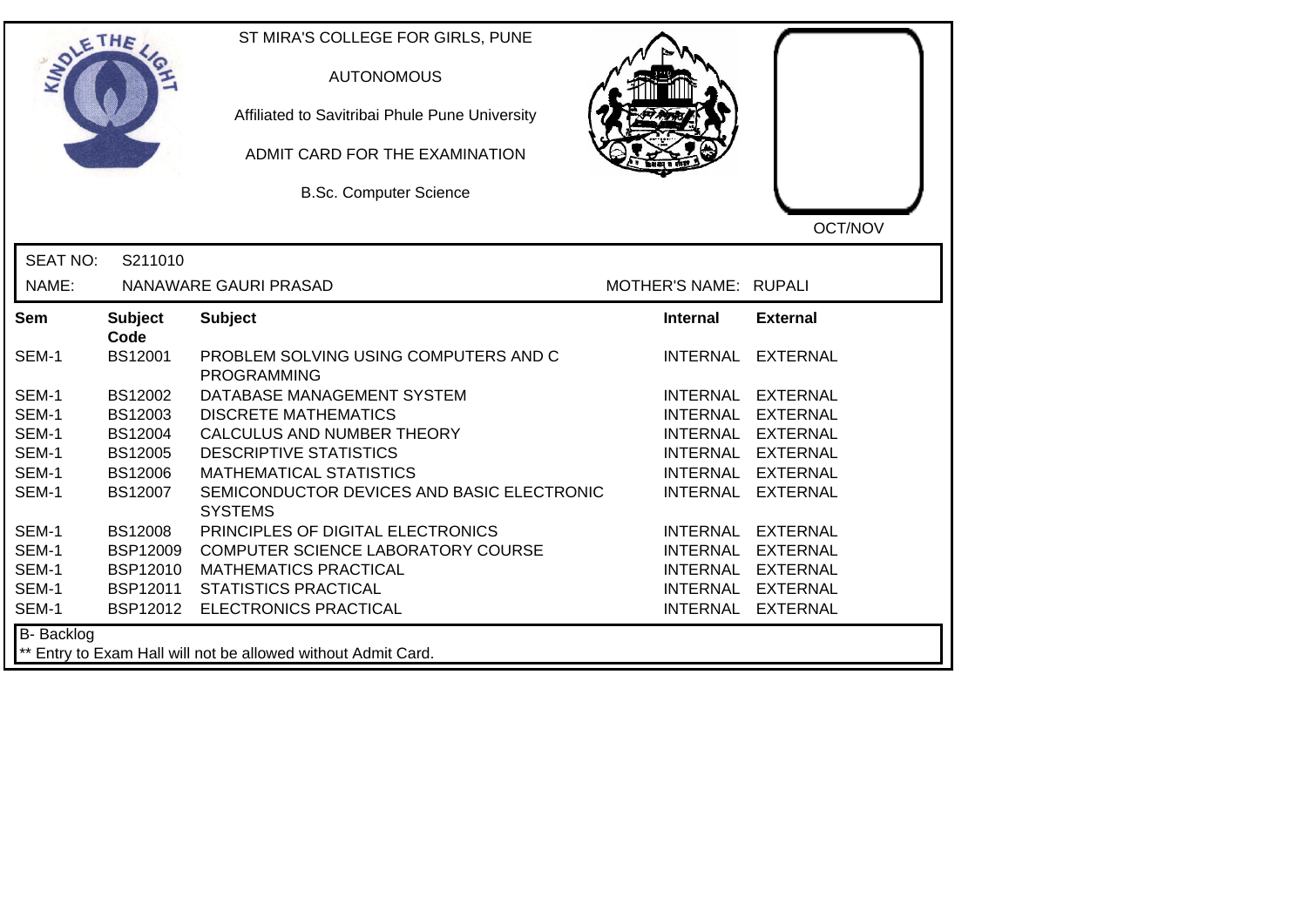| OLETHE          |                                                               | ST MIRA'S COLLEGE FOR GIRLS, PUNE<br><b>AUTONOMOUS</b><br>Affiliated to Savitribai Phule Pune University<br>ADMIT CARD FOR THE EXAMINATION<br><b>B.Sc. Computer Science</b> |                      | OCT/NOV           |  |  |
|-----------------|---------------------------------------------------------------|-----------------------------------------------------------------------------------------------------------------------------------------------------------------------------|----------------------|-------------------|--|--|
| <b>SEAT NO:</b> | S211049                                                       |                                                                                                                                                                             |                      |                   |  |  |
| NAME:           |                                                               | <b>GURAV SONALI DATTATRAY</b>                                                                                                                                               | MOTHER'S NAME: ANITA |                   |  |  |
| <b>Sem</b>      | <b>Subject</b><br>Code                                        | <b>Subject</b>                                                                                                                                                              | <b>Internal</b>      | <b>External</b>   |  |  |
| SEM-1           | <b>BS12001</b>                                                | PROBLEM SOLVING USING COMPUTERS AND C<br><b>PROGRAMMING</b>                                                                                                                 | INTERNAL             | EXTERNAL          |  |  |
| SEM-1           | BS12002                                                       | DATABASE MANAGEMENT SYSTEM                                                                                                                                                  |                      | INTERNAL EXTERNAL |  |  |
| SEM-1           | BS12003                                                       | <b>DISCRETE MATHEMATICS</b>                                                                                                                                                 |                      | INTERNAL EXTERNAL |  |  |
| SEM-1           | BS12004                                                       | CALCULUS AND NUMBER THEORY                                                                                                                                                  |                      | INTERNAL EXTERNAL |  |  |
| SEM-1           | <b>BS12005</b>                                                | <b>DESCRIPTIVE STATISTICS</b>                                                                                                                                               |                      | INTERNAL EXTERNAL |  |  |
| SEM-1           | <b>BS12006</b>                                                | <b>MATHEMATICAL STATISTICS</b>                                                                                                                                              | <b>INTERNAL</b>      | <b>EXTERNAL</b>   |  |  |
| SEM-1           | <b>BS12007</b>                                                | SEMICONDUCTOR DEVICES AND BASIC ELECTRONIC<br><b>SYSTEMS</b>                                                                                                                | <b>INTERNAL</b>      | <b>EXTERNAL</b>   |  |  |
| SEM-1           | <b>BS12008</b>                                                | PRINCIPLES OF DIGITAL ELECTRONICS                                                                                                                                           |                      | INTERNAL EXTERNAL |  |  |
| SEM-1           | <b>BSP12009</b>                                               | COMPUTER SCIENCE LABORATORY COURSE                                                                                                                                          |                      | INTERNAL EXTERNAL |  |  |
| SEM-1           | <b>BSP12010</b>                                               | <b>MATHEMATICS PRACTICAL</b>                                                                                                                                                |                      | INTERNAL EXTERNAL |  |  |
| SEM-1           | BSP12011                                                      | <b>STATISTICS PRACTICAL</b>                                                                                                                                                 |                      | INTERNAL EXTERNAL |  |  |
| SEM-1           | BSP12012                                                      | <b>ELECTRONICS PRACTICAL</b>                                                                                                                                                |                      | INTERNAL EXTERNAL |  |  |
| B- Backlog      | ** Entry to Exam Hall will not be allowed without Admit Card. |                                                                                                                                                                             |                      |                   |  |  |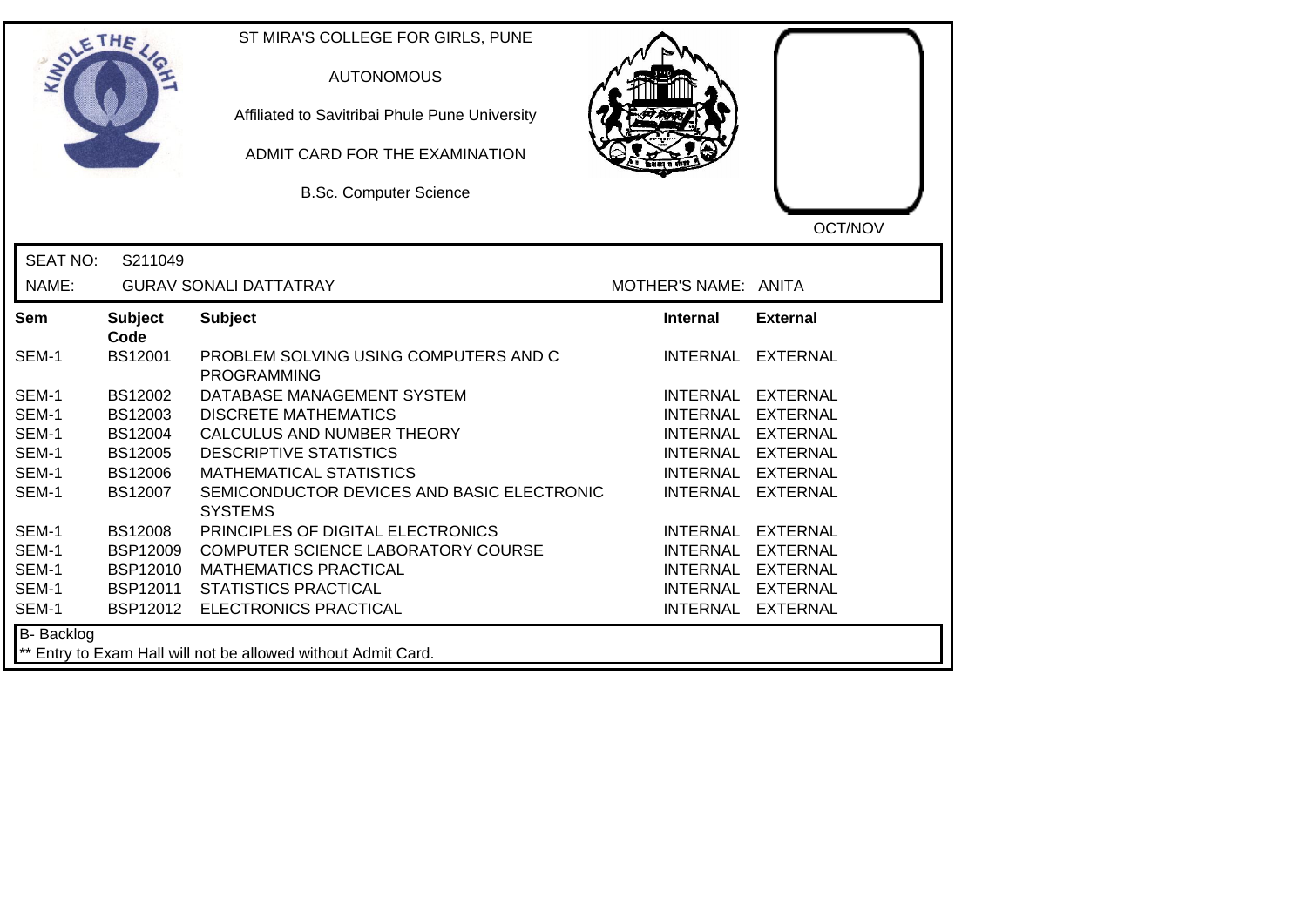| DLETHE          |                        | ST MIRA'S COLLEGE FOR GIRLS, PUNE<br><b>AUTONOMOUS</b><br>Affiliated to Savitribai Phule Pune University<br>ADMIT CARD FOR THE EXAMINATION<br><b>B.Sc. Computer Science</b> |                       |                   |
|-----------------|------------------------|-----------------------------------------------------------------------------------------------------------------------------------------------------------------------------|-----------------------|-------------------|
| <b>SEAT NO:</b> | S211051                |                                                                                                                                                                             |                       | OCT/NOV           |
| NAME:           |                        | <b>GORDE SUSMEETA KAILASH</b>                                                                                                                                               | MOTHER'S NAME: SHARDA |                   |
| Sem             | <b>Subject</b><br>Code | <b>Subject</b>                                                                                                                                                              | <b>Internal</b>       | <b>External</b>   |
| SEM-1           | <b>BS12001</b>         | PROBLEM SOLVING USING COMPUTERS AND C<br><b>PROGRAMMING</b>                                                                                                                 |                       | INTERNAL EXTERNAL |
| SEM-1           | BS12002                | DATABASE MANAGEMENT SYSTEM                                                                                                                                                  |                       | INTERNAL EXTERNAL |
| SEM-1           | BS12003                | <b>DISCRETE MATHEMATICS</b>                                                                                                                                                 |                       | INTERNAL EXTERNAL |
| SEM-1           | BS12004                | CALCULUS AND NUMBER THEORY                                                                                                                                                  |                       | INTERNAL EXTERNAL |
| SEM-1           | <b>BS12005</b>         | <b>DESCRIPTIVE STATISTICS</b>                                                                                                                                               |                       | INTERNAL EXTERNAL |
| SEM-1           | <b>BS12006</b>         | <b>MATHEMATICAL STATISTICS</b>                                                                                                                                              |                       | INTERNAL EXTERNAL |
| SEM-1           | BS12007                | SEMICONDUCTOR DEVICES AND BASIC ELECTRONIC<br><b>SYSTEMS</b>                                                                                                                |                       | INTERNAL EXTERNAL |
| SEM-1           | <b>BS12008</b>         | PRINCIPLES OF DIGITAL ELECTRONICS                                                                                                                                           |                       | INTERNAL EXTERNAL |
| SEM-1           | <b>BSP12009</b>        | COMPUTER SCIENCE LABORATORY COURSE                                                                                                                                          |                       | INTERNAL EXTERNAL |
| SEM-1           | <b>BSP12010</b>        | <b>MATHEMATICS PRACTICAL</b>                                                                                                                                                |                       | INTERNAL EXTERNAL |
| SEM-1           | BSP12011               | <b>STATISTICS PRACTICAL</b>                                                                                                                                                 |                       | INTERNAL EXTERNAL |
| SEM-1           |                        | BSP12012 ELECTRONICS PRACTICAL                                                                                                                                              |                       | INTERNAL EXTERNAL |
| B- Backlog      |                        | ** Entry to Exam Hall will not be allowed without Admit Card.                                                                                                               |                       |                   |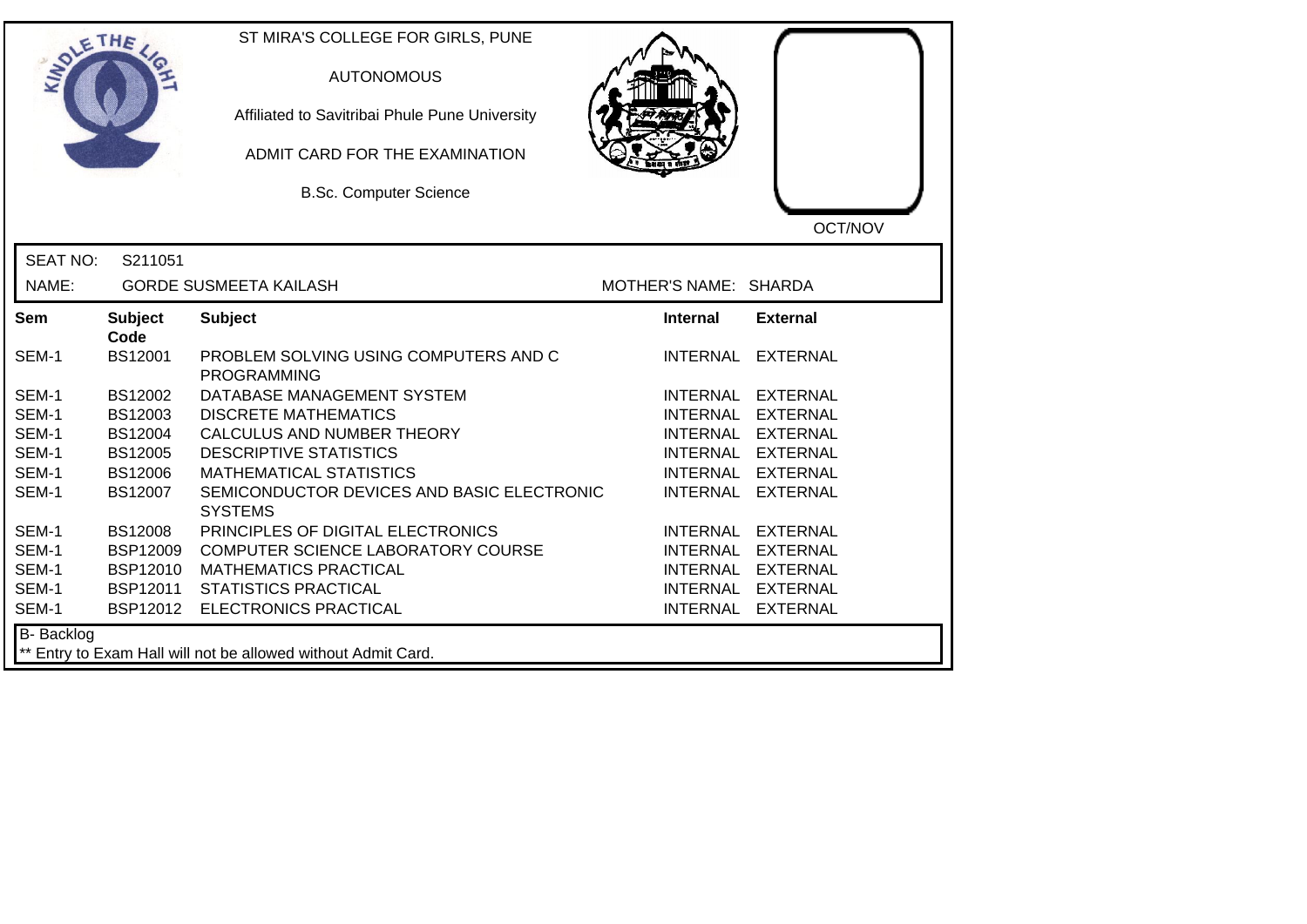| SOLETHE .         |                        | ST MIRA'S COLLEGE FOR GIRLS, PUNE<br><b>AUTONOMOUS</b><br>Affiliated to Savitribai Phule Pune University<br>ADMIT CARD FOR THE EXAMINATION<br><b>B.Sc. Computer Science</b> |                          | OCT/NOV           |
|-------------------|------------------------|-----------------------------------------------------------------------------------------------------------------------------------------------------------------------------|--------------------------|-------------------|
| <b>SEAT NO:</b>   | S211022                |                                                                                                                                                                             |                          |                   |
| NAME:             | <b>ANJALI KUMARI</b>   |                                                                                                                                                                             | MOTHER'S NAME: RENU DEVI |                   |
| Sem               | <b>Subject</b><br>Code | <b>Subject</b>                                                                                                                                                              | Internal                 | <b>External</b>   |
| SEM-1             | BS12001                | PROBLEM SOLVING USING COMPUTERS AND C<br><b>PROGRAMMING</b>                                                                                                                 |                          | INTERNAL EXTERNAL |
| SEM-1             | BS12002                | DATABASE MANAGEMENT SYSTEM                                                                                                                                                  |                          | INTERNAL EXTERNAL |
| SEM-1             | BS12003                | <b>DISCRETE MATHEMATICS</b>                                                                                                                                                 |                          | INTERNAL EXTERNAL |
| SEM-1             | <b>BS12004</b>         | CALCULUS AND NUMBER THEORY                                                                                                                                                  |                          | INTERNAL EXTERNAL |
| SEM-1             | <b>BS12005</b>         | <b>DESCRIPTIVE STATISTICS</b>                                                                                                                                               |                          | INTERNAL EXTERNAL |
| SEM-1             | <b>BS12006</b>         | <b>MATHEMATICAL STATISTICS</b>                                                                                                                                              | INTERNAL                 | <b>EXTERNAL</b>   |
| SEM-1             | <b>BS12007</b>         | SEMICONDUCTOR DEVICES AND BASIC ELECTRONIC<br><b>SYSTEMS</b>                                                                                                                | <b>INTERNAL</b>          | <b>EXTERNAL</b>   |
| SEM-1             | <b>BS12008</b>         | PRINCIPLES OF DIGITAL ELECTRONICS                                                                                                                                           |                          | INTERNAL EXTERNAL |
| SEM-1             | <b>BSP12009</b>        | COMPUTER SCIENCE LABORATORY COURSE                                                                                                                                          |                          | INTERNAL EXTERNAL |
| SEM-1             | <b>BSP12010</b>        | <b>MATHEMATICS PRACTICAL</b>                                                                                                                                                |                          | INTERNAL EXTERNAL |
| SEM-1             | <b>BSP12011</b>        | <b>STATISTICS PRACTICAL</b>                                                                                                                                                 |                          | INTERNAL EXTERNAL |
| SEM-1             | BSP12012               | ELECTRONICS PRACTICAL                                                                                                                                                       |                          | INTERNAL EXTERNAL |
| <b>B-</b> Backlog |                        | ** Entry to Exam Hall will not be allowed without Admit Card.                                                                                                               |                          |                   |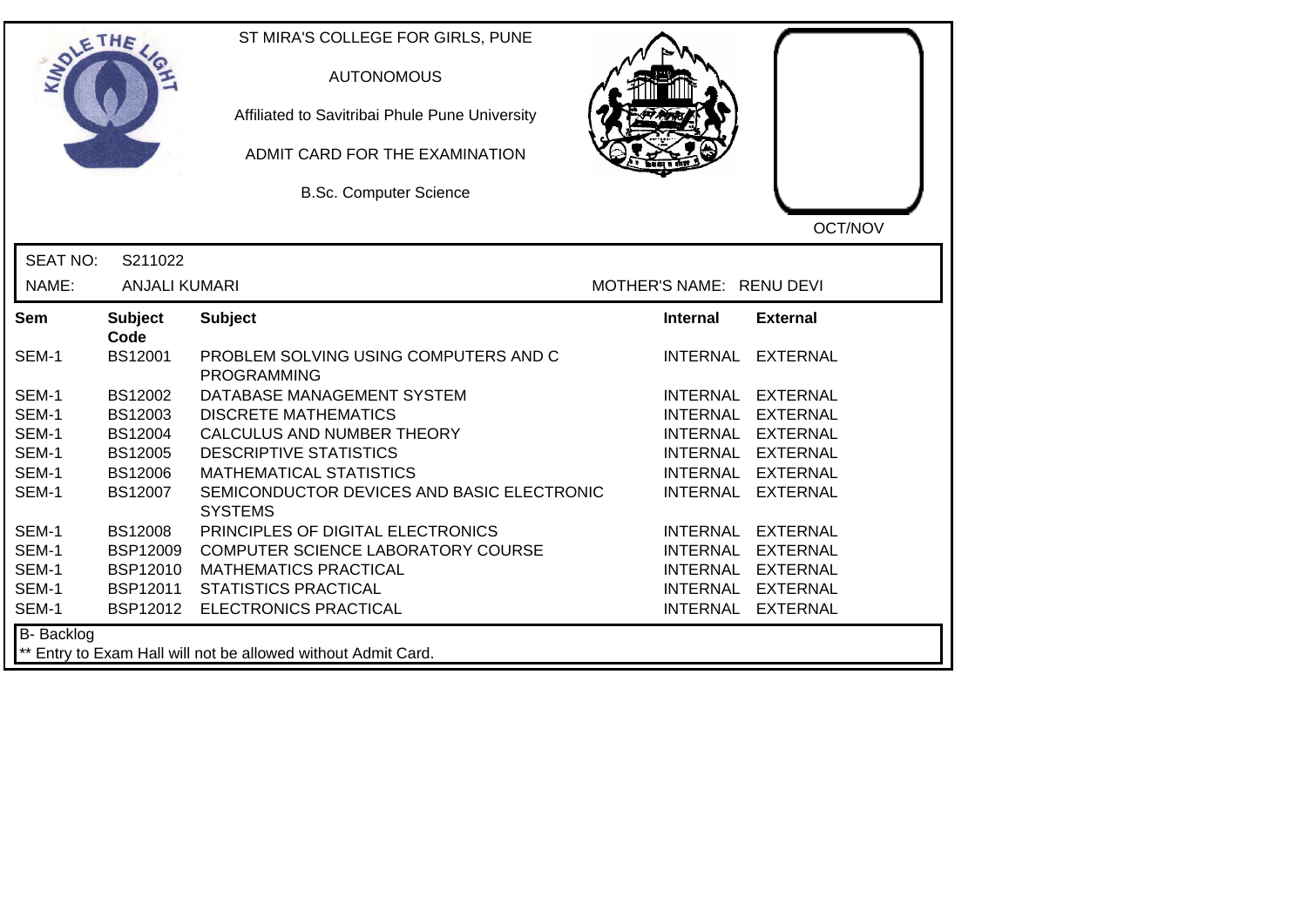| DLETHE            |                                                               | ST MIRA'S COLLEGE FOR GIRLS, PUNE<br><b>AUTONOMOUS</b><br>Affiliated to Savitribai Phule Pune University<br>ADMIT CARD FOR THE EXAMINATION<br><b>B.Sc. Computer Science</b> |                      | OCT/NOV           |  |  |
|-------------------|---------------------------------------------------------------|-----------------------------------------------------------------------------------------------------------------------------------------------------------------------------|----------------------|-------------------|--|--|
| <b>SEAT NO:</b>   | S211018                                                       |                                                                                                                                                                             |                      |                   |  |  |
| NAME:             |                                                               | <b>JADHAV PRIYA KASHINATH</b>                                                                                                                                               | MOTHER'S NAME: SMITA |                   |  |  |
| <b>Sem</b>        | <b>Subject</b><br>Code                                        | <b>Subject</b>                                                                                                                                                              | <b>Internal</b>      | <b>External</b>   |  |  |
| SEM-1             | <b>BS12001</b>                                                | PROBLEM SOLVING USING COMPUTERS AND C<br><b>PROGRAMMING</b>                                                                                                                 | INTERNAL             | <b>EXTERNAL</b>   |  |  |
| SEM-1             | BS12002                                                       | DATABASE MANAGEMENT SYSTEM                                                                                                                                                  |                      | INTERNAL EXTERNAL |  |  |
| SEM-1             | BS12003                                                       | <b>DISCRETE MATHEMATICS</b>                                                                                                                                                 |                      | INTERNAL EXTERNAL |  |  |
| SEM-1             | BS12004                                                       | CALCULUS AND NUMBER THEORY                                                                                                                                                  | INTERNAL EXTERNAL    |                   |  |  |
| SEM-1             | BS12005                                                       | <b>DESCRIPTIVE STATISTICS</b>                                                                                                                                               | INTERNAL EXTERNAL    |                   |  |  |
| SEM-1             | <b>BS12006</b>                                                | <b>MATHEMATICAL STATISTICS</b>                                                                                                                                              | <b>INTERNAL</b>      | <b>EXTERNAL</b>   |  |  |
| SEM-1             | BS12007                                                       | SEMICONDUCTOR DEVICES AND BASIC ELECTRONIC<br><b>SYSTEMS</b>                                                                                                                | <b>INTERNAL</b>      | <b>EXTERNAL</b>   |  |  |
| SEM-1             | <b>BS12008</b>                                                | PRINCIPLES OF DIGITAL ELECTRONICS                                                                                                                                           |                      | INTERNAL EXTERNAL |  |  |
| SEM-1             | <b>BSP12009</b>                                               | COMPUTER SCIENCE LABORATORY COURSE                                                                                                                                          | INTERNAL EXTERNAL    |                   |  |  |
| SEM-1             | <b>BSP12010</b>                                               | <b>MATHEMATICS PRACTICAL</b>                                                                                                                                                |                      | INTERNAL EXTERNAL |  |  |
| SEM-1             | <b>BSP12011</b>                                               | <b>STATISTICS PRACTICAL</b>                                                                                                                                                 |                      | INTERNAL EXTERNAL |  |  |
| SEM-1             | <b>BSP12012</b>                                               | <b>ELECTRONICS PRACTICAL</b>                                                                                                                                                |                      | INTERNAL EXTERNAL |  |  |
| <b>B-</b> Backlog | ** Entry to Exam Hall will not be allowed without Admit Card. |                                                                                                                                                                             |                      |                   |  |  |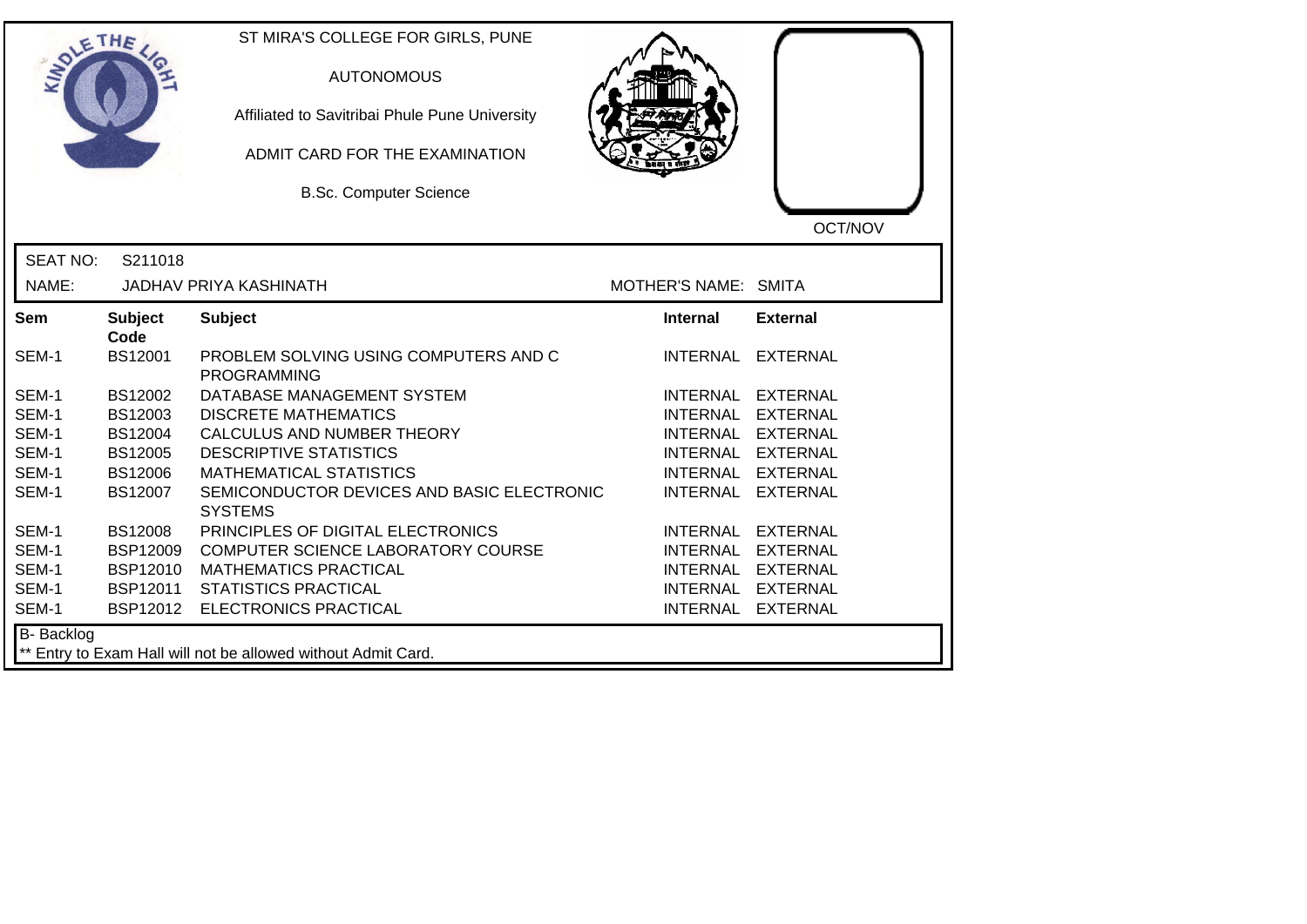| SOLETHE .         |                                                               | ST MIRA'S COLLEGE FOR GIRLS, PUNE<br><b>AUTONOMOUS</b><br>Affiliated to Savitribai Phule Pune University<br>ADMIT CARD FOR THE EXAMINATION<br><b>B.Sc. Computer Science</b> |                       | OCT/NOV           |  |  |
|-------------------|---------------------------------------------------------------|-----------------------------------------------------------------------------------------------------------------------------------------------------------------------------|-----------------------|-------------------|--|--|
| <b>SEAT NO:</b>   | S211032                                                       |                                                                                                                                                                             |                       |                   |  |  |
| NAME:             |                                                               | <b>GANVIR HIMANSHI NITIN</b>                                                                                                                                                | MOTHER'S NAME: LALITA |                   |  |  |
| <b>Sem</b>        | <b>Subject</b><br>Code                                        | <b>Subject</b>                                                                                                                                                              | <b>Internal</b>       | <b>External</b>   |  |  |
| SEM-1             | BS12001                                                       | PROBLEM SOLVING USING COMPUTERS AND C<br><b>PROGRAMMING</b>                                                                                                                 |                       | INTERNAL EXTERNAL |  |  |
| SEM-1             | BS12002                                                       | DATABASE MANAGEMENT SYSTEM                                                                                                                                                  |                       | INTERNAL EXTERNAL |  |  |
| SEM-1             | BS12003                                                       | <b>DISCRETE MATHEMATICS</b>                                                                                                                                                 |                       | INTERNAL EXTERNAL |  |  |
| SEM-1             | BS12004                                                       | CALCULUS AND NUMBER THEORY                                                                                                                                                  |                       | INTERNAL EXTERNAL |  |  |
| SEM-1             | BS12005                                                       | <b>DESCRIPTIVE STATISTICS</b>                                                                                                                                               |                       | INTERNAL EXTERNAL |  |  |
| SEM-1             | <b>BS12006</b>                                                | <b>MATHEMATICAL STATISTICS</b>                                                                                                                                              |                       | INTERNAL EXTERNAL |  |  |
| SEM-1             | BS12007                                                       | SEMICONDUCTOR DEVICES AND BASIC ELECTRONIC<br><b>SYSTEMS</b>                                                                                                                |                       | INTERNAL EXTERNAL |  |  |
| SEM-1             | <b>BS12008</b>                                                | PRINCIPLES OF DIGITAL ELECTRONICS                                                                                                                                           |                       | INTERNAL EXTERNAL |  |  |
| SEM-1             | <b>BSP12009</b>                                               | COMPUTER SCIENCE LABORATORY COURSE                                                                                                                                          |                       | INTERNAL EXTERNAL |  |  |
| SEM-1             | <b>BSP12010</b>                                               | <b>MATHEMATICS PRACTICAL</b>                                                                                                                                                |                       | INTERNAL EXTERNAL |  |  |
| SEM-1             | BSP12011                                                      | <b>STATISTICS PRACTICAL</b>                                                                                                                                                 |                       | INTERNAL EXTERNAL |  |  |
| SEM-1             | BSP12012                                                      | ELECTRONICS PRACTICAL                                                                                                                                                       |                       | INTERNAL EXTERNAL |  |  |
| <b>B-</b> Backlog | ** Entry to Exam Hall will not be allowed without Admit Card. |                                                                                                                                                                             |                       |                   |  |  |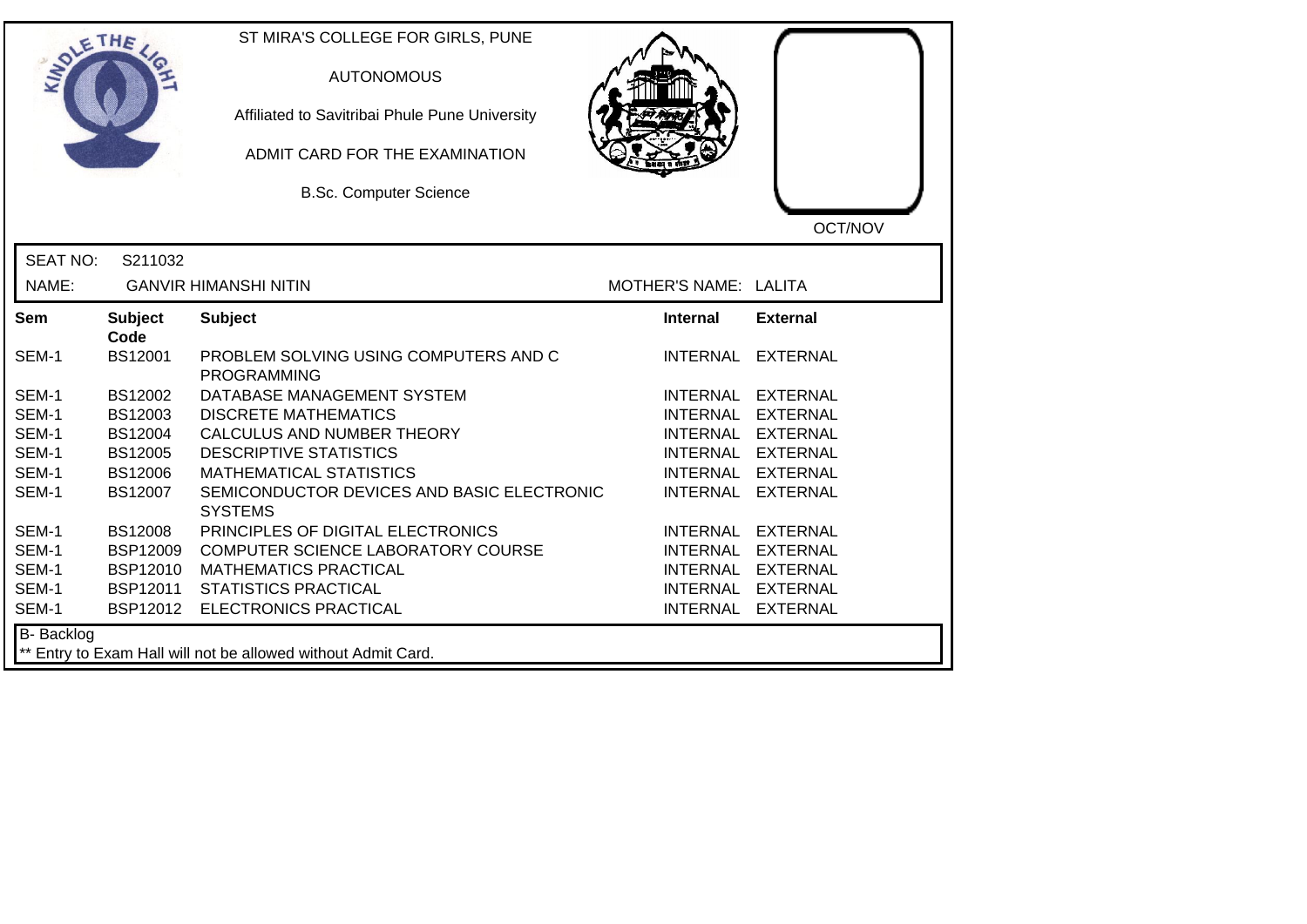| ETHE            |                        | ST MIRA'S COLLEGE FOR GIRLS, PUNE<br><b>AUTONOMOUS</b><br>Affiliated to Savitribai Phule Pune University<br>ADMIT CARD FOR THE EXAMINATION<br><b>B.Sc. Computer Science</b> |                        | OCT/NOV           |
|-----------------|------------------------|-----------------------------------------------------------------------------------------------------------------------------------------------------------------------------|------------------------|-------------------|
| <b>SEAT NO:</b> | S211036                |                                                                                                                                                                             |                        |                   |
| NAME:           |                        | DIVYA PRAKASH UKARANDE                                                                                                                                                      | MOTHER'S NAME: MANISHA |                   |
| Sem             | <b>Subject</b><br>Code | <b>Subject</b>                                                                                                                                                              | Internal               | <b>External</b>   |
| SEM-1           | <b>BS12001</b>         | PROBLEM SOLVING USING COMPUTERS AND C<br><b>PROGRAMMING</b>                                                                                                                 |                        | INTERNAL EXTERNAL |
| SEM-1           | BS12002                | DATABASE MANAGEMENT SYSTEM                                                                                                                                                  |                        | INTERNAL EXTERNAL |
| SEM-1           | BS12003                | <b>DISCRETE MATHEMATICS</b>                                                                                                                                                 |                        | INTERNAL EXTERNAL |
| SEM-1           | <b>BS12004</b>         | CALCULUS AND NUMBER THEORY                                                                                                                                                  |                        | INTERNAL EXTERNAL |
| SEM-1           | <b>BS12005</b>         | <b>DESCRIPTIVE STATISTICS</b>                                                                                                                                               |                        | INTERNAL EXTERNAL |
| SEM-1           | <b>BS12006</b>         | <b>MATHEMATICAL STATISTICS</b>                                                                                                                                              |                        | INTERNAL EXTERNAL |
| SEM-1           | BS12007                | SEMICONDUCTOR DEVICES AND BASIC ELECTRONIC<br><b>SYSTEMS</b>                                                                                                                |                        | INTERNAL EXTERNAL |
| SEM-1           | <b>BS12008</b>         | PRINCIPLES OF DIGITAL ELECTRONICS                                                                                                                                           |                        | INTERNAL EXTERNAL |
| SEM-1           | <b>BSP12009</b>        | COMPUTER SCIENCE LABORATORY COURSE                                                                                                                                          |                        | INTERNAL EXTERNAL |
| SEM-1           | <b>BSP12010</b>        | <b>MATHEMATICS PRACTICAL</b>                                                                                                                                                |                        | INTERNAL EXTERNAL |
| SEM-1           | BSP12011               | <b>STATISTICS PRACTICAL</b>                                                                                                                                                 |                        | INTERNAL EXTERNAL |
| SEM-1           | BSP12012               | <b>ELECTRONICS PRACTICAL</b>                                                                                                                                                |                        | INTERNAL EXTERNAL |
| B- Backlog      |                        | ** Entry to Exam Hall will not be allowed without Admit Card.                                                                                                               |                        |                   |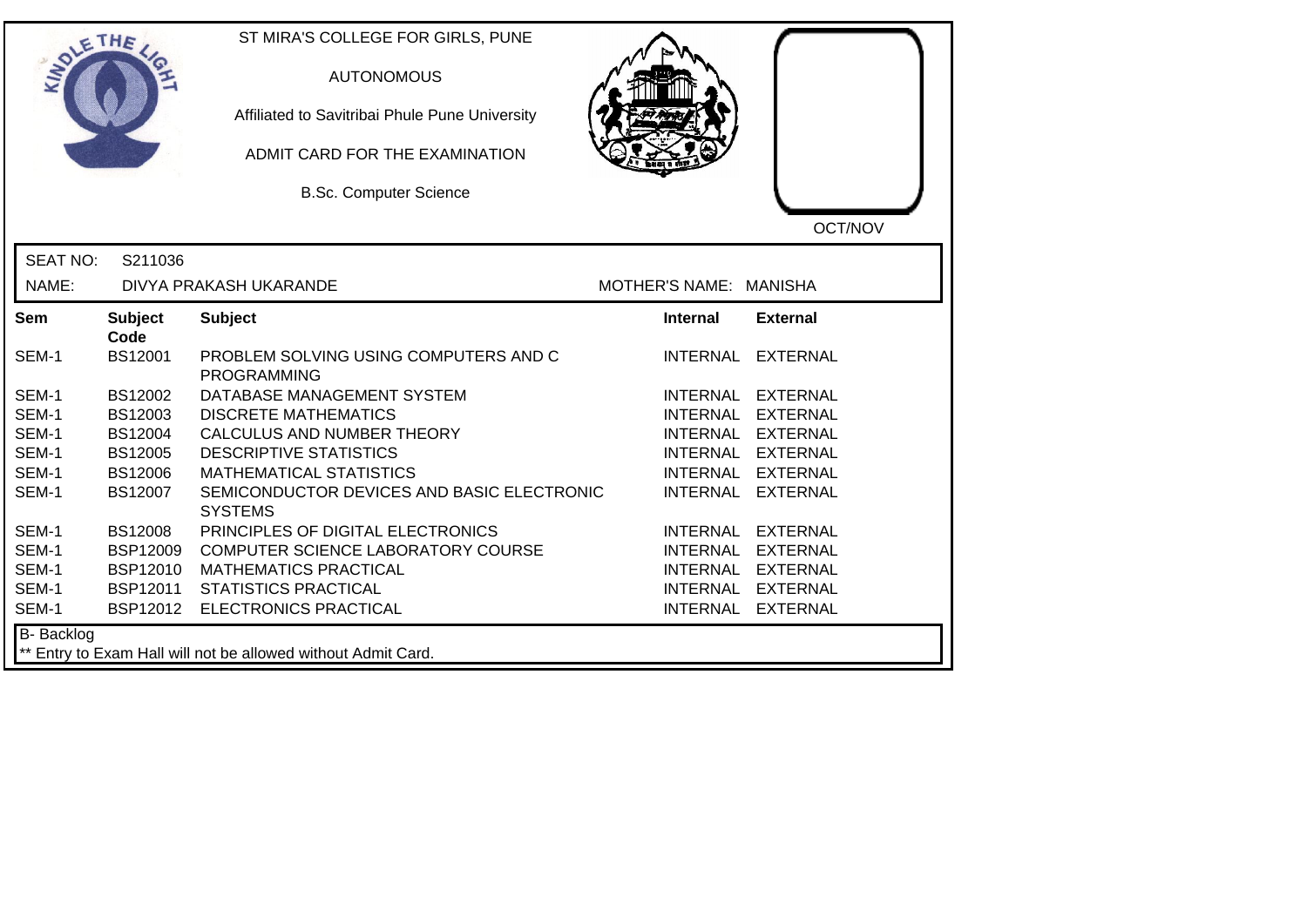| LETHE                                                                       |                        | ST MIRA'S COLLEGE FOR GIRLS, PUNE<br><b>AUTONOMOUS</b><br>Affiliated to Savitribai Phule Pune University<br>ADMIT CARD FOR THE EXAMINATION<br><b>B.Sc. Computer Science</b> |                      | OCT/NOV           |  |
|-----------------------------------------------------------------------------|------------------------|-----------------------------------------------------------------------------------------------------------------------------------------------------------------------------|----------------------|-------------------|--|
| <b>SEAT NO:</b>                                                             | S211013                |                                                                                                                                                                             |                      |                   |  |
| NAME:                                                                       |                        | <b>SHAIKH MAHEK HAROON</b>                                                                                                                                                  | MOTHER'S NAME: LAILA |                   |  |
| <b>Sem</b>                                                                  | <b>Subject</b><br>Code | <b>Subject</b>                                                                                                                                                              | <b>Internal</b>      | <b>External</b>   |  |
| SEM-1                                                                       | <b>BS12001</b>         | PROBLEM SOLVING USING COMPUTERS AND C<br><b>PROGRAMMING</b>                                                                                                                 | INTERNAL             | EXTERNAL          |  |
| SEM-1                                                                       | BS12002                | DATABASE MANAGEMENT SYSTEM                                                                                                                                                  |                      | INTERNAL EXTERNAL |  |
| SEM-1                                                                       | BS12003                | <b>DISCRETE MATHEMATICS</b>                                                                                                                                                 |                      | INTERNAL EXTERNAL |  |
| SEM-1                                                                       | <b>BS12004</b>         | CALCULUS AND NUMBER THEORY                                                                                                                                                  |                      | INTERNAL EXTERNAL |  |
| SEM-1                                                                       | BS12005                | <b>DESCRIPTIVE STATISTICS</b>                                                                                                                                               | INTERNAL EXTERNAL    |                   |  |
| SEM-1                                                                       | <b>BS12006</b>         | <b>MATHEMATICAL STATISTICS</b>                                                                                                                                              |                      | INTERNAL EXTERNAL |  |
| SEM-1                                                                       | BS12007                | SEMICONDUCTOR DEVICES AND BASIC ELECTRONIC<br><b>SYSTEMS</b>                                                                                                                | <b>INTERNAL</b>      | <b>EXTERNAL</b>   |  |
| SEM-1                                                                       | <b>BS12008</b>         | PRINCIPLES OF DIGITAL ELECTRONICS                                                                                                                                           |                      | INTERNAL EXTERNAL |  |
| SEM-1                                                                       | <b>BSP12009</b>        | COMPUTER SCIENCE LABORATORY COURSE                                                                                                                                          | INTERNAL EXTERNAL    |                   |  |
| SEM-1                                                                       | <b>BSP12010</b>        | <b>MATHEMATICS PRACTICAL</b>                                                                                                                                                |                      | INTERNAL EXTERNAL |  |
| SEM-1                                                                       | <b>BSP12011</b>        | <b>STATISTICS PRACTICAL</b>                                                                                                                                                 |                      | INTERNAL EXTERNAL |  |
| SEM-1                                                                       | BSP12012               | ELECTRONICS PRACTICAL                                                                                                                                                       |                      | INTERNAL EXTERNAL |  |
| B- Backlog<br>** Entry to Exam Hall will not be allowed without Admit Card. |                        |                                                                                                                                                                             |                      |                   |  |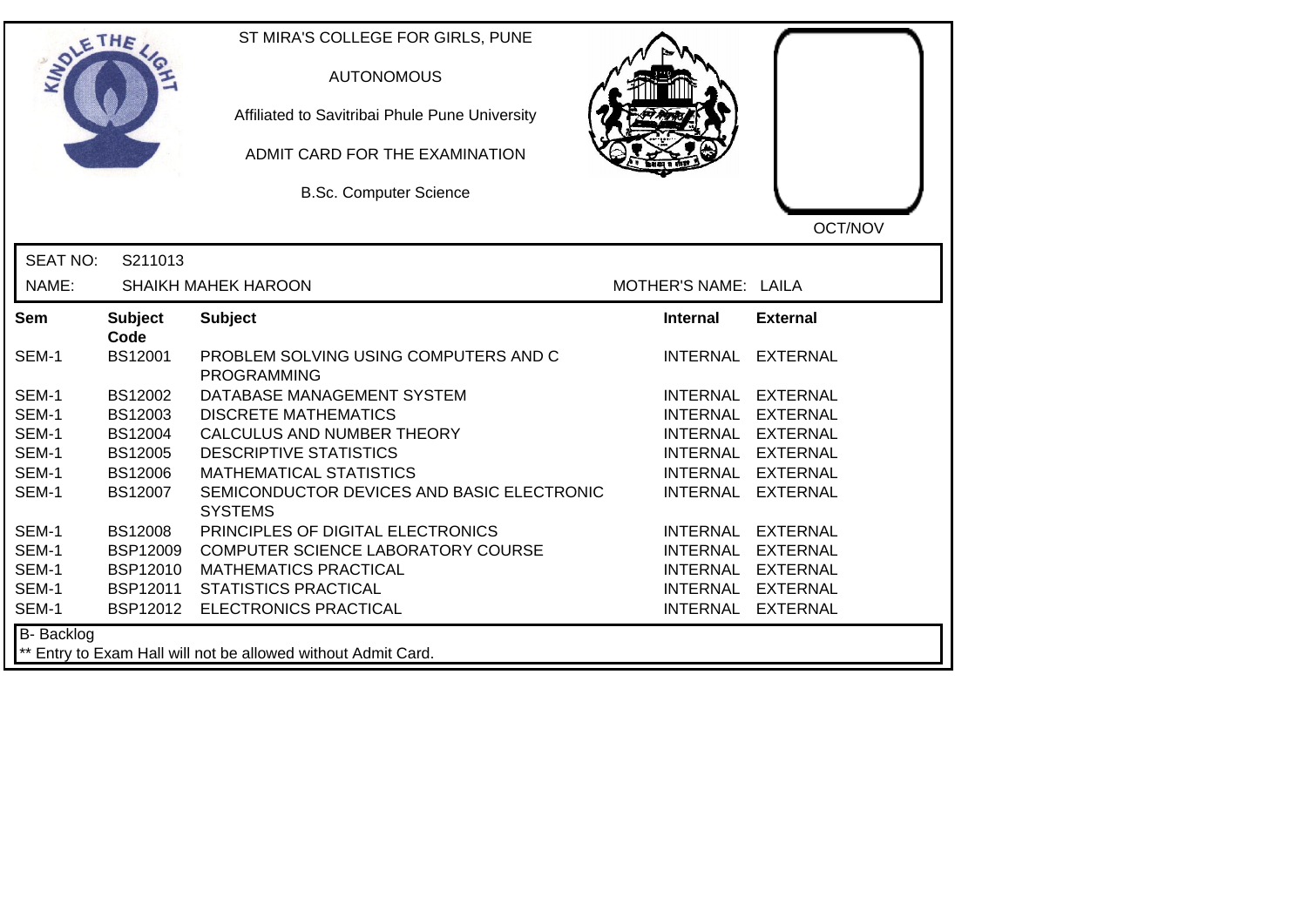| <b>SOLETHE</b>  |                        | ST MIRA'S COLLEGE FOR GIRLS, PUNE<br><b>AUTONOMOUS</b><br>Affiliated to Savitribai Phule Pune University<br>ADMIT CARD FOR THE EXAMINATION<br><b>B.Sc. Computer Science</b> |                      | OCT/NOV           |
|-----------------|------------------------|-----------------------------------------------------------------------------------------------------------------------------------------------------------------------------|----------------------|-------------------|
| <b>SEAT NO:</b> | S211023                |                                                                                                                                                                             |                      |                   |
| NAME:           |                        | NAGPURE KUSHI SANJAY                                                                                                                                                        | MOTHER'S NAME: REKHA |                   |
| <b>Sem</b>      | <b>Subject</b>         | <b>Subject</b>                                                                                                                                                              | <b>Internal</b>      | <b>External</b>   |
| SEM-1           | Code<br><b>BS12001</b> | PROBLEM SOLVING USING COMPUTERS AND C<br><b>PROGRAMMING</b>                                                                                                                 |                      | INTERNAL EXTERNAL |
| SEM-1           | BS12002                | DATABASE MANAGEMENT SYSTEM                                                                                                                                                  |                      | INTERNAL EXTERNAL |
| SEM-1           | BS12003                | <b>DISCRETE MATHEMATICS</b>                                                                                                                                                 |                      | INTERNAL EXTERNAL |
| SEM-1           | <b>BS12004</b>         | CALCULUS AND NUMBER THEORY                                                                                                                                                  |                      | INTERNAL EXTERNAL |
| SEM-1           | <b>BS12005</b>         | <b>DESCRIPTIVE STATISTICS</b>                                                                                                                                               |                      | INTERNAL EXTERNAL |
| SEM-1           | <b>BS12006</b>         | <b>MATHEMATICAL STATISTICS</b>                                                                                                                                              | <b>INTERNAL</b>      | <b>EXTERNAL</b>   |
| SEM-1           | BS12007                | SEMICONDUCTOR DEVICES AND BASIC ELECTRONIC<br><b>SYSTEMS</b>                                                                                                                | <b>INTERNAL</b>      | <b>EXTERNAL</b>   |
| SEM-1           | <b>BS12008</b>         | PRINCIPLES OF DIGITAL ELECTRONICS                                                                                                                                           | <b>INTERNAL</b>      | <b>EXTERNAL</b>   |
| SEM-1           | <b>BSP12009</b>        | COMPUTER SCIENCE LABORATORY COURSE                                                                                                                                          | <b>INTERNAL</b>      | <b>EXTERNAL</b>   |
| SEM-1           | <b>BSP12010</b>        | <b>MATHEMATICS PRACTICAL</b>                                                                                                                                                | <b>INTERNAL</b>      | <b>EXTERNAL</b>   |
| SEM-1           | BSP12011               | <b>STATISTICS PRACTICAL</b>                                                                                                                                                 |                      | INTERNAL EXTERNAL |
| SEM-1           |                        | BSP12012 ELECTRONICS PRACTICAL                                                                                                                                              |                      | INTERNAL EXTERNAL |
| B- Backlog      |                        | ** Entry to Exam Hall will not be allowed without Admit Card.                                                                                                               |                      |                   |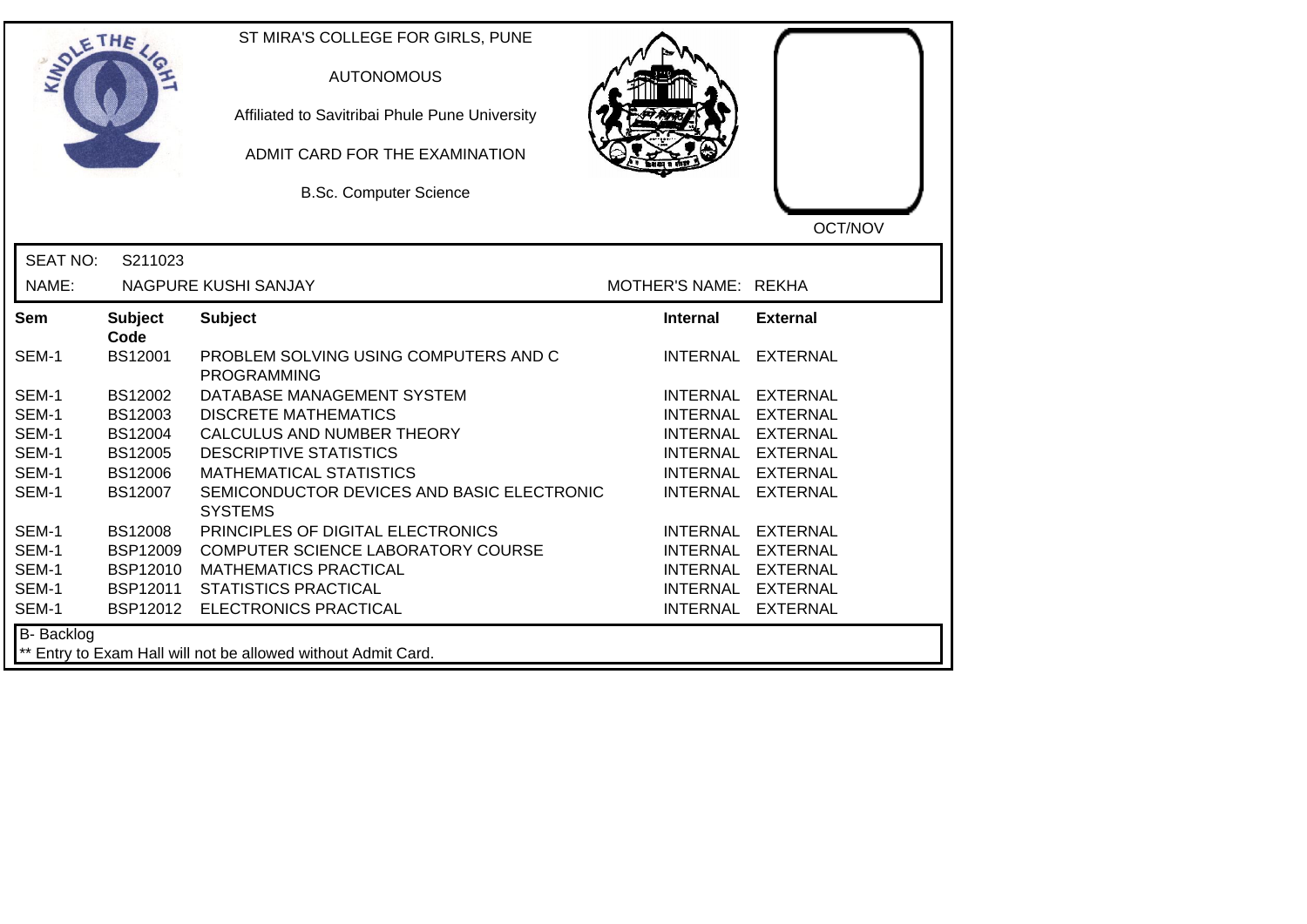| SOLE THE                                                                    |                        | ST MIRA'S COLLEGE FOR GIRLS, PUNE<br><b>AUTONOMOUS</b><br>Affiliated to Savitribai Phule Pune University<br>ADMIT CARD FOR THE EXAMINATION<br><b>B.Sc. Computer Science</b> |                       | OCT/NOV           |
|-----------------------------------------------------------------------------|------------------------|-----------------------------------------------------------------------------------------------------------------------------------------------------------------------------|-----------------------|-------------------|
| <b>SEAT NO:</b>                                                             | S211058                |                                                                                                                                                                             |                       |                   |
| NAME:                                                                       |                        | RAJGURU VAISHNAVI VIKAS                                                                                                                                                     | MOTHER'S NAME: VANITA |                   |
| Sem                                                                         | <b>Subject</b><br>Code | <b>Subject</b>                                                                                                                                                              | <b>Internal</b>       | <b>External</b>   |
| SEM-1                                                                       | <b>BS12001</b>         | PROBLEM SOLVING USING COMPUTERS AND C<br><b>PROGRAMMING</b>                                                                                                                 |                       | INTERNAL EXTERNAL |
| SEM-1                                                                       | BS12002                | DATABASE MANAGEMENT SYSTEM                                                                                                                                                  |                       | INTERNAL EXTERNAL |
| SEM-1                                                                       | BS12003                | <b>DISCRETE MATHEMATICS</b>                                                                                                                                                 |                       | INTERNAL EXTERNAL |
| SEM-1                                                                       | <b>BS12004</b>         | CALCULUS AND NUMBER THEORY                                                                                                                                                  |                       | INTERNAL EXTERNAL |
| SEM-1                                                                       | <b>BS12005</b>         | <b>DESCRIPTIVE STATISTICS</b>                                                                                                                                               |                       | INTERNAL EXTERNAL |
| SEM-1                                                                       | <b>BS12006</b>         | <b>MATHEMATICAL STATISTICS</b>                                                                                                                                              |                       | INTERNAL EXTERNAL |
| SEM-1                                                                       | <b>BS12007</b>         | SEMICONDUCTOR DEVICES AND BASIC ELECTRONIC<br><b>SYSTEMS</b>                                                                                                                | <b>INTERNAL</b>       | EXTERNAL          |
| SEM-1                                                                       | <b>BS12008</b>         | PRINCIPLES OF DIGITAL ELECTRONICS                                                                                                                                           |                       | INTERNAL EXTERNAL |
| SEM-1                                                                       | <b>BSP12009</b>        | COMPUTER SCIENCE LABORATORY COURSE                                                                                                                                          |                       | INTERNAL EXTERNAL |
| SEM-1                                                                       | <b>BSP12010</b>        | <b>MATHEMATICS PRACTICAL</b>                                                                                                                                                |                       | INTERNAL EXTERNAL |
| SEM-1                                                                       | BSP12011               | <b>STATISTICS PRACTICAL</b>                                                                                                                                                 |                       | INTERNAL EXTERNAL |
| SEM-1                                                                       |                        | BSP12012 ELECTRONICS PRACTICAL                                                                                                                                              |                       | INTERNAL EXTERNAL |
| B- Backlog<br>** Entry to Exam Hall will not be allowed without Admit Card. |                        |                                                                                                                                                                             |                       |                   |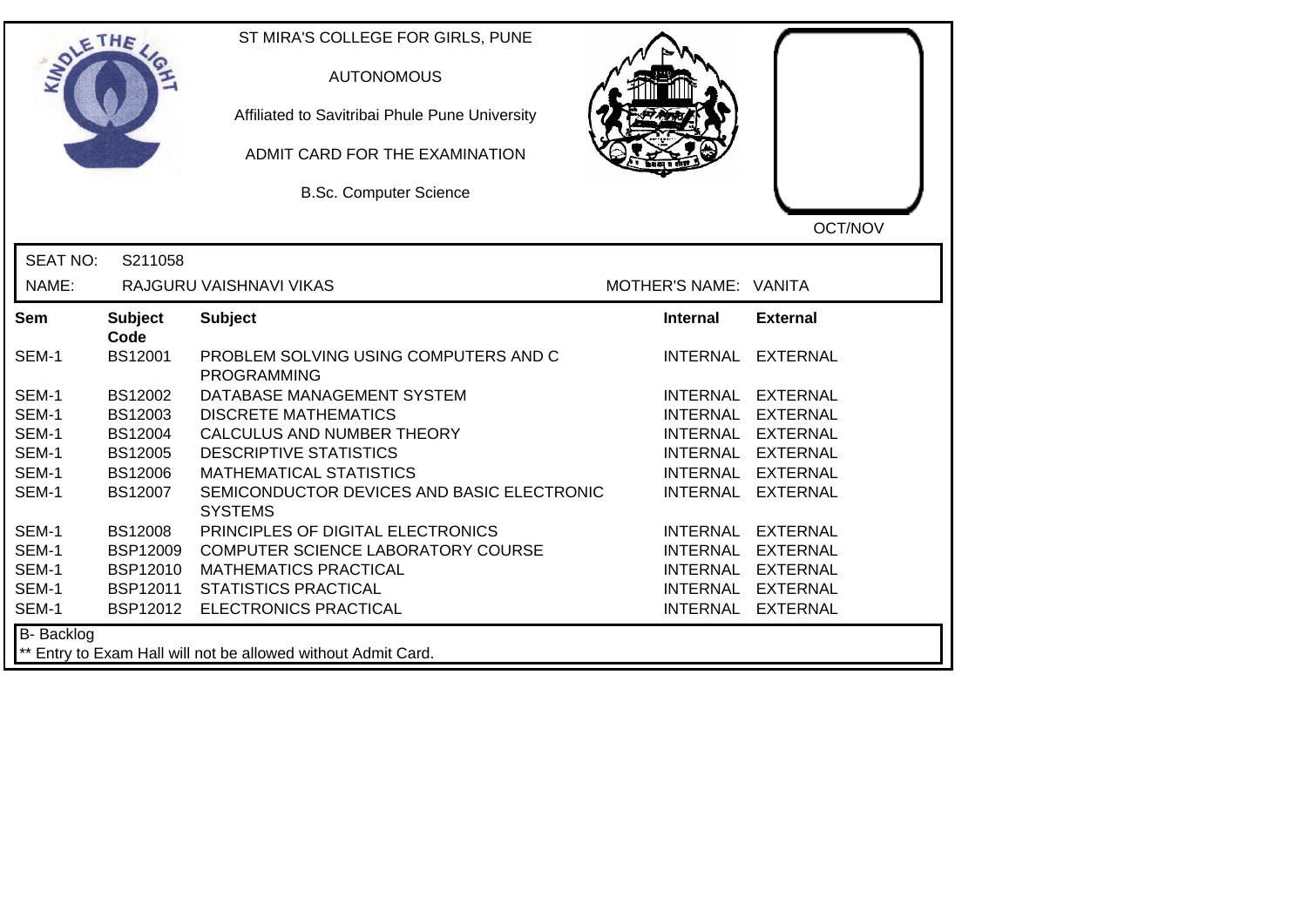| SOLE THE        |                        | ST MIRA'S COLLEGE FOR GIRLS, PUNE<br><b>AUTONOMOUS</b><br>Affiliated to Savitribai Phule Pune University<br>ADMIT CARD FOR THE EXAMINATION<br><b>B.Sc. Computer Science</b> |                         | OCT/NOV           |
|-----------------|------------------------|-----------------------------------------------------------------------------------------------------------------------------------------------------------------------------|-------------------------|-------------------|
| <b>SEAT NO:</b> | S211002                |                                                                                                                                                                             |                         |                   |
| NAME:           |                        | NIMBAL AISHWARYA RAJSHEKHAR                                                                                                                                                 | MOTHER'S NAME: MOHANBAI |                   |
| Sem             | <b>Subject</b><br>Code | <b>Subject</b>                                                                                                                                                              | <b>Internal</b>         | <b>External</b>   |
| SEM-1           | <b>BS12001</b>         | PROBLEM SOLVING USING COMPUTERS AND C<br><b>PROGRAMMING</b>                                                                                                                 |                         | INTERNAL EXTERNAL |
| SEM-1           | BS12002                | DATABASE MANAGEMENT SYSTEM                                                                                                                                                  |                         | INTERNAL EXTERNAL |
| SEM-1           | BS12003                | <b>DISCRETE MATHEMATICS</b>                                                                                                                                                 |                         | INTERNAL EXTERNAL |
| SEM-1           | BS12004                | CALCULUS AND NUMBER THEORY                                                                                                                                                  |                         | INTERNAL EXTERNAL |
| SEM-1           | <b>BS12005</b>         | <b>DESCRIPTIVE STATISTICS</b>                                                                                                                                               |                         | INTERNAL EXTERNAL |
| SEM-1           | <b>BS12006</b>         | <b>MATHEMATICAL STATISTICS</b>                                                                                                                                              |                         | INTERNAL EXTERNAL |
| SEM-1           | BS12007                | SEMICONDUCTOR DEVICES AND BASIC ELECTRONIC<br><b>SYSTEMS</b>                                                                                                                |                         | INTERNAL EXTERNAL |
| SEM-1           | <b>BS12008</b>         | PRINCIPLES OF DIGITAL ELECTRONICS                                                                                                                                           |                         | INTERNAL EXTERNAL |
| SEM-1           | <b>BSP12009</b>        | COMPUTER SCIENCE LABORATORY COURSE                                                                                                                                          |                         | INTERNAL EXTERNAL |
| SEM-1           | <b>BSP12010</b>        | <b>MATHEMATICS PRACTICAL</b>                                                                                                                                                |                         | INTERNAL EXTERNAL |
| SEM-1           | BSP12011               | <b>STATISTICS PRACTICAL</b>                                                                                                                                                 |                         | INTERNAL EXTERNAL |
| SEM-1           | BSP12012               | <b>ELECTRONICS PRACTICAL</b>                                                                                                                                                |                         | INTERNAL EXTERNAL |
| B- Backlog      |                        | ** Entry to Exam Hall will not be allowed without Admit Card.                                                                                                               |                         |                   |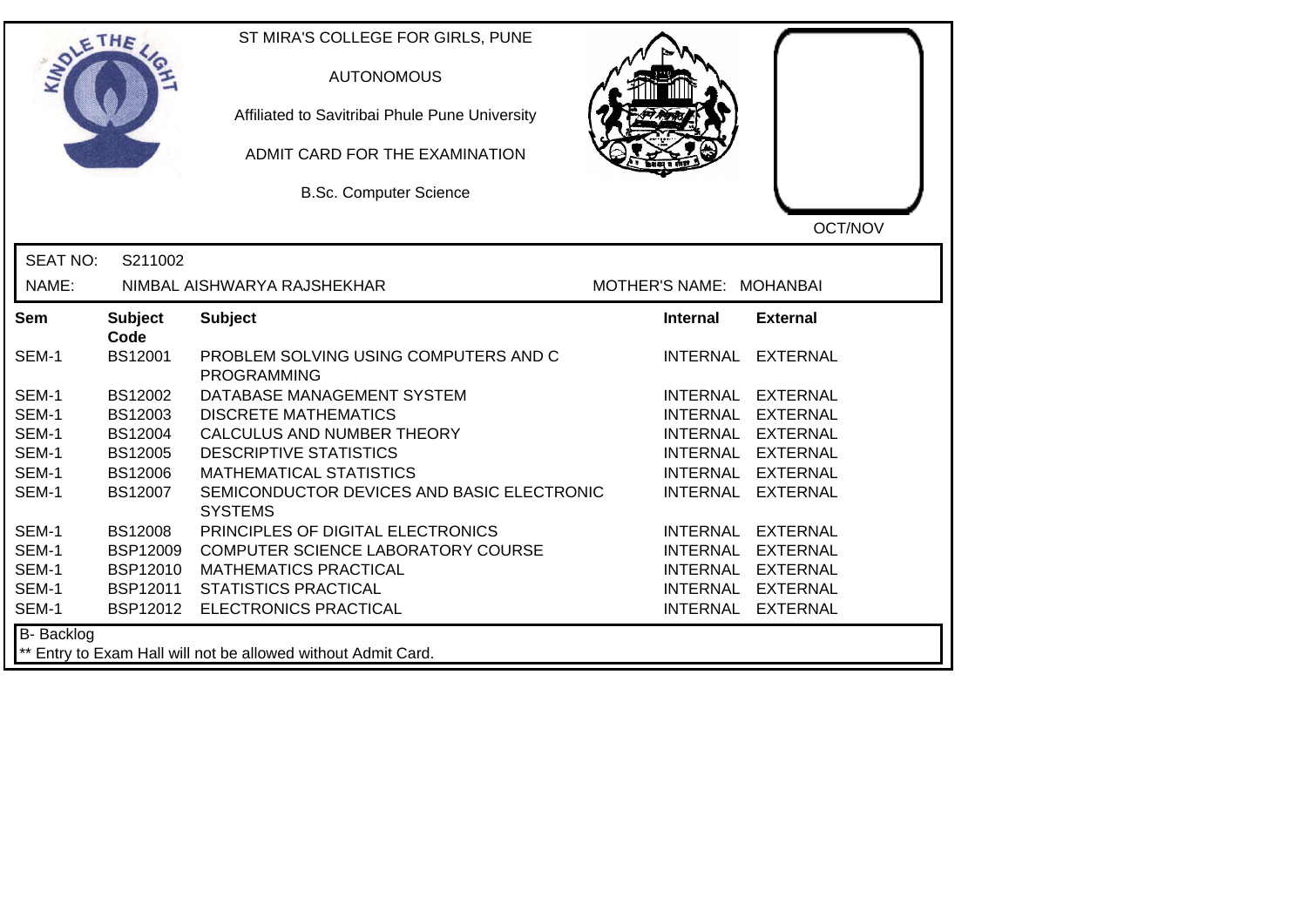| OLETHE           |                        | ST MIRA'S COLLEGE FOR GIRLS, PUNE<br><b>AUTONOMOUS</b><br>Affiliated to Savitribai Phule Pune University<br>ADMIT CARD FOR THE EXAMINATION<br><b>B.Sc. Computer Science</b> |                       | OCT/NOV           |
|------------------|------------------------|-----------------------------------------------------------------------------------------------------------------------------------------------------------------------------|-----------------------|-------------------|
| <b>SEAT NO:</b>  | S211025                |                                                                                                                                                                             |                       |                   |
| NAME:            |                        | SHAIKH MISBA MUSHARRAF                                                                                                                                                      | MOTHER'S NAME: RAZINA |                   |
| Sem              | <b>Subject</b><br>Code | <b>Subject</b>                                                                                                                                                              | <b>Internal</b>       | <b>External</b>   |
| SEM-1            | <b>BS12001</b>         | PROBLEM SOLVING USING COMPUTERS AND C<br><b>PROGRAMMING</b>                                                                                                                 | <b>INTERNAL</b>       | EXTERNAL          |
| SEM-1            | BS12002                | DATABASE MANAGEMENT SYSTEM                                                                                                                                                  |                       | INTERNAL EXTERNAL |
| SEM-1            | BS12003                | <b>DISCRETE MATHEMATICS</b>                                                                                                                                                 | <b>INTERNAL</b>       | EXTERNAL          |
| SEM-1            | <b>BS12004</b>         | CALCULUS AND NUMBER THEORY                                                                                                                                                  |                       | INTERNAL EXTERNAL |
| SEM-1            | <b>BS12005</b>         | <b>DESCRIPTIVE STATISTICS</b>                                                                                                                                               |                       | INTERNAL EXTERNAL |
| SEM-1            | <b>BS12006</b>         | <b>MATHEMATICAL STATISTICS</b>                                                                                                                                              |                       | INTERNAL EXTERNAL |
| SEM-1            | <b>BS12007</b>         | SEMICONDUCTOR DEVICES AND BASIC ELECTRONIC<br><b>SYSTEMS</b>                                                                                                                |                       | INTERNAL EXTERNAL |
| SEM-1            | <b>BS12008</b>         | PRINCIPLES OF DIGITAL ELECTRONICS                                                                                                                                           |                       | INTERNAL EXTERNAL |
| SEM-1            | <b>BSP12009</b>        | COMPUTER SCIENCE LABORATORY COURSE                                                                                                                                          |                       | INTERNAL EXTERNAL |
| SEM-1            | <b>BSP12010</b>        | <b>MATHEMATICS PRACTICAL</b>                                                                                                                                                |                       | INTERNAL EXTERNAL |
| SEM-1            | BSP12011               | <b>STATISTICS PRACTICAL</b>                                                                                                                                                 |                       | INTERNAL EXTERNAL |
| SEM-1            | BSP12012               | <b>ELECTRONICS PRACTICAL</b>                                                                                                                                                |                       | INTERNAL EXTERNAL |
| B- Backlog<br>** |                        | Entry to Exam Hall will not be allowed without Admit Card.                                                                                                                  |                       |                   |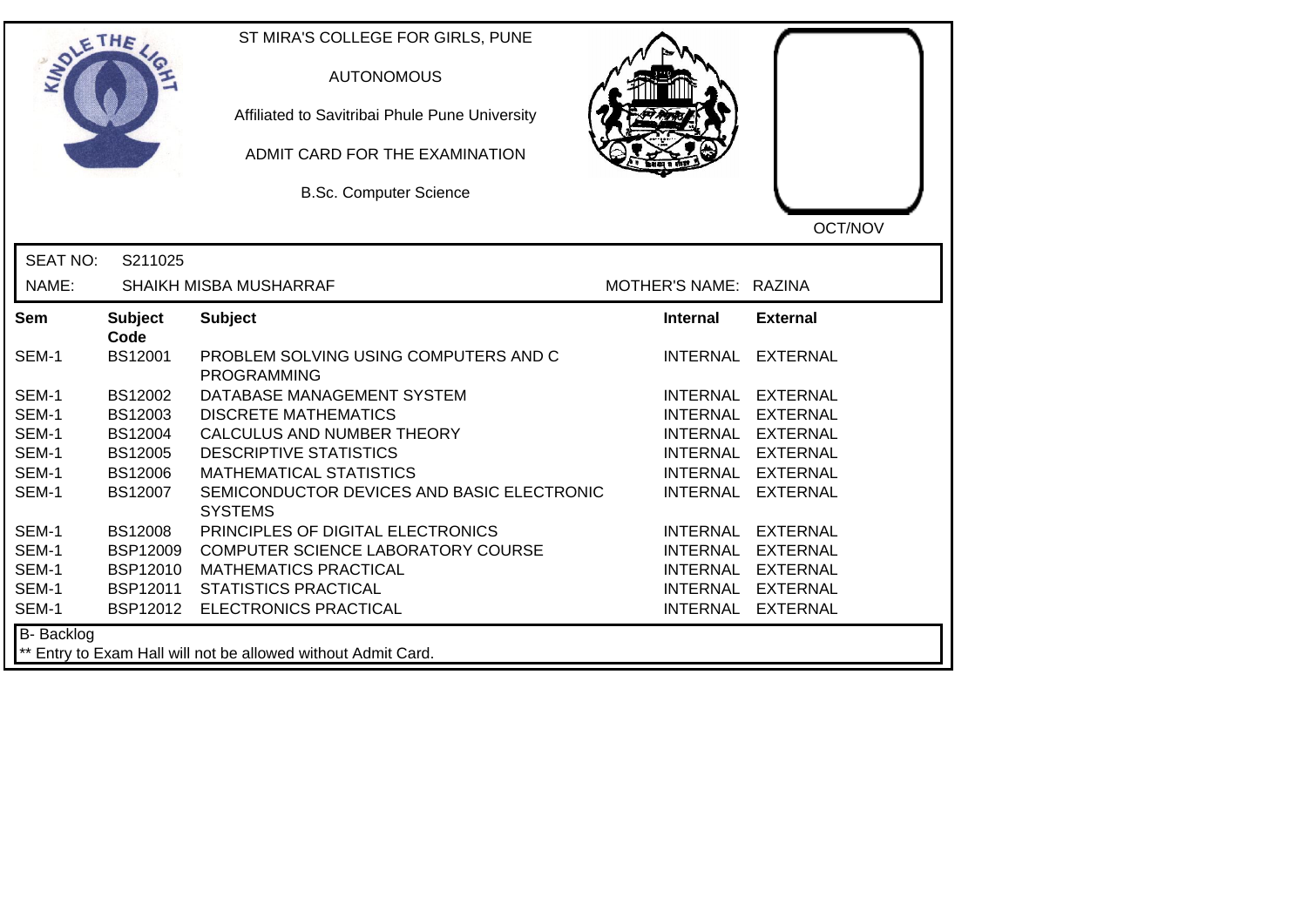| SOLETHE .       |                        | ST MIRA'S COLLEGE FOR GIRLS, PUNE<br><b>AUTONOMOUS</b><br>Affiliated to Savitribai Phule Pune University<br>ADMIT CARD FOR THE EXAMINATION<br><b>B.Sc. Computer Science</b> |                        | OCT/NOV           |
|-----------------|------------------------|-----------------------------------------------------------------------------------------------------------------------------------------------------------------------------|------------------------|-------------------|
| <b>SEAT NO:</b> | S211024                |                                                                                                                                                                             |                        |                   |
| NAME:           |                        | <b>SHAIKH LAIBA SAJID</b>                                                                                                                                                   | MOTHER'S NAME: SULTANA |                   |
| Sem             | <b>Subject</b><br>Code | <b>Subject</b>                                                                                                                                                              | Internal               | <b>External</b>   |
| SEM-1           | <b>BS12001</b>         | PROBLEM SOLVING USING COMPUTERS AND C<br><b>PROGRAMMING</b>                                                                                                                 |                        | INTERNAL EXTERNAL |
| SEM-1           | BS12002                | DATABASE MANAGEMENT SYSTEM                                                                                                                                                  | INTERNAL               | <b>EXTERNAL</b>   |
| SEM-1           | BS12003                | <b>DISCRETE MATHEMATICS</b>                                                                                                                                                 |                        | INTERNAL EXTERNAL |
| SEM-1           | BS12004                | CALCULUS AND NUMBER THEORY                                                                                                                                                  |                        | INTERNAL EXTERNAL |
| SEM-1           | <b>BS12005</b>         | <b>DESCRIPTIVE STATISTICS</b>                                                                                                                                               |                        | INTERNAL EXTERNAL |
| SEM-1           | <b>BS12006</b>         | <b>MATHEMATICAL STATISTICS</b>                                                                                                                                              | <b>INTERNAL</b>        | <b>EXTERNAL</b>   |
| SEM-1           | BS12007                | SEMICONDUCTOR DEVICES AND BASIC ELECTRONIC<br><b>SYSTEMS</b>                                                                                                                | <b>INTERNAL</b>        | <b>EXTERNAL</b>   |
| SEM-1           | <b>BS12008</b>         | PRINCIPLES OF DIGITAL ELECTRONICS                                                                                                                                           | <b>INTERNAL</b>        | <b>EXTERNAL</b>   |
| SEM-1           | <b>BSP12009</b>        | COMPUTER SCIENCE LABORATORY COURSE                                                                                                                                          | <b>INTERNAL</b>        | <b>EXTERNAL</b>   |
| SEM-1           | <b>BSP12010</b>        | <b>MATHEMATICS PRACTICAL</b>                                                                                                                                                | <b>INTERNAL</b>        | <b>EXTERNAL</b>   |
| SEM-1           | <b>BSP12011</b>        | <b>STATISTICS PRACTICAL</b>                                                                                                                                                 |                        | INTERNAL EXTERNAL |
| SEM-1           |                        | BSP12012 ELECTRONICS PRACTICAL                                                                                                                                              |                        | INTERNAL EXTERNAL |
| B- Backlog      |                        | ** Entry to Exam Hall will not be allowed without Admit Card.                                                                                                               |                        |                   |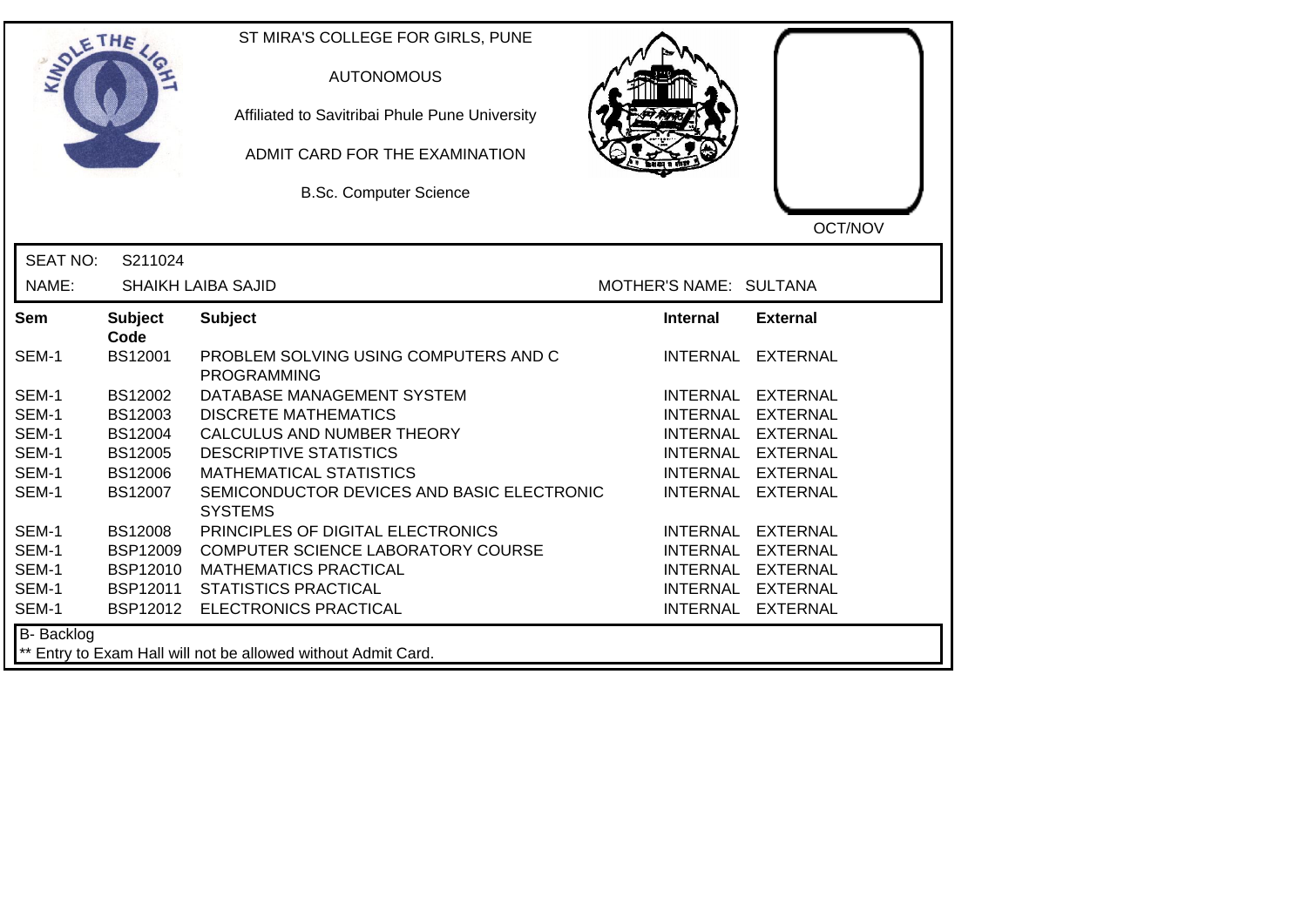| <b>SOLETHE</b>    |                        | ST MIRA'S COLLEGE FOR GIRLS, PUNE<br><b>AUTONOMOUS</b><br>Affiliated to Savitribai Phule Pune University<br>ADMIT CARD FOR THE EXAMINATION<br><b>B.Sc. Computer Science</b> |                        |                   |
|-------------------|------------------------|-----------------------------------------------------------------------------------------------------------------------------------------------------------------------------|------------------------|-------------------|
| <b>SEAT NO:</b>   | S211011                |                                                                                                                                                                             |                        | OCT/NOV           |
| NAME:             |                        | <b>JAGDALE RUPALI GOKUL</b>                                                                                                                                                 | MOTHER'S NAME: SUREKHA |                   |
| <b>Sem</b>        | <b>Subject</b><br>Code | <b>Subject</b>                                                                                                                                                              | <b>Internal</b>        | <b>External</b>   |
| SEM-1             | BS12001                | PROBLEM SOLVING USING COMPUTERS AND C<br><b>PROGRAMMING</b>                                                                                                                 |                        | INTERNAL EXTERNAL |
| SEM-1             | BS12002                | DATABASE MANAGEMENT SYSTEM                                                                                                                                                  |                        | INTERNAL EXTERNAL |
| SEM-1             | BS12003                | <b>DISCRETE MATHEMATICS</b>                                                                                                                                                 |                        | INTERNAL EXTERNAL |
| SEM-1             | BS12004                | CALCULUS AND NUMBER THEORY                                                                                                                                                  |                        | INTERNAL EXTERNAL |
| SEM-1             | BS12005                | <b>DESCRIPTIVE STATISTICS</b>                                                                                                                                               |                        | INTERNAL EXTERNAL |
| SEM-1             | <b>BS12006</b>         | <b>MATHEMATICAL STATISTICS</b>                                                                                                                                              |                        | INTERNAL EXTERNAL |
| SEM-1             | BS12007                | SEMICONDUCTOR DEVICES AND BASIC ELECTRONIC<br><b>SYSTEMS</b>                                                                                                                |                        | INTERNAL EXTERNAL |
| SEM-1             | <b>BS12008</b>         | PRINCIPLES OF DIGITAL ELECTRONICS                                                                                                                                           |                        | INTERNAL EXTERNAL |
| SEM-1             | <b>BSP12009</b>        | COMPUTER SCIENCE LABORATORY COURSE                                                                                                                                          |                        | INTERNAL EXTERNAL |
| SEM-1             | <b>BSP12010</b>        | <b>MATHEMATICS PRACTICAL</b>                                                                                                                                                |                        | INTERNAL EXTERNAL |
| SEM-1             | BSP12011               | <b>STATISTICS PRACTICAL</b>                                                                                                                                                 |                        | INTERNAL EXTERNAL |
| SEM-1             | BSP12012               | <b>ELECTRONICS PRACTICAL</b>                                                                                                                                                |                        | INTERNAL EXTERNAL |
| <b>B-</b> Backlog |                        | ** Entry to Exam Hall will not be allowed without Admit Card.                                                                                                               |                        |                   |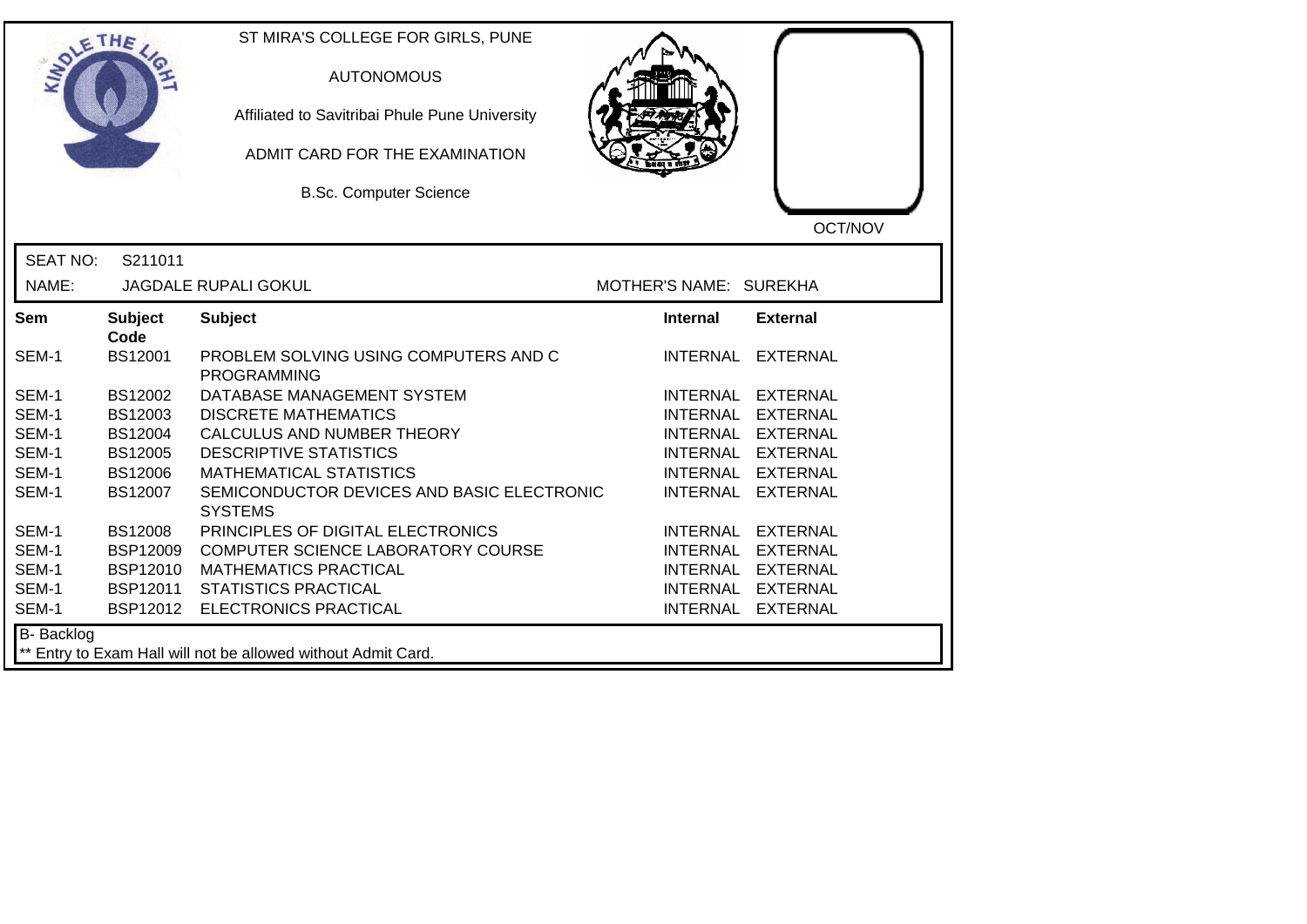| DLETHE          |                        | ST MIRA'S COLLEGE FOR GIRLS, PUNE<br><b>AUTONOMOUS</b><br>Affiliated to Savitribai Phule Pune University<br>ADMIT CARD FOR THE EXAMINATION<br><b>B.Sc. Computer Science</b> |                        | OCT/NOV           |
|-----------------|------------------------|-----------------------------------------------------------------------------------------------------------------------------------------------------------------------------|------------------------|-------------------|
| <b>SEAT NO:</b> | S211057                |                                                                                                                                                                             |                        |                   |
| NAME:           |                        | <b>VAIRAT VAISHNAVI NITIN</b>                                                                                                                                               | MOTHER'S NAME: DEEPALI |                   |
| Sem             | <b>Subject</b><br>Code | <b>Subject</b>                                                                                                                                                              | Internal               | <b>External</b>   |
| SEM-1           | <b>BS12001</b>         | PROBLEM SOLVING USING COMPUTERS AND C<br><b>PROGRAMMING</b>                                                                                                                 |                        | INTERNAL EXTERNAL |
| SEM-1           | BS12002                | DATABASE MANAGEMENT SYSTEM                                                                                                                                                  |                        | INTERNAL EXTERNAL |
| SEM-1           | BS12003                | <b>DISCRETE MATHEMATICS</b>                                                                                                                                                 |                        | INTERNAL EXTERNAL |
| SEM-1           | BS12004                | CALCULUS AND NUMBER THEORY                                                                                                                                                  |                        | INTERNAL EXTERNAL |
| SEM-1           | BS12005                | <b>DESCRIPTIVE STATISTICS</b>                                                                                                                                               |                        | INTERNAL EXTERNAL |
| SEM-1           | <b>BS12006</b>         | <b>MATHEMATICAL STATISTICS</b>                                                                                                                                              |                        | INTERNAL EXTERNAL |
| SEM-1           | <b>BS12007</b>         | SEMICONDUCTOR DEVICES AND BASIC ELECTRONIC<br><b>SYSTEMS</b>                                                                                                                |                        | INTERNAL EXTERNAL |
| SEM-1           | <b>BS12008</b>         | PRINCIPLES OF DIGITAL ELECTRONICS                                                                                                                                           |                        | INTERNAL EXTERNAL |
| SEM-1           | <b>BSP12009</b>        | COMPUTER SCIENCE LABORATORY COURSE                                                                                                                                          |                        | INTERNAL EXTERNAL |
| SEM-1           | <b>BSP12010</b>        | <b>MATHEMATICS PRACTICAL</b>                                                                                                                                                |                        | INTERNAL EXTERNAL |
| SEM-1           | BSP12011               | <b>STATISTICS PRACTICAL</b>                                                                                                                                                 |                        | INTERNAL EXTERNAL |
| SEM-1           |                        | BSP12012 ELECTRONICS PRACTICAL                                                                                                                                              |                        | INTERNAL EXTERNAL |
| B- Backlog      |                        | ** Entry to Exam Hall will not be allowed without Admit Card.                                                                                                               |                        |                   |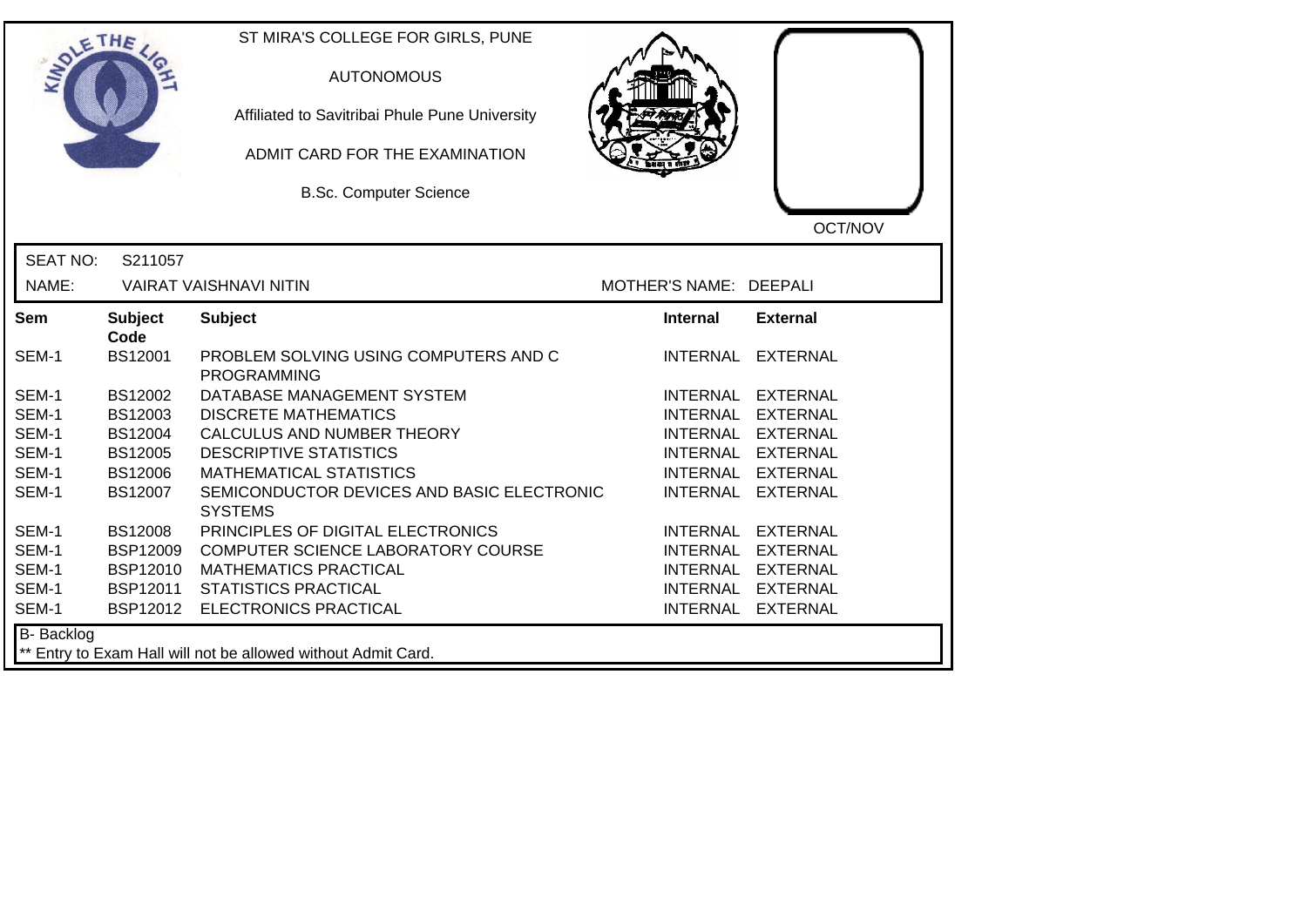| OLETHE          |                        | ST MIRA'S COLLEGE FOR GIRLS, PUNE<br><b>AUTONOMOUS</b><br>Affiliated to Savitribai Phule Pune University<br>ADMIT CARD FOR THE EXAMINATION<br><b>B.Sc. Computer Science</b> |                      | OCT/NOV           |
|-----------------|------------------------|-----------------------------------------------------------------------------------------------------------------------------------------------------------------------------|----------------------|-------------------|
| <b>SEAT NO:</b> | S211019                |                                                                                                                                                                             |                      |                   |
| NAME:           |                        | <b>FRANCIS KENISHA SIMON</b>                                                                                                                                                | MOTHER'S NAME: MEGHA |                   |
| Sem             | <b>Subject</b><br>Code | <b>Subject</b>                                                                                                                                                              | <b>Internal</b>      | <b>External</b>   |
| SEM-1           | <b>BS12001</b>         | PROBLEM SOLVING USING COMPUTERS AND C<br><b>PROGRAMMING</b>                                                                                                                 | <b>INTERNAL</b>      | EXTERNAL          |
| SEM-1           | BS12002                | DATABASE MANAGEMENT SYSTEM                                                                                                                                                  |                      | INTERNAL EXTERNAL |
| SEM-1           | BS12003                | <b>DISCRETE MATHEMATICS</b>                                                                                                                                                 | <b>INTERNAL</b>      | EXTERNAL          |
| SEM-1           | <b>BS12004</b>         | CALCULUS AND NUMBER THEORY                                                                                                                                                  |                      | INTERNAL EXTERNAL |
| SEM-1           | <b>BS12005</b>         | <b>DESCRIPTIVE STATISTICS</b>                                                                                                                                               |                      | INTERNAL EXTERNAL |
| SEM-1           | <b>BS12006</b>         | <b>MATHEMATICAL STATISTICS</b>                                                                                                                                              |                      | INTERNAL EXTERNAL |
| SEM-1           | BS12007                | SEMICONDUCTOR DEVICES AND BASIC ELECTRONIC<br><b>SYSTEMS</b>                                                                                                                |                      | INTERNAL EXTERNAL |
| SEM-1           | <b>BS12008</b>         | PRINCIPLES OF DIGITAL ELECTRONICS                                                                                                                                           |                      | INTERNAL EXTERNAL |
| SEM-1           | <b>BSP12009</b>        | COMPUTER SCIENCE LABORATORY COURSE                                                                                                                                          |                      | INTERNAL EXTERNAL |
| SEM-1           | <b>BSP12010</b>        | <b>MATHEMATICS PRACTICAL</b>                                                                                                                                                |                      | INTERNAL EXTERNAL |
| SEM-1           | BSP12011               | <b>STATISTICS PRACTICAL</b>                                                                                                                                                 |                      | INTERNAL EXTERNAL |
| SEM-1           |                        | BSP12012 ELECTRONICS PRACTICAL                                                                                                                                              |                      | INTERNAL EXTERNAL |
| B- Backlog      |                        | ** Entry to Exam Hall will not be allowed without Admit Card.                                                                                                               |                      |                   |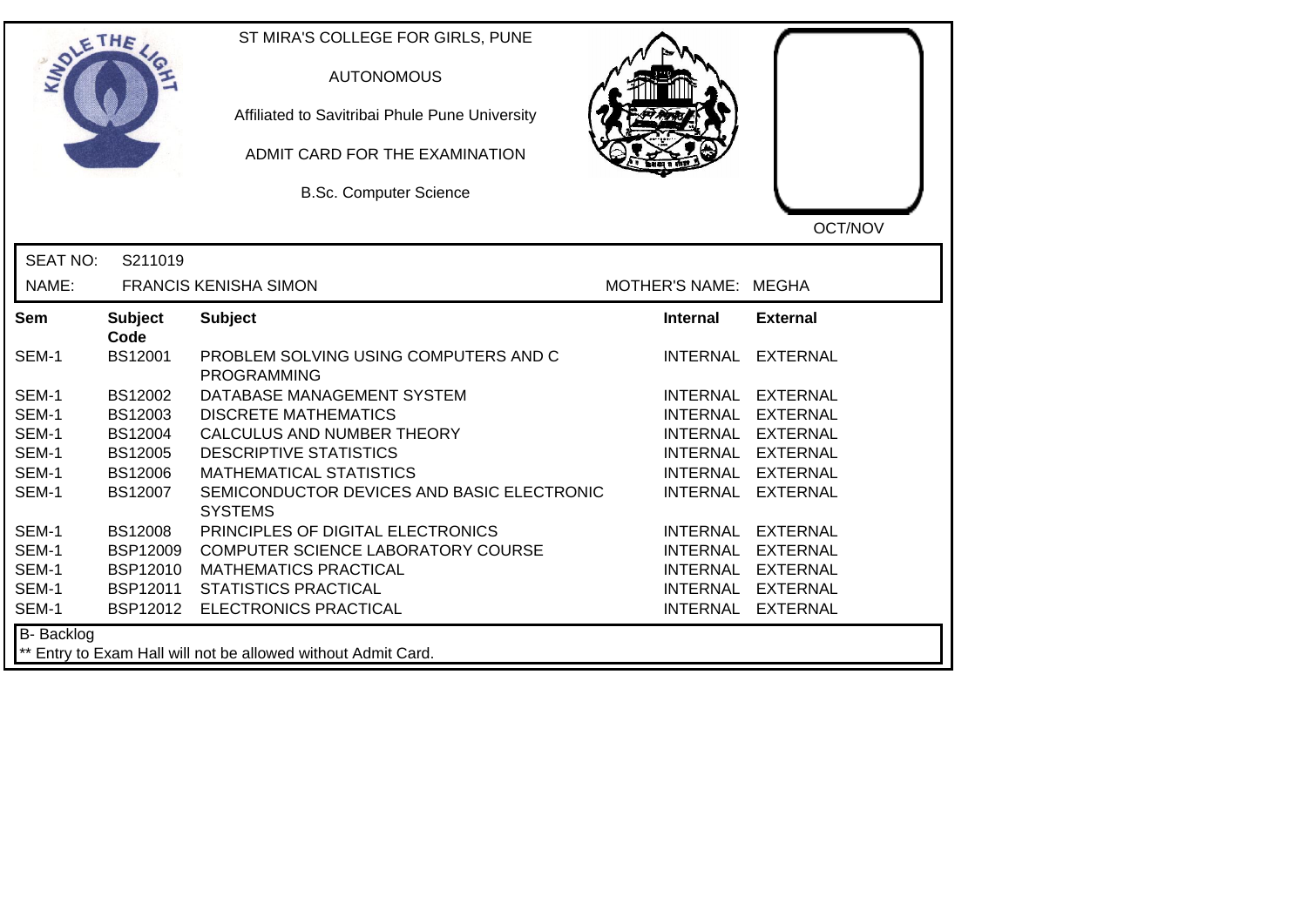| OLETHE          |                        | ST MIRA'S COLLEGE FOR GIRLS, PUNE<br><b>AUTONOMOUS</b><br>Affiliated to Savitribai Phule Pune University<br>ADMIT CARD FOR THE EXAMINATION<br><b>B.Sc. Computer Science</b> |                                    | OCT/NOV         |
|-----------------|------------------------|-----------------------------------------------------------------------------------------------------------------------------------------------------------------------------|------------------------------------|-----------------|
| <b>SEAT NO:</b> | S211016                |                                                                                                                                                                             |                                    |                 |
| NAME:           | <b>HANA KADRI</b>      |                                                                                                                                                                             | MOTHER'S NAME: HAJERA AFSHAN KADRI |                 |
| Sem             | <b>Subject</b><br>Code | <b>Subject</b>                                                                                                                                                              | <b>Internal</b>                    | <b>External</b> |
| SEM-1           | <b>BS12001</b>         | PROBLEM SOLVING USING COMPUTERS AND C<br><b>PROGRAMMING</b>                                                                                                                 | INTERNAL                           | EXTERNAL        |
| SEM-1           | BS12002                | DATABASE MANAGEMENT SYSTEM                                                                                                                                                  | <b>INTERNAL</b>                    | EXTERNAL        |
| SEM-1           | BS12003                | <b>DISCRETE MATHEMATICS</b>                                                                                                                                                 | <b>INTERNAL</b>                    | <b>EXTERNAL</b> |
| SEM-1           | <b>BS12004</b>         | CALCULUS AND NUMBER THEORY                                                                                                                                                  | <b>INTERNAL</b>                    | <b>EXTERNAL</b> |
| SEM-1           | <b>BS12005</b>         | <b>DESCRIPTIVE STATISTICS</b>                                                                                                                                               | <b>INTERNAL</b>                    | <b>EXTERNAL</b> |
| SEM-1           | <b>BS12006</b>         | <b>MATHEMATICAL STATISTICS</b>                                                                                                                                              | <b>INTERNAL</b>                    | <b>EXTERNAL</b> |
| SEM-1           | <b>BS12007</b>         | SEMICONDUCTOR DEVICES AND BASIC ELECTRONIC<br><b>SYSTEMS</b>                                                                                                                | <b>INTERNAL</b>                    | <b>EXTERNAL</b> |
| SEM-1           | <b>BS12008</b>         | PRINCIPLES OF DIGITAL ELECTRONICS                                                                                                                                           | <b>INTERNAL</b>                    | <b>EXTERNAL</b> |
| SEM-1           | <b>BSP12009</b>        | COMPUTER SCIENCE LABORATORY COURSE                                                                                                                                          | <b>INTERNAL</b>                    | <b>EXTERNAL</b> |
| SEM-1           | <b>BSP12010</b>        | <b>MATHEMATICS PRACTICAL</b>                                                                                                                                                | <b>INTERNAL</b>                    | <b>EXTERNAL</b> |
| SEM-1           | BSP12011               | <b>STATISTICS PRACTICAL</b>                                                                                                                                                 | <b>INTERNAL</b>                    | <b>EXTERNAL</b> |
| SEM-1           |                        | BSP12012 ELECTRONICS PRACTICAL                                                                                                                                              | <b>INTERNAL</b>                    | <b>EXTERNAL</b> |
| B- Backlog      |                        | ** Entry to Exam Hall will not be allowed without Admit Card.                                                                                                               |                                    |                 |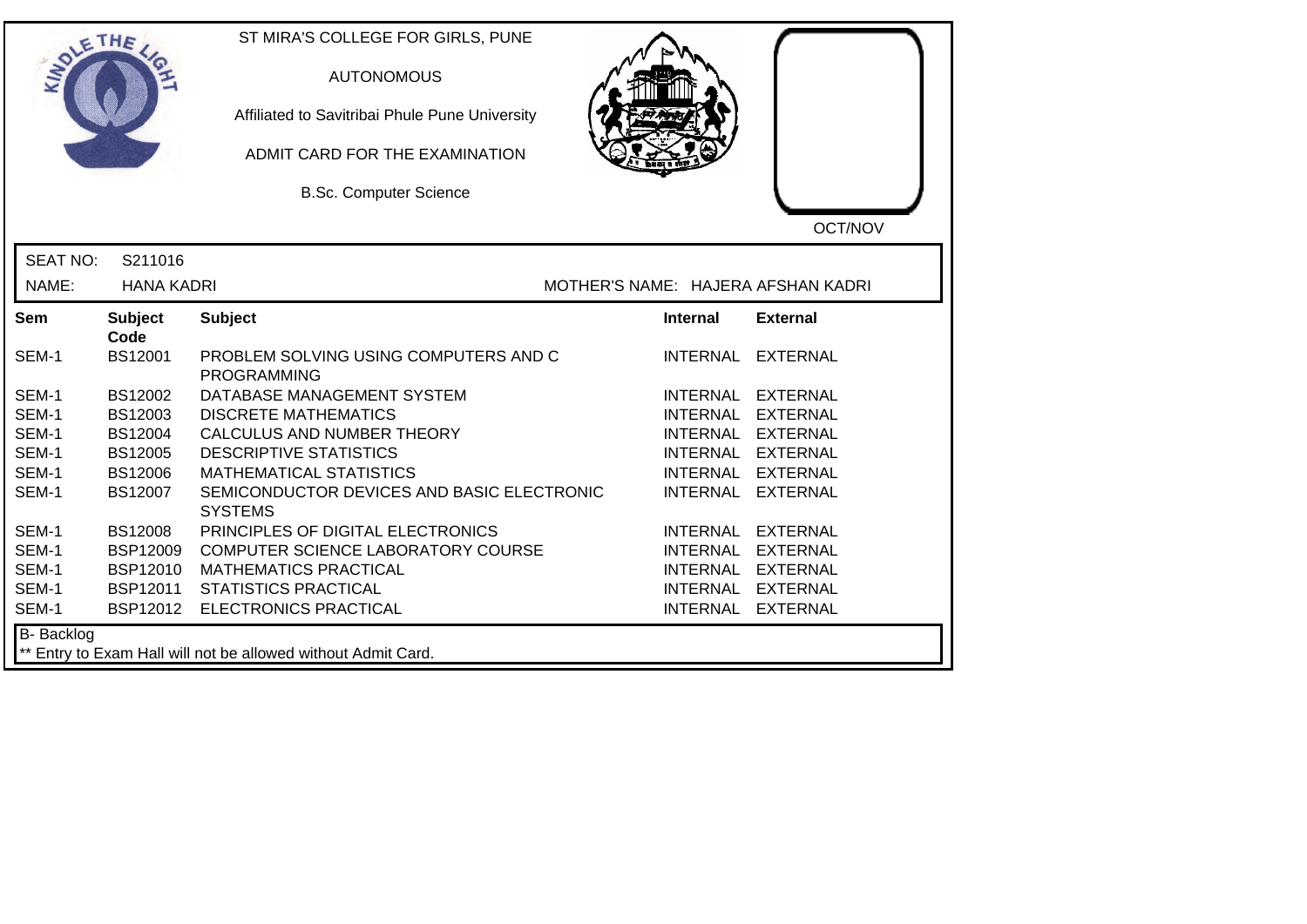| DLETHE          |                        | ST MIRA'S COLLEGE FOR GIRLS, PUNE<br><b>AUTONOMOUS</b><br>Affiliated to Savitribai Phule Pune University<br>ADMIT CARD FOR THE EXAMINATION<br><b>B.Sc. Computer Science</b> |                      | OCT/NOV           |
|-----------------|------------------------|-----------------------------------------------------------------------------------------------------------------------------------------------------------------------------|----------------------|-------------------|
| <b>SEAT NO:</b> | S211054                |                                                                                                                                                                             |                      |                   |
| NAME:           |                        | SINGH TANU BABLOO                                                                                                                                                           | MOTHER'S NAME: RICHA |                   |
| <b>Sem</b>      | <b>Subject</b><br>Code | <b>Subject</b>                                                                                                                                                              | <b>Internal</b>      | <b>External</b>   |
| SEM-1           | <b>BS12001</b>         | PROBLEM SOLVING USING COMPUTERS AND C<br><b>PROGRAMMING</b>                                                                                                                 |                      | INTERNAL EXTERNAL |
| SEM-1           | <b>BS12002</b>         | DATABASE MANAGEMENT SYSTEM                                                                                                                                                  |                      | INTERNAL EXTERNAL |
| SEM-1           | BS12003                | <b>DISCRETE MATHEMATICS</b>                                                                                                                                                 |                      | INTERNAL EXTERNAL |
| SEM-1           | BS12004                | CALCULUS AND NUMBER THEORY                                                                                                                                                  |                      | INTERNAL EXTERNAL |
| SEM-1           | <b>BS12005</b>         | <b>DESCRIPTIVE STATISTICS</b>                                                                                                                                               |                      | INTERNAL EXTERNAL |
| SEM-1           | <b>BS12006</b>         | <b>MATHEMATICAL STATISTICS</b>                                                                                                                                              |                      | INTERNAL EXTERNAL |
| SEM-1           | <b>BS12007</b>         | SEMICONDUCTOR DEVICES AND BASIC ELECTRONIC<br><b>SYSTEMS</b>                                                                                                                |                      | INTERNAL EXTERNAL |
| SEM-1           | <b>BS12008</b>         | PRINCIPLES OF DIGITAL ELECTRONICS                                                                                                                                           |                      | INTERNAL EXTERNAL |
| SEM-1           | <b>BSP12009</b>        | COMPUTER SCIENCE LABORATORY COURSE                                                                                                                                          |                      | INTERNAL EXTERNAL |
| SEM-1           | <b>BSP12010</b>        | <b>MATHEMATICS PRACTICAL</b>                                                                                                                                                |                      | INTERNAL EXTERNAL |
| SEM-1           | BSP12011               | <b>STATISTICS PRACTICAL</b>                                                                                                                                                 |                      | INTERNAL EXTERNAL |
| SEM-1           | BSP12012               | ELECTRONICS PRACTICAL                                                                                                                                                       |                      | INTERNAL EXTERNAL |
| B- Backlog      |                        | ** Entry to Exam Hall will not be allowed without Admit Card.                                                                                                               |                      |                   |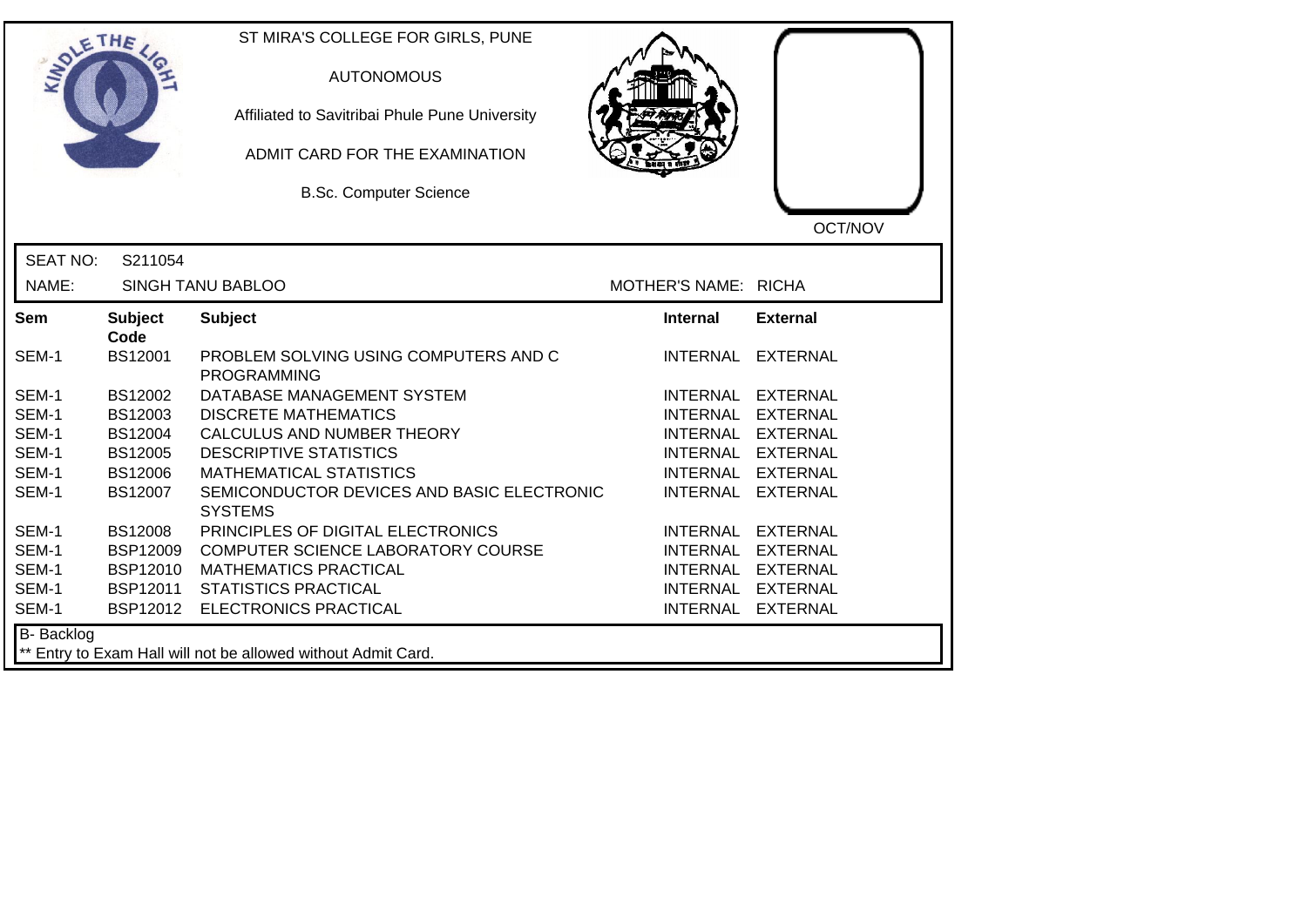| SOLE THE        |                        | ST MIRA'S COLLEGE FOR GIRLS, PUNE<br><b>AUTONOMOUS</b><br>Affiliated to Savitribai Phule Pune University<br>ADMIT CARD FOR THE EXAMINATION<br><b>B.Sc. Computer Science</b> |                      | OCT/NOV         |
|-----------------|------------------------|-----------------------------------------------------------------------------------------------------------------------------------------------------------------------------|----------------------|-----------------|
| <b>SEAT NO:</b> | S211020                |                                                                                                                                                                             |                      |                 |
| NAME:           |                        | <b>AGARWAL KHUSHI RAVI</b>                                                                                                                                                  | MOTHER'S NAME: NEETA |                 |
| <b>Sem</b>      | <b>Subject</b><br>Code | <b>Subject</b>                                                                                                                                                              | Internal             | <b>External</b> |
| SEM-1           | <b>BS12001</b>         | PROBLEM SOLVING USING COMPUTERS AND C<br><b>PROGRAMMING</b>                                                                                                                 | <b>INTERNAL</b>      | <b>EXTERNAL</b> |
| SEM-1           | <b>BS12002</b>         | DATABASE MANAGEMENT SYSTEM                                                                                                                                                  | <b>INTERNAL</b>      | EXTERNAL        |
| SEM-1           | BS12003                | <b>DISCRETE MATHEMATICS</b>                                                                                                                                                 | <b>INTERNAL</b>      | <b>EXTERNAL</b> |
| SEM-1           | <b>BS12004</b>         | CALCULUS AND NUMBER THEORY                                                                                                                                                  | <b>INTERNAL</b>      | <b>EXTERNAL</b> |
| SEM-1           | <b>BS12005</b>         | <b>DESCRIPTIVE STATISTICS</b>                                                                                                                                               | <b>INTERNAL</b>      | <b>EXTERNAL</b> |
| SEM-1           | <b>BS12006</b>         | <b>MATHEMATICAL STATISTICS</b>                                                                                                                                              | <b>INTERNAL</b>      | <b>EXTERNAL</b> |
| SEM-1           | BS12007                | SEMICONDUCTOR DEVICES AND BASIC ELECTRONIC<br><b>SYSTEMS</b>                                                                                                                | <b>INTERNAL</b>      | <b>EXTERNAL</b> |
| SEM-1           | <b>BS12008</b>         | PRINCIPLES OF DIGITAL ELECTRONICS                                                                                                                                           | <b>INTERNAL</b>      | <b>EXTERNAL</b> |
| SEM-1           | <b>BSP12009</b>        | COMPUTER SCIENCE LABORATORY COURSE                                                                                                                                          | <b>INTERNAL</b>      | <b>EXTERNAL</b> |
| SEM-1           | <b>BSP12010</b>        | <b>MATHEMATICS PRACTICAL</b>                                                                                                                                                | <b>INTERNAL</b>      | <b>EXTERNAL</b> |
| SEM-1           | BSP12011               | <b>STATISTICS PRACTICAL</b>                                                                                                                                                 | <b>INTERNAL</b>      | <b>EXTERNAL</b> |
| SEM-1           | BSP12012               | <b>ELECTRONICS PRACTICAL</b>                                                                                                                                                | <b>INTERNAL</b>      | <b>EXTERNAL</b> |
| B- Backlog      |                        | ** Entry to Exam Hall will not be allowed without Admit Card.                                                                                                               |                      |                 |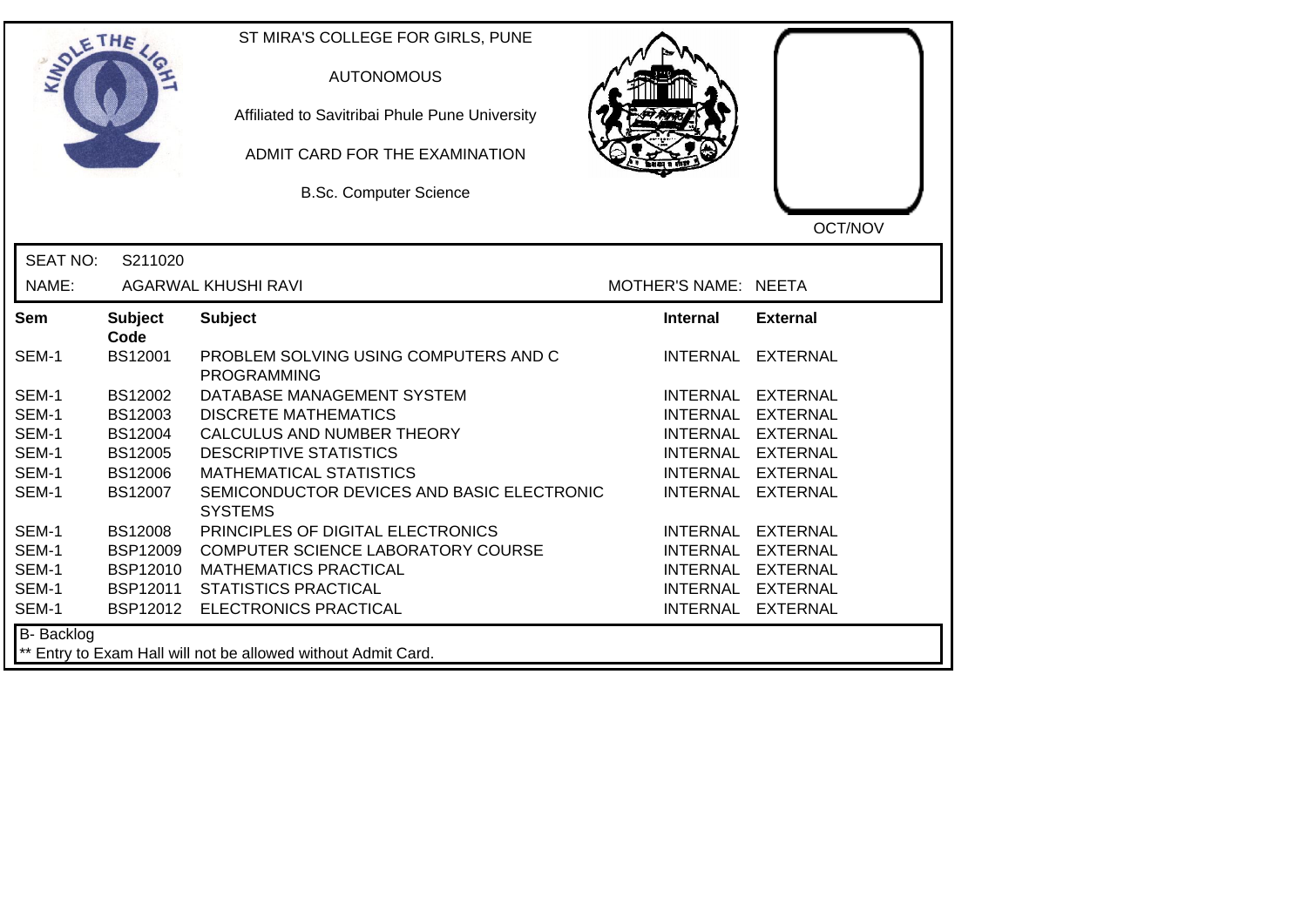| SOLETHE .         |                        | ST MIRA'S COLLEGE FOR GIRLS, PUNE<br><b>AUTONOMOUS</b><br>Affiliated to Savitribai Phule Pune University<br>ADMIT CARD FOR THE EXAMINATION<br><b>B.Sc. Computer Science</b> |                        | OCT/NOV           |
|-------------------|------------------------|-----------------------------------------------------------------------------------------------------------------------------------------------------------------------------|------------------------|-------------------|
| <b>SEAT NO:</b>   | S211035                |                                                                                                                                                                             |                        |                   |
| NAME:             |                        | <b>LANDE PRAJAKTA VIKAS</b>                                                                                                                                                 | MOTHER'S NAME: SUVARNA |                   |
| Sem               | <b>Subject</b><br>Code | <b>Subject</b>                                                                                                                                                              | <b>Internal</b>        | <b>External</b>   |
| SEM-1             | <b>BS12001</b>         | PROBLEM SOLVING USING COMPUTERS AND C<br><b>PROGRAMMING</b>                                                                                                                 |                        | INTERNAL EXTERNAL |
| SEM-1             | BS12002                | DATABASE MANAGEMENT SYSTEM                                                                                                                                                  |                        | INTERNAL EXTERNAL |
| SEM-1             | BS12003                | <b>DISCRETE MATHEMATICS</b>                                                                                                                                                 |                        | INTERNAL EXTERNAL |
| SEM-1             | BS12004                | CALCULUS AND NUMBER THEORY                                                                                                                                                  |                        | INTERNAL EXTERNAL |
| SEM-1             | <b>BS12005</b>         | <b>DESCRIPTIVE STATISTICS</b>                                                                                                                                               |                        | INTERNAL EXTERNAL |
| SEM-1             | <b>BS12006</b>         | <b>MATHEMATICAL STATISTICS</b>                                                                                                                                              | <b>INTERNAL</b>        | <b>EXTERNAL</b>   |
| SEM-1             | BS12007                | SEMICONDUCTOR DEVICES AND BASIC ELECTRONIC<br><b>SYSTEMS</b>                                                                                                                | <b>INTERNAL</b>        | <b>EXTERNAL</b>   |
| SEM-1             | <b>BS12008</b>         | PRINCIPLES OF DIGITAL ELECTRONICS                                                                                                                                           |                        | INTERNAL EXTERNAL |
| SEM-1             | <b>BSP12009</b>        | COMPUTER SCIENCE LABORATORY COURSE                                                                                                                                          |                        | INTERNAL EXTERNAL |
| SEM-1             | <b>BSP12010</b>        | <b>MATHEMATICS PRACTICAL</b>                                                                                                                                                |                        | INTERNAL EXTERNAL |
| SEM-1             | BSP12011               | <b>STATISTICS PRACTICAL</b>                                                                                                                                                 |                        | INTERNAL EXTERNAL |
| SEM-1             | BSP12012               | ELECTRONICS PRACTICAL                                                                                                                                                       |                        | INTERNAL EXTERNAL |
| <b>B-</b> Backlog |                        | ** Entry to Exam Hall will not be allowed without Admit Card.                                                                                                               |                        |                   |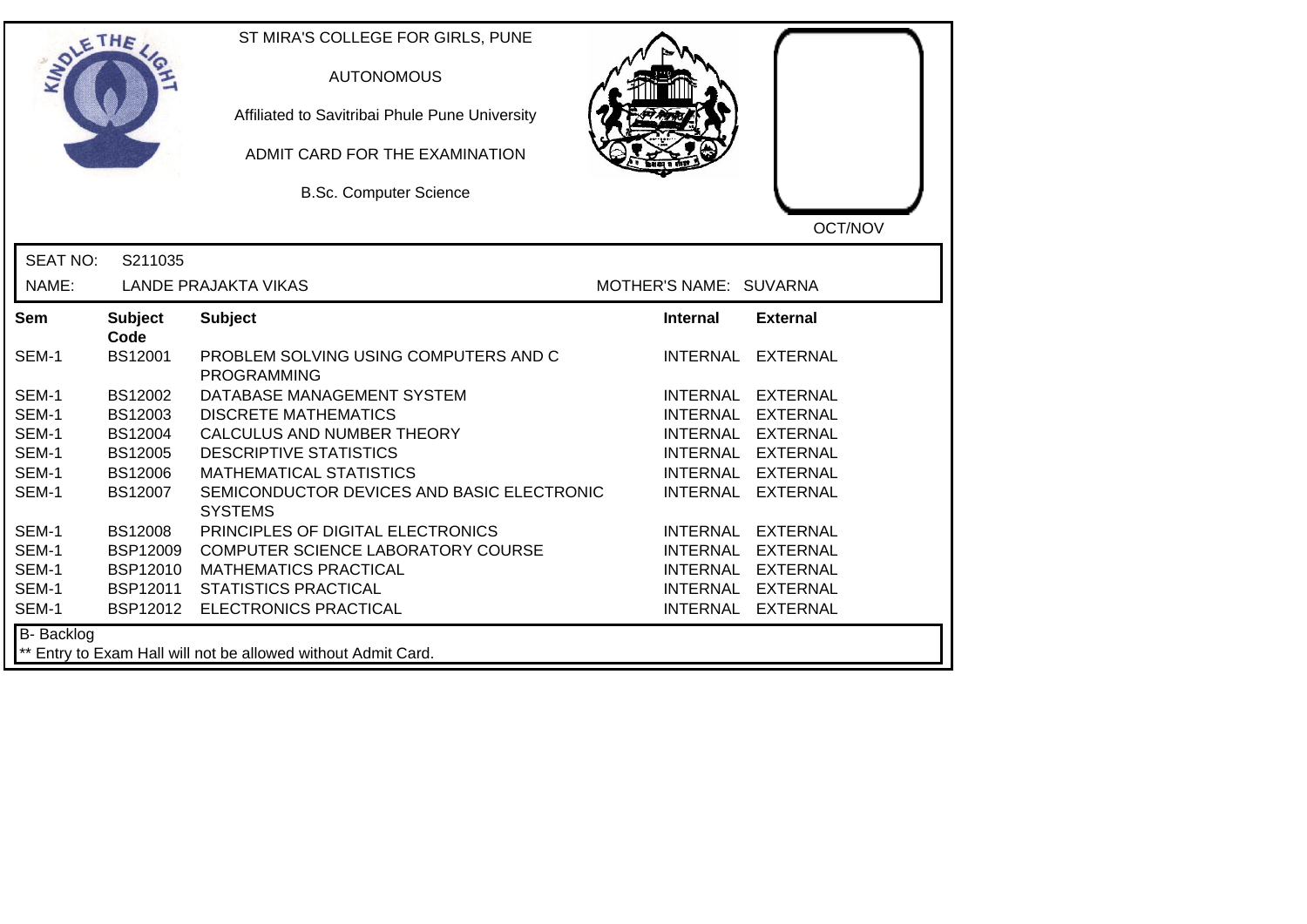| SOLETHE .       |                        | ST MIRA'S COLLEGE FOR GIRLS, PUNE<br><b>AUTONOMOUS</b><br>Affiliated to Savitribai Phule Pune University<br>ADMIT CARD FOR THE EXAMINATION<br><b>B.Sc. Computer Science</b> |                            | OCT/NOV           |
|-----------------|------------------------|-----------------------------------------------------------------------------------------------------------------------------------------------------------------------------|----------------------------|-------------------|
| <b>SEAT NO:</b> | S211060                |                                                                                                                                                                             |                            |                   |
| NAME:           | <b>MANASI YADAV</b>    |                                                                                                                                                                             | MOTHER'S NAME: SUNITA DEVI |                   |
| <b>Sem</b>      | <b>Subject</b><br>Code | <b>Subject</b>                                                                                                                                                              | <b>Internal</b>            | <b>External</b>   |
| SEM-1           | <b>BS12001</b>         | PROBLEM SOLVING USING COMPUTERS AND C<br><b>PROGRAMMING</b>                                                                                                                 |                            | INTERNAL EXTERNAL |
| SEM-1           | <b>BS12002</b>         | DATABASE MANAGEMENT SYSTEM                                                                                                                                                  |                            | INTERNAL EXTERNAL |
| SEM-1           | BS12003                | <b>DISCRETE MATHEMATICS</b>                                                                                                                                                 |                            | INTERNAL EXTERNAL |
| SEM-1           | <b>BS12004</b>         | CALCULUS AND NUMBER THEORY                                                                                                                                                  |                            | INTERNAL EXTERNAL |
| SEM-1           | <b>BS12005</b>         | <b>DESCRIPTIVE STATISTICS</b>                                                                                                                                               |                            | INTERNAL EXTERNAL |
| SEM-1           | <b>BS12006</b>         | <b>MATHEMATICAL STATISTICS</b>                                                                                                                                              | <b>INTERNAL</b>            | <b>EXTERNAL</b>   |
| SEM-1           | <b>BS12007</b>         | SEMICONDUCTOR DEVICES AND BASIC ELECTRONIC<br><b>SYSTEMS</b>                                                                                                                | <b>INTERNAL</b>            | <b>EXTERNAL</b>   |
| SEM-1           | <b>BS12008</b>         | PRINCIPLES OF DIGITAL ELECTRONICS                                                                                                                                           |                            | INTERNAL EXTERNAL |
| SEM-1           | <b>BSP12009</b>        | COMPUTER SCIENCE LABORATORY COURSE                                                                                                                                          |                            | INTERNAL EXTERNAL |
| SEM-1           | <b>BSP12010</b>        | <b>MATHEMATICS PRACTICAL</b>                                                                                                                                                |                            | INTERNAL EXTERNAL |
| SEM-1           | BSP12011               | <b>STATISTICS PRACTICAL</b>                                                                                                                                                 |                            | INTERNAL EXTERNAL |
| SEM-1           | BSP12012               | <b>ELECTRONICS PRACTICAL</b>                                                                                                                                                |                            | INTERNAL EXTERNAL |
| B- Backlog      |                        | ** Entry to Exam Hall will not be allowed without Admit Card.                                                                                                               |                            |                   |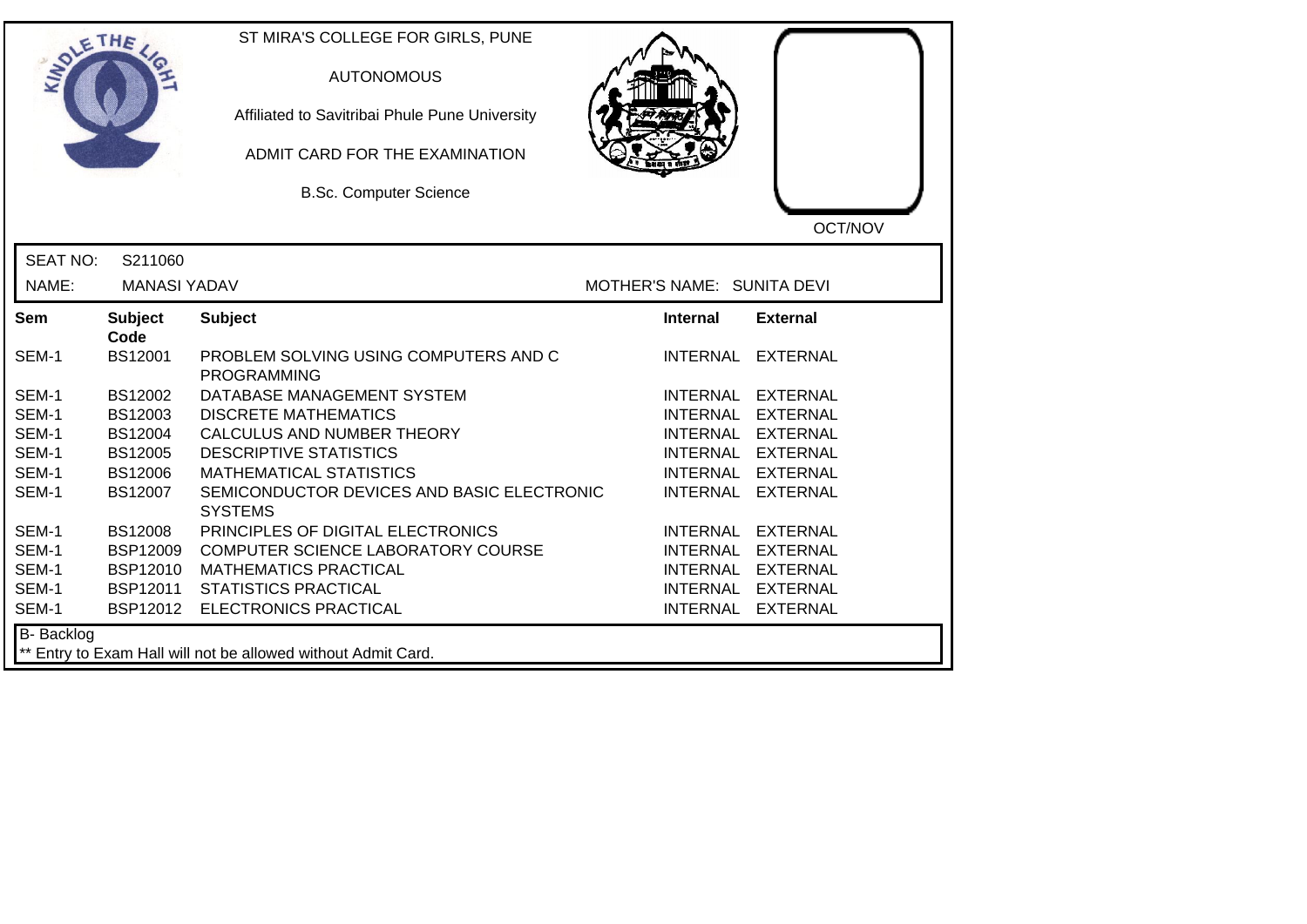| SOLETHE .       |                        | ST MIRA'S COLLEGE FOR GIRLS, PUNE<br><b>AUTONOMOUS</b><br>Affiliated to Savitribai Phule Pune University<br>ADMIT CARD FOR THE EXAMINATION<br><b>B.Sc. Computer Science</b> |                        | OCT/NOV           |
|-----------------|------------------------|-----------------------------------------------------------------------------------------------------------------------------------------------------------------------------|------------------------|-------------------|
| <b>SEAT NO:</b> | S211007                |                                                                                                                                                                             |                        |                   |
| NAME:           |                        | SIDDHIKA R DHORE                                                                                                                                                            | MOTHER'S NAME: PRAMILA |                   |
| <b>Sem</b>      | <b>Subject</b><br>Code | <b>Subject</b>                                                                                                                                                              | <b>Internal</b>        | <b>External</b>   |
| SEM-1           | BS12001                | PROBLEM SOLVING USING COMPUTERS AND C<br><b>PROGRAMMING</b>                                                                                                                 | INTERNAL               | EXTERNAL          |
| SEM-1           | BS12002                | DATABASE MANAGEMENT SYSTEM                                                                                                                                                  |                        | INTERNAL EXTERNAL |
| SEM-1           | BS12003                | <b>DISCRETE MATHEMATICS</b>                                                                                                                                                 |                        | INTERNAL EXTERNAL |
| SEM-1           | <b>BS12004</b>         | CALCULUS AND NUMBER THEORY                                                                                                                                                  |                        | INTERNAL EXTERNAL |
| SEM-1           | BS12005                | <b>DESCRIPTIVE STATISTICS</b>                                                                                                                                               |                        | INTERNAL EXTERNAL |
| SEM-1           | <b>BS12006</b>         | <b>MATHEMATICAL STATISTICS</b>                                                                                                                                              | <b>INTERNAL</b>        | <b>EXTERNAL</b>   |
| SEM-1           | <b>BS12007</b>         | SEMICONDUCTOR DEVICES AND BASIC ELECTRONIC<br><b>SYSTEMS</b>                                                                                                                | <b>INTERNAL</b>        | <b>EXTERNAL</b>   |
| SEM-1           | <b>BS12008</b>         | PRINCIPLES OF DIGITAL ELECTRONICS                                                                                                                                           |                        | INTERNAL EXTERNAL |
| SEM-1           | <b>BSP12009</b>        | COMPUTER SCIENCE LABORATORY COURSE                                                                                                                                          |                        | INTERNAL EXTERNAL |
| SEM-1           | <b>BSP12010</b>        | <b>MATHEMATICS PRACTICAL</b>                                                                                                                                                | <b>INTERNAL</b>        | <b>EXTERNAL</b>   |
| SEM-1           | BSP12011               | <b>STATISTICS PRACTICAL</b>                                                                                                                                                 |                        | INTERNAL EXTERNAL |
| SEM-1           | BSP12012               | <b>ELECTRONICS PRACTICAL</b>                                                                                                                                                |                        | INTERNAL EXTERNAL |
| B- Backlog      |                        | ** Entry to Exam Hall will not be allowed without Admit Card.                                                                                                               |                        |                   |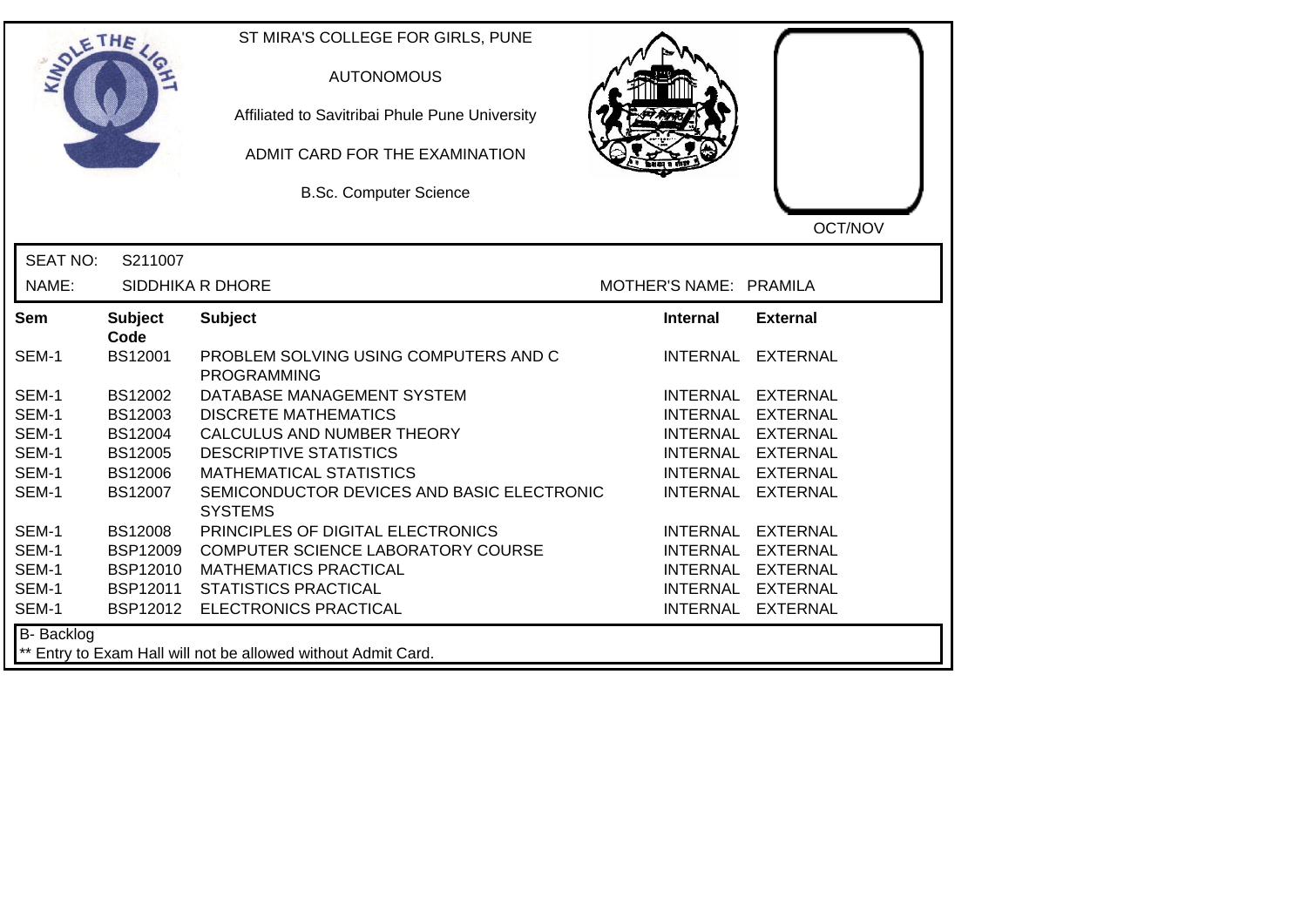| DIETHE            |                        | ST MIRA'S COLLEGE FOR GIRLS, PUNE<br><b>AUTONOMOUS</b><br>Affiliated to Savitribai Phule Pune University<br>ADMIT CARD FOR THE EXAMINATION<br><b>B.Sc. Computer Science</b> |                                 |                 | OCT/NOV           |
|-------------------|------------------------|-----------------------------------------------------------------------------------------------------------------------------------------------------------------------------|---------------------------------|-----------------|-------------------|
| <b>SEAT NO:</b>   | S211031                |                                                                                                                                                                             |                                 |                 |                   |
| NAME:             |                        | ALLEEN NINGOMBAM CHANU                                                                                                                                                      | MOTHER'S NAME: BINZEE NINGOMBAM |                 |                   |
| <b>Sem</b>        | <b>Subject</b><br>Code | <b>Subject</b>                                                                                                                                                              | <b>Internal</b>                 |                 | <b>External</b>   |
| SEM-1             | <b>BS12001</b>         | PROBLEM SOLVING USING COMPUTERS AND C<br><b>PROGRAMMING</b>                                                                                                                 |                                 |                 | INTERNAL EXTERNAL |
| SEM-1             | BS12002                | DATABASE MANAGEMENT SYSTEM                                                                                                                                                  |                                 |                 | INTERNAL EXTERNAL |
| SEM-1             | BS12003                | <b>DISCRETE MATHEMATICS</b>                                                                                                                                                 |                                 |                 | INTERNAL EXTERNAL |
| SEM-1             | BS12004                | CALCULUS AND NUMBER THEORY                                                                                                                                                  |                                 |                 | INTERNAL EXTERNAL |
| SEM-1             | <b>BS12005</b>         | <b>DESCRIPTIVE STATISTICS</b>                                                                                                                                               |                                 |                 | INTERNAL EXTERNAL |
| SEM-1             | <b>BS12006</b>         | <b>MATHEMATICAL STATISTICS</b>                                                                                                                                              |                                 | <b>INTERNAL</b> | <b>EXTERNAL</b>   |
| SEM-1             | BS12007                | SEMICONDUCTOR DEVICES AND BASIC ELECTRONIC<br><b>SYSTEMS</b>                                                                                                                |                                 | <b>INTERNAL</b> | <b>EXTERNAL</b>   |
| SEM-1             | <b>BS12008</b>         | PRINCIPLES OF DIGITAL ELECTRONICS                                                                                                                                           |                                 |                 | INTERNAL EXTERNAL |
| SEM-1             | <b>BSP12009</b>        | COMPUTER SCIENCE LABORATORY COURSE                                                                                                                                          |                                 |                 | INTERNAL EXTERNAL |
| SEM-1             | <b>BSP12010</b>        | <b>MATHEMATICS PRACTICAL</b>                                                                                                                                                |                                 |                 | INTERNAL EXTERNAL |
| SEM-1             | <b>BSP12011</b>        | <b>STATISTICS PRACTICAL</b>                                                                                                                                                 |                                 |                 | INTERNAL EXTERNAL |
| SEM-1             | BSP12012               | <b>ELECTRONICS PRACTICAL</b>                                                                                                                                                |                                 |                 | INTERNAL EXTERNAL |
| <b>B-</b> Backlog |                        | Entry to Exam Hall will not be allowed without Admit Card.                                                                                                                  |                                 |                 |                   |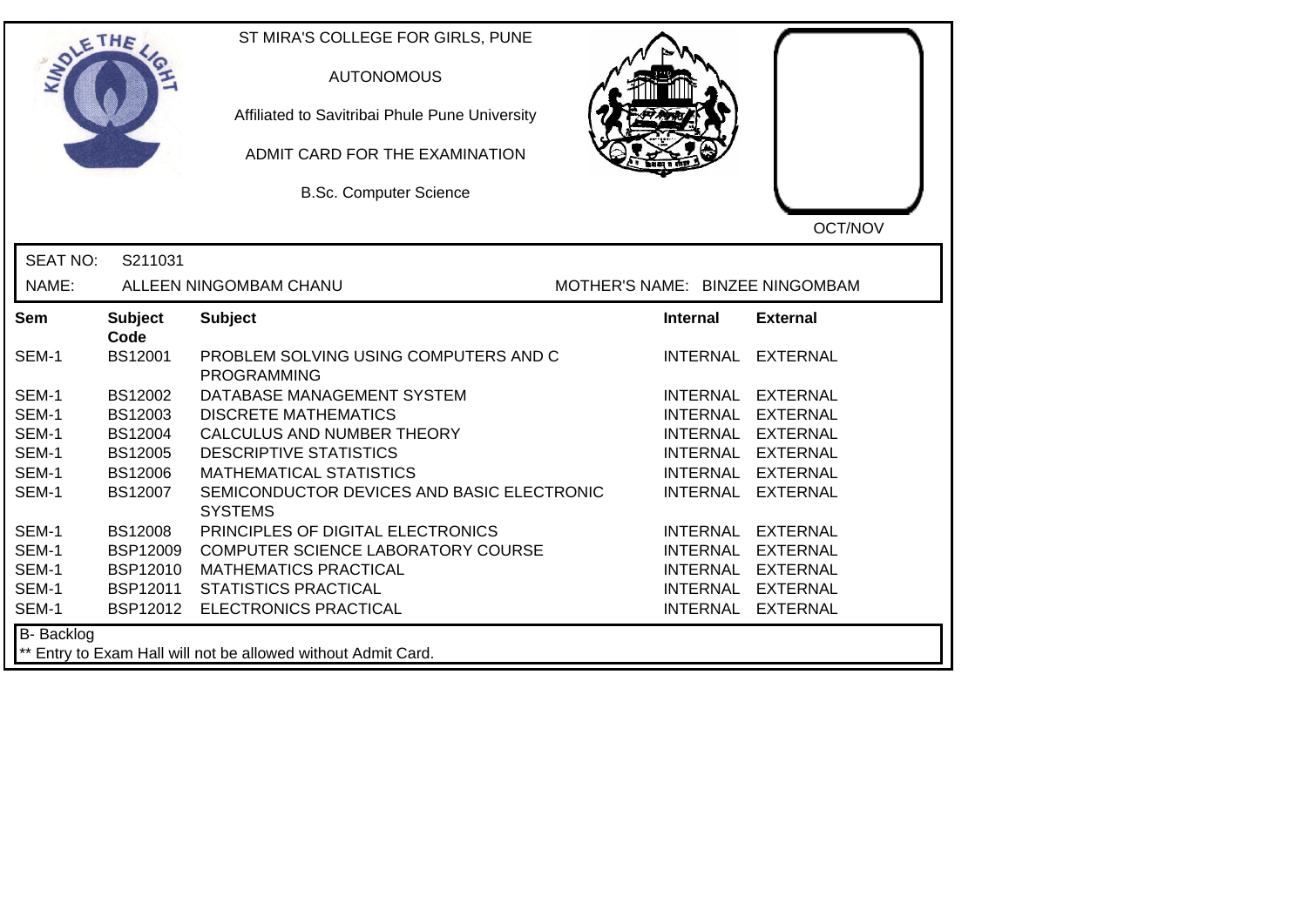| SOLETHE .       |                        | ST MIRA'S COLLEGE FOR GIRLS, PUNE<br><b>AUTONOMOUS</b><br>Affiliated to Savitribai Phule Pune University<br>ADMIT CARD FOR THE EXAMINATION<br><b>B.Sc. Computer Science</b> |                       | OCT/NOV           |
|-----------------|------------------------|-----------------------------------------------------------------------------------------------------------------------------------------------------------------------------|-----------------------|-------------------|
| <b>SEAT NO:</b> | S211033                |                                                                                                                                                                             |                       |                   |
| NAME:           |                        | <b>GAJAVELLI POOJA LINGAM</b>                                                                                                                                               | MOTHER'S NAME: BABITA |                   |
| Sem             | <b>Subject</b><br>Code | <b>Subject</b>                                                                                                                                                              | <b>Internal</b>       | <b>External</b>   |
| SEM-1           | <b>BS12001</b>         | PROBLEM SOLVING USING COMPUTERS AND C<br><b>PROGRAMMING</b>                                                                                                                 |                       | INTERNAL EXTERNAL |
| SEM-1           | BS12002                | DATABASE MANAGEMENT SYSTEM                                                                                                                                                  |                       | INTERNAL EXTERNAL |
| SEM-1           | BS12003                | <b>DISCRETE MATHEMATICS</b>                                                                                                                                                 |                       | INTERNAL EXTERNAL |
| SEM-1           | BS12004                | CALCULUS AND NUMBER THEORY                                                                                                                                                  |                       | INTERNAL EXTERNAL |
| SEM-1           | <b>BS12005</b>         | <b>DESCRIPTIVE STATISTICS</b>                                                                                                                                               |                       | INTERNAL EXTERNAL |
| SEM-1           | <b>BS12006</b>         | <b>MATHEMATICAL STATISTICS</b>                                                                                                                                              |                       | INTERNAL EXTERNAL |
| SEM-1           | <b>BS12007</b>         | SEMICONDUCTOR DEVICES AND BASIC ELECTRONIC<br><b>SYSTEMS</b>                                                                                                                |                       | INTERNAL EXTERNAL |
| SEM-1           | <b>BS12008</b>         | PRINCIPLES OF DIGITAL ELECTRONICS                                                                                                                                           |                       | INTERNAL EXTERNAL |
| SEM-1           | <b>BSP12009</b>        | COMPUTER SCIENCE LABORATORY COURSE                                                                                                                                          |                       | INTERNAL EXTERNAL |
| SEM-1           | <b>BSP12010</b>        | <b>MATHEMATICS PRACTICAL</b>                                                                                                                                                |                       | INTERNAL EXTERNAL |
| SEM-1           | <b>BSP12011</b>        | <b>STATISTICS PRACTICAL</b>                                                                                                                                                 |                       | INTERNAL EXTERNAL |
| SEM-1           | BSP12012               | <b>ELECTRONICS PRACTICAL</b>                                                                                                                                                |                       | INTERNAL EXTERNAL |
| B- Backlog      |                        | ** Entry to Exam Hall will not be allowed without Admit Card.                                                                                                               |                       |                   |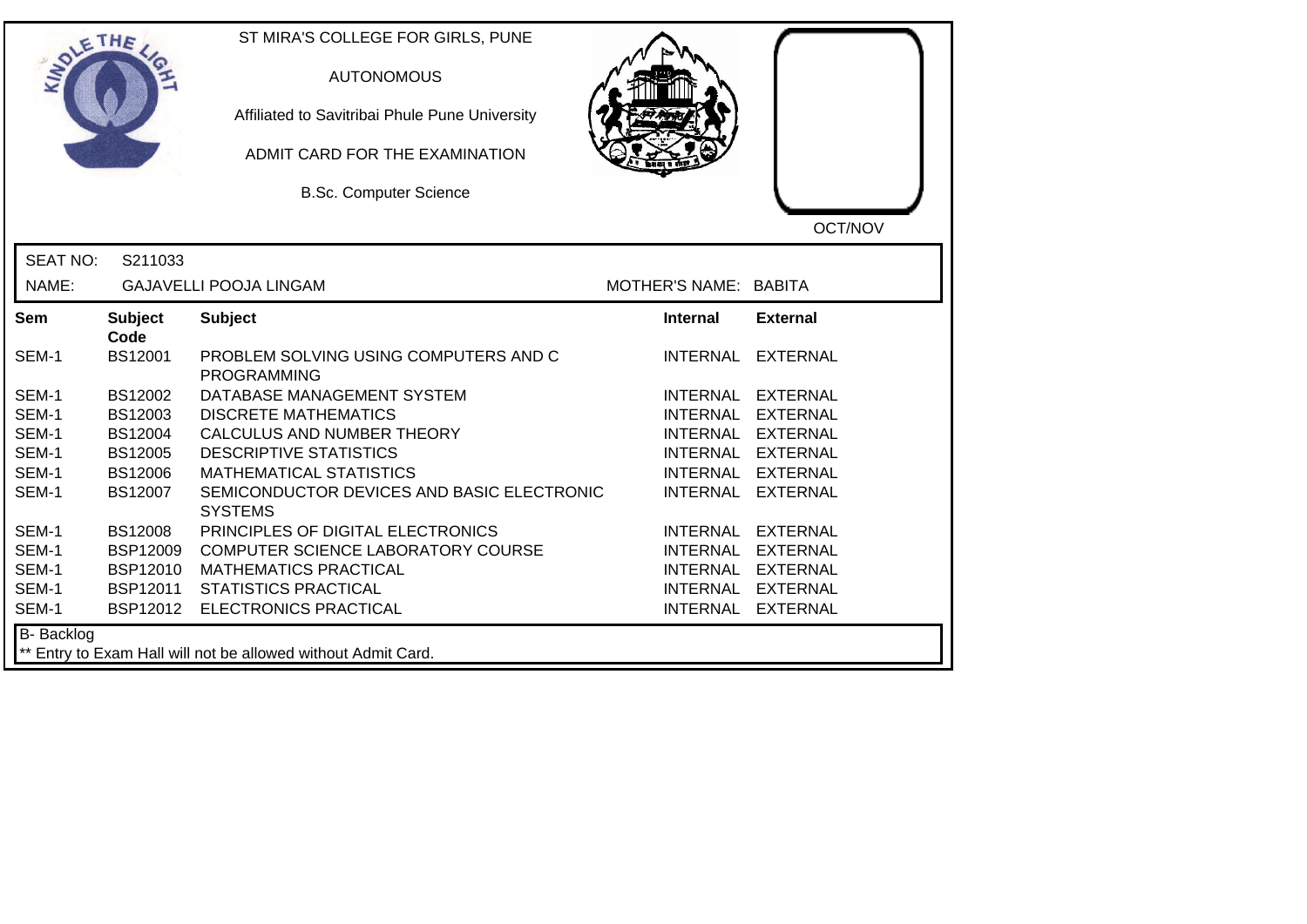| SOLETHE .       |                        | ST MIRA'S COLLEGE FOR GIRLS, PUNE<br><b>AUTONOMOUS</b><br>Affiliated to Savitribai Phule Pune University<br>ADMIT CARD FOR THE EXAMINATION<br><b>B.Sc. Computer Science</b> |                       | OCT/NOV           |
|-----------------|------------------------|-----------------------------------------------------------------------------------------------------------------------------------------------------------------------------|-----------------------|-------------------|
| <b>SEAT NO:</b> | S211040                |                                                                                                                                                                             |                       |                   |
| NAME:           |                        | MALI RUTUJA DATTATRAY                                                                                                                                                       | MOTHER'S NAME: KAVITA |                   |
| Sem             | <b>Subject</b><br>Code | <b>Subject</b>                                                                                                                                                              | <b>Internal</b>       | <b>External</b>   |
| SEM-1           | <b>BS12001</b>         | PROBLEM SOLVING USING COMPUTERS AND C<br><b>PROGRAMMING</b>                                                                                                                 |                       | INTERNAL EXTERNAL |
| SEM-1           | BS12002                | DATABASE MANAGEMENT SYSTEM                                                                                                                                                  |                       | INTERNAL EXTERNAL |
| SEM-1           | BS12003                | <b>DISCRETE MATHEMATICS</b>                                                                                                                                                 |                       | INTERNAL EXTERNAL |
| SEM-1           | BS12004                | CALCULUS AND NUMBER THEORY                                                                                                                                                  |                       | INTERNAL EXTERNAL |
| SEM-1           | <b>BS12005</b>         | <b>DESCRIPTIVE STATISTICS</b>                                                                                                                                               |                       | INTERNAL EXTERNAL |
| SEM-1           | <b>BS12006</b>         | <b>MATHEMATICAL STATISTICS</b>                                                                                                                                              |                       | INTERNAL EXTERNAL |
| SEM-1           | <b>BS12007</b>         | SEMICONDUCTOR DEVICES AND BASIC ELECTRONIC<br><b>SYSTEMS</b>                                                                                                                |                       | INTERNAL EXTERNAL |
| SEM-1           | <b>BS12008</b>         | PRINCIPLES OF DIGITAL ELECTRONICS                                                                                                                                           |                       | INTERNAL EXTERNAL |
| SEM-1           | <b>BSP12009</b>        | COMPUTER SCIENCE LABORATORY COURSE                                                                                                                                          |                       | INTERNAL EXTERNAL |
| SEM-1           | <b>BSP12010</b>        | <b>MATHEMATICS PRACTICAL</b>                                                                                                                                                |                       | INTERNAL EXTERNAL |
| SEM-1           | <b>BSP12011</b>        | <b>STATISTICS PRACTICAL</b>                                                                                                                                                 |                       | INTERNAL EXTERNAL |
| SEM-1           | BSP12012               | <b>ELECTRONICS PRACTICAL</b>                                                                                                                                                |                       | INTERNAL EXTERNAL |
| B- Backlog      |                        | ** Entry to Exam Hall will not be allowed without Admit Card.                                                                                                               |                       |                   |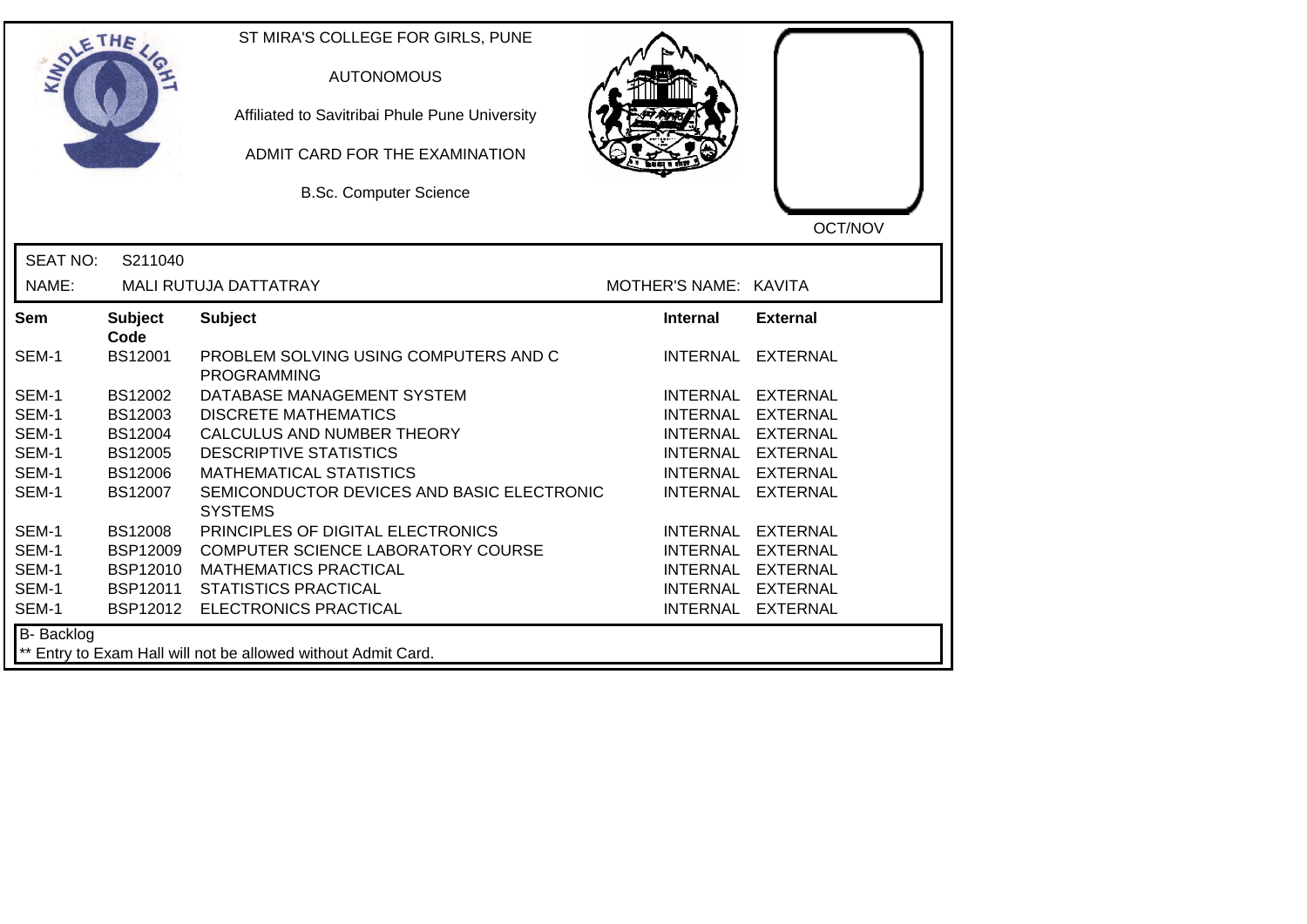| SOLE THE          |                                                               | ST MIRA'S COLLEGE FOR GIRLS, PUNE<br><b>AUTONOMOUS</b><br>Affiliated to Savitribai Phule Pune University<br>ADMIT CARD FOR THE EXAMINATION<br><b>B.Sc. Computer Science</b> |                      | OCT/NOV           |  |
|-------------------|---------------------------------------------------------------|-----------------------------------------------------------------------------------------------------------------------------------------------------------------------------|----------------------|-------------------|--|
| <b>SEAT NO:</b>   | S211028                                                       |                                                                                                                                                                             |                      |                   |  |
| NAME:             |                                                               | SATPUTE NAMITA SURESH                                                                                                                                                       | MOTHER'S NAME: PADMA |                   |  |
| <b>Sem</b>        | <b>Subject</b><br>Code                                        | <b>Subject</b>                                                                                                                                                              | <b>Internal</b>      | <b>External</b>   |  |
| SEM-1             | BS12001                                                       | PROBLEM SOLVING USING COMPUTERS AND C<br><b>PROGRAMMING</b>                                                                                                                 |                      | INTERNAL EXTERNAL |  |
| SEM-1             | BS12002                                                       | DATABASE MANAGEMENT SYSTEM                                                                                                                                                  |                      | INTERNAL EXTERNAL |  |
| SEM-1             | BS12003                                                       | <b>DISCRETE MATHEMATICS</b>                                                                                                                                                 |                      | INTERNAL EXTERNAL |  |
| SEM-1             | BS12004                                                       | CALCULUS AND NUMBER THEORY                                                                                                                                                  |                      | INTERNAL EXTERNAL |  |
| SEM-1             | <b>BS12005</b>                                                | <b>DESCRIPTIVE STATISTICS</b>                                                                                                                                               |                      | INTERNAL EXTERNAL |  |
| SEM-1             | <b>BS12006</b>                                                | <b>MATHEMATICAL STATISTICS</b>                                                                                                                                              |                      | INTERNAL EXTERNAL |  |
| SEM-1             | BS12007                                                       | SEMICONDUCTOR DEVICES AND BASIC ELECTRONIC<br><b>SYSTEMS</b>                                                                                                                |                      | INTERNAL EXTERNAL |  |
| SEM-1             | <b>BS12008</b>                                                | PRINCIPLES OF DIGITAL ELECTRONICS                                                                                                                                           |                      | INTERNAL EXTERNAL |  |
| SEM-1             | <b>BSP12009</b>                                               | COMPUTER SCIENCE LABORATORY COURSE                                                                                                                                          |                      | INTERNAL EXTERNAL |  |
| SEM-1             | <b>BSP12010</b>                                               | <b>MATHEMATICS PRACTICAL</b>                                                                                                                                                |                      | INTERNAL EXTERNAL |  |
| SEM-1             | BSP12011                                                      | <b>STATISTICS PRACTICAL</b>                                                                                                                                                 |                      | INTERNAL EXTERNAL |  |
| SEM-1             | BSP12012                                                      | ELECTRONICS PRACTICAL                                                                                                                                                       |                      | INTERNAL EXTERNAL |  |
| <b>B-</b> Backlog | ** Entry to Exam Hall will not be allowed without Admit Card. |                                                                                                                                                                             |                      |                   |  |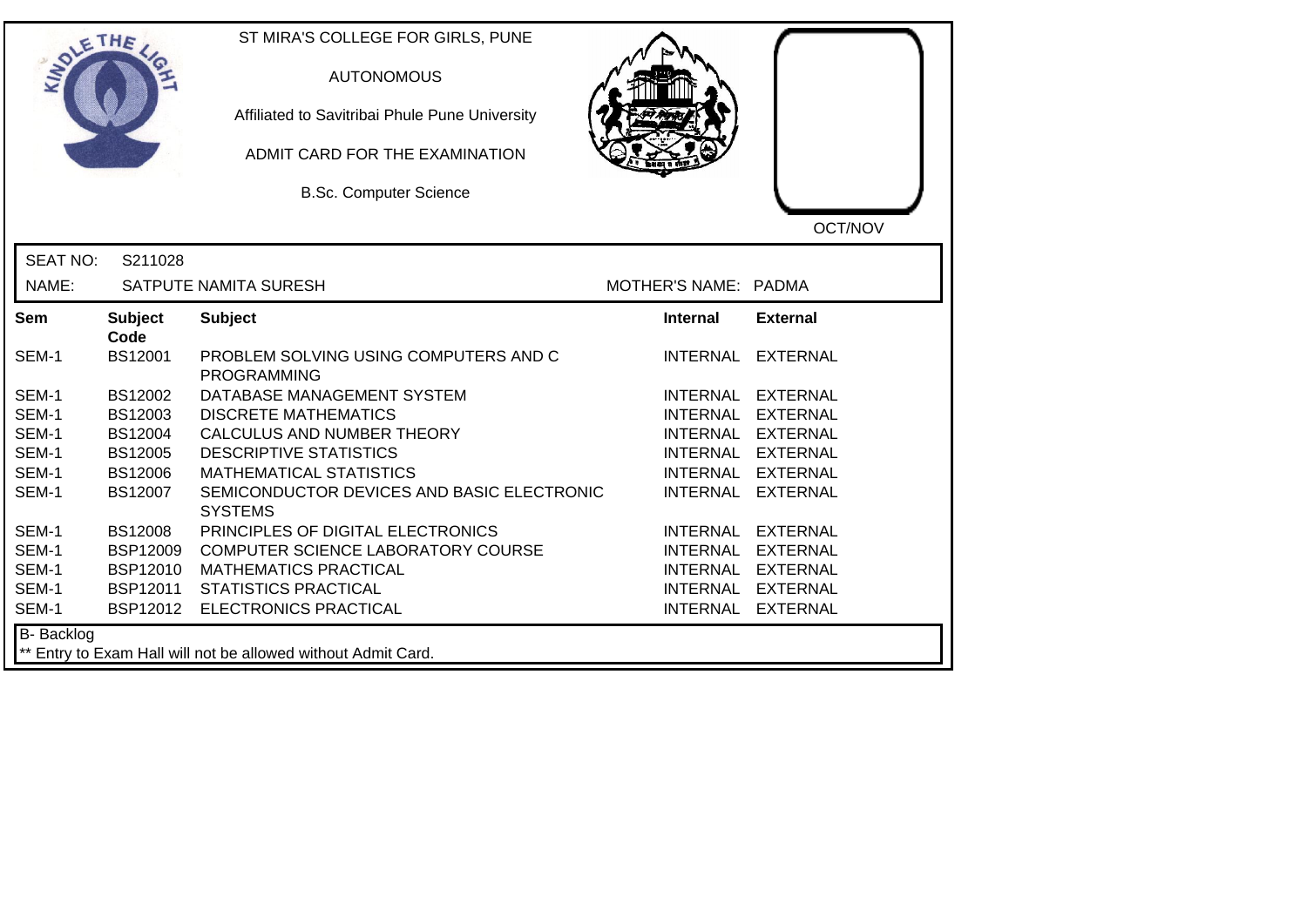| <b>SOLETHE</b>  |                        | ST MIRA'S COLLEGE FOR GIRLS, PUNE<br><b>AUTONOMOUS</b><br>Affiliated to Savitribai Phule Pune University<br>ADMIT CARD FOR THE EXAMINATION<br><b>B.Sc. Computer Science</b> |                            | OCT/NOV           |
|-----------------|------------------------|-----------------------------------------------------------------------------------------------------------------------------------------------------------------------------|----------------------------|-------------------|
| <b>SEAT NO:</b> | S211059                |                                                                                                                                                                             |                            |                   |
| NAME:           |                        | <b>SUHANI VIJAY SENANI</b>                                                                                                                                                  | MOTHER'S NAME: ASHWAGANDHA |                   |
| <b>Sem</b>      | <b>Subject</b><br>Code | <b>Subject</b>                                                                                                                                                              | <b>Internal</b>            | <b>External</b>   |
| SEM-1           | BS12001                | PROBLEM SOLVING USING COMPUTERS AND C<br><b>PROGRAMMING</b>                                                                                                                 |                            | INTERNAL EXTERNAL |
| SEM-1           | BS12002                | DATABASE MANAGEMENT SYSTEM                                                                                                                                                  |                            | INTERNAL EXTERNAL |
| SEM-1           | BS12003                | <b>DISCRETE MATHEMATICS</b>                                                                                                                                                 |                            | INTERNAL EXTERNAL |
| SEM-1           | BS12004                | CALCULUS AND NUMBER THEORY                                                                                                                                                  |                            | INTERNAL EXTERNAL |
| SEM-1           | <b>BS12005</b>         | <b>DESCRIPTIVE STATISTICS</b>                                                                                                                                               |                            | INTERNAL EXTERNAL |
| SEM-1           | <b>BS12006</b>         | <b>MATHEMATICAL STATISTICS</b>                                                                                                                                              | INTERNAL                   | <b>EXTERNAL</b>   |
| SEM-1           | <b>BS12007</b>         | SEMICONDUCTOR DEVICES AND BASIC ELECTRONIC<br><b>SYSTEMS</b>                                                                                                                | <b>INTERNAL</b>            | <b>EXTERNAL</b>   |
| SEM-1           | <b>BS12008</b>         | PRINCIPLES OF DIGITAL ELECTRONICS                                                                                                                                           |                            | INTERNAL EXTERNAL |
| SEM-1           | <b>BSP12009</b>        | COMPUTER SCIENCE LABORATORY COURSE                                                                                                                                          |                            | INTERNAL EXTERNAL |
| SEM-1           | <b>BSP12010</b>        | <b>MATHEMATICS PRACTICAL</b>                                                                                                                                                |                            | INTERNAL EXTERNAL |
| SEM-1           | BSP12011               | <b>STATISTICS PRACTICAL</b>                                                                                                                                                 |                            | INTERNAL EXTERNAL |
| SEM-1           | BSP12012               | ELECTRONICS PRACTICAL                                                                                                                                                       |                            | INTERNAL EXTERNAL |
| B- Backlog      |                        | ** Entry to Exam Hall will not be allowed without Admit Card.                                                                                                               |                            |                   |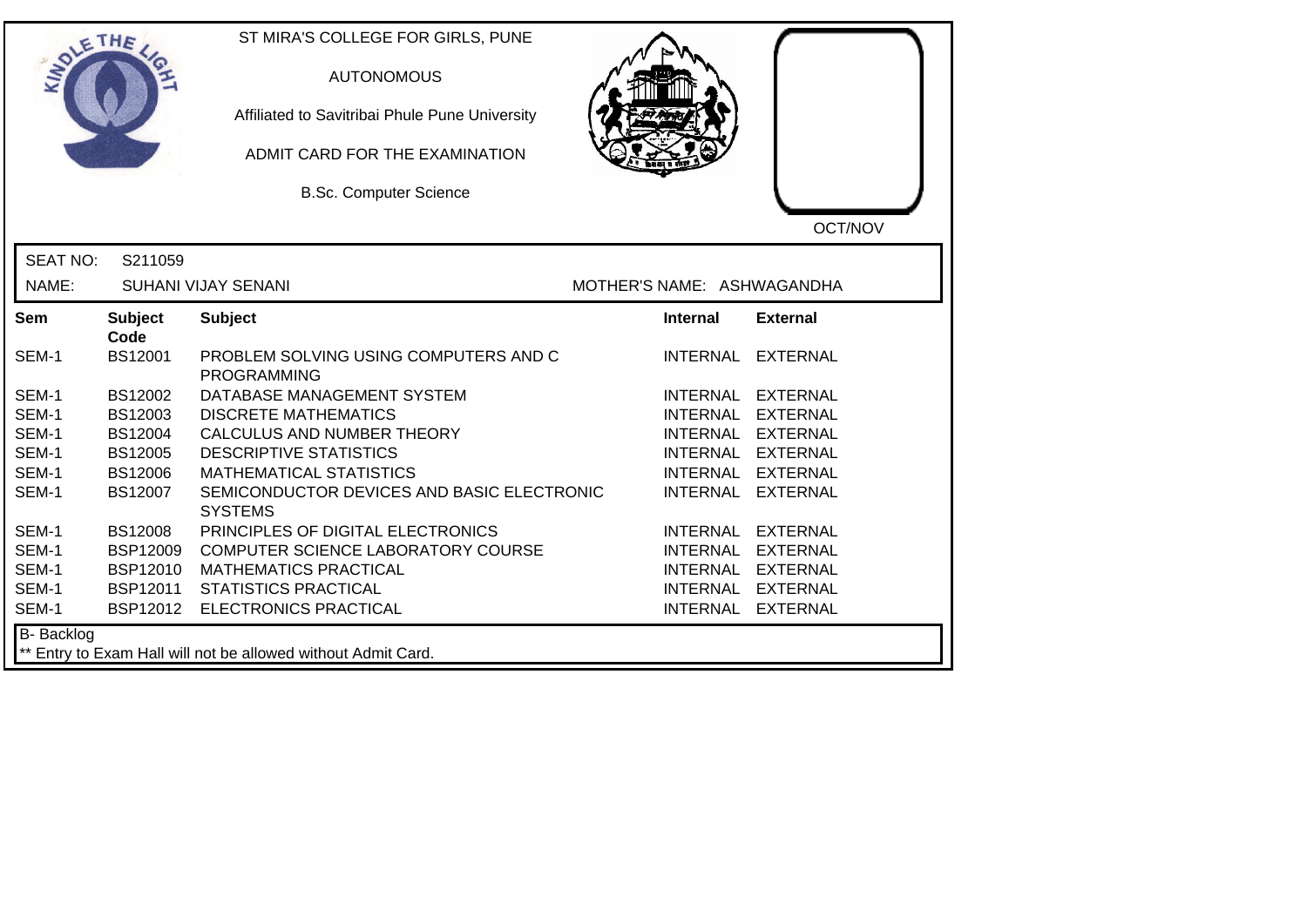| OLETHE           |                        | ST MIRA'S COLLEGE FOR GIRLS, PUNE<br><b>AUTONOMOUS</b><br>Affiliated to Savitribai Phule Pune University<br>ADMIT CARD FOR THE EXAMINATION<br><b>B.Sc. Computer Science</b> |                      | OCT/NOV           |
|------------------|------------------------|-----------------------------------------------------------------------------------------------------------------------------------------------------------------------------|----------------------|-------------------|
| <b>SEAT NO:</b>  | S211042                |                                                                                                                                                                             |                      |                   |
| NAME:            |                        | NANDGUDE SAKSHI SHIVAJI                                                                                                                                                     | MOTHER'S NAME: ANITA |                   |
| Sem              | <b>Subject</b><br>Code | <b>Subject</b>                                                                                                                                                              | <b>Internal</b>      | <b>External</b>   |
| SEM-1            | <b>BS12001</b>         | PROBLEM SOLVING USING COMPUTERS AND C<br><b>PROGRAMMING</b>                                                                                                                 | <b>INTERNAL</b>      | EXTERNAL          |
| SEM-1            | BS12002                | DATABASE MANAGEMENT SYSTEM                                                                                                                                                  |                      | INTERNAL EXTERNAL |
| SEM-1            | BS12003                | <b>DISCRETE MATHEMATICS</b>                                                                                                                                                 | <b>INTERNAL</b>      | EXTERNAL          |
| SEM-1            | <b>BS12004</b>         | CALCULUS AND NUMBER THEORY                                                                                                                                                  |                      | INTERNAL EXTERNAL |
| SEM-1            | <b>BS12005</b>         | <b>DESCRIPTIVE STATISTICS</b>                                                                                                                                               |                      | INTERNAL EXTERNAL |
| SEM-1            | <b>BS12006</b>         | <b>MATHEMATICAL STATISTICS</b>                                                                                                                                              |                      | INTERNAL EXTERNAL |
| SEM-1            | BS12007                | SEMICONDUCTOR DEVICES AND BASIC ELECTRONIC<br><b>SYSTEMS</b>                                                                                                                |                      | INTERNAL EXTERNAL |
| SEM-1            | <b>BS12008</b>         | PRINCIPLES OF DIGITAL ELECTRONICS                                                                                                                                           |                      | INTERNAL EXTERNAL |
| SEM-1            | <b>BSP12009</b>        | COMPUTER SCIENCE LABORATORY COURSE                                                                                                                                          |                      | INTERNAL EXTERNAL |
| SEM-1            | <b>BSP12010</b>        | <b>MATHEMATICS PRACTICAL</b>                                                                                                                                                |                      | INTERNAL EXTERNAL |
| SEM-1            | BSP12011               | <b>STATISTICS PRACTICAL</b>                                                                                                                                                 |                      | INTERNAL EXTERNAL |
| SEM-1            | BSP12012               | <b>ELECTRONICS PRACTICAL</b>                                                                                                                                                |                      | INTERNAL EXTERNAL |
| B- Backlog<br>** |                        | Entry to Exam Hall will not be allowed without Admit Card.                                                                                                                  |                      |                   |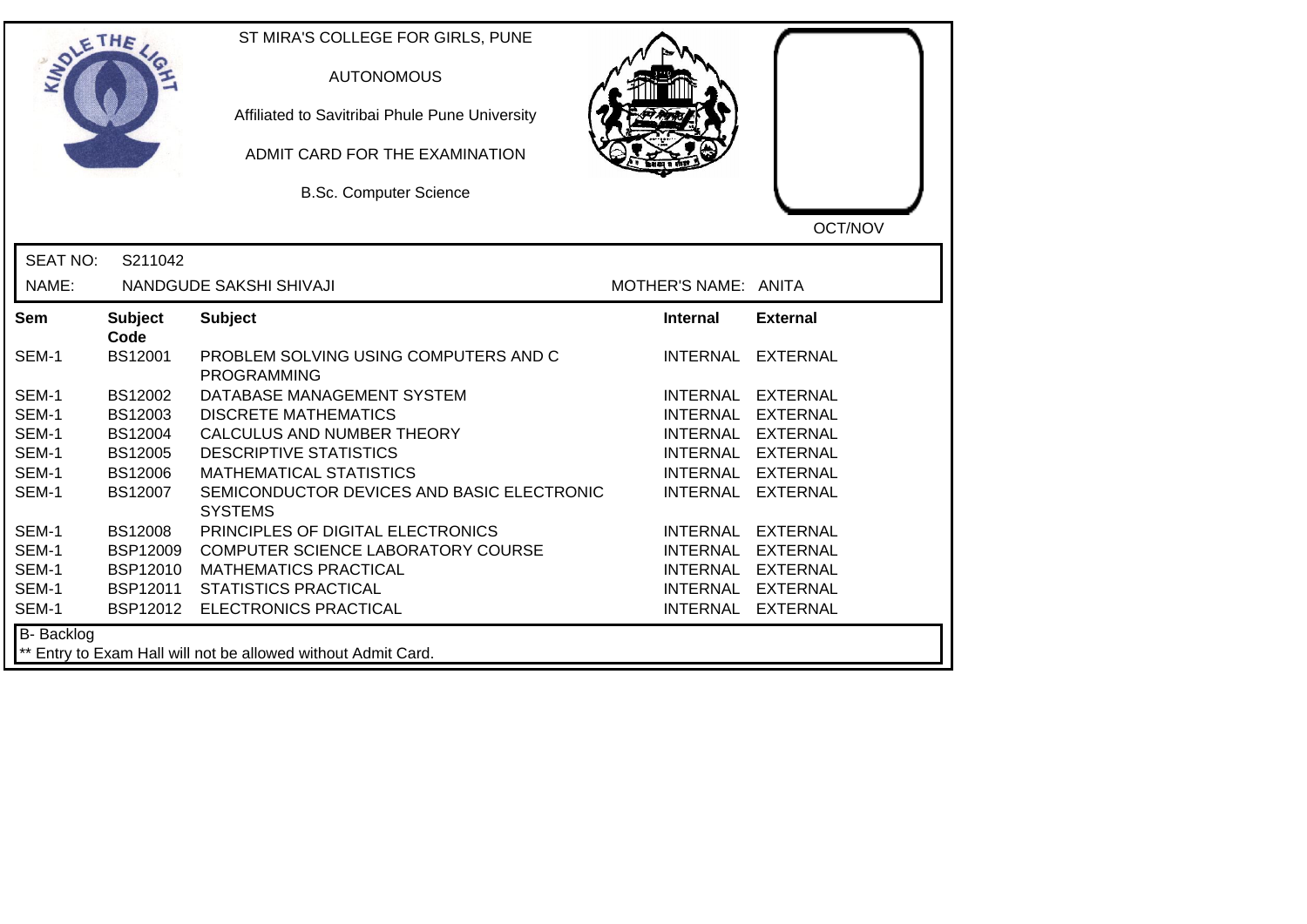| SOLETHE .         |                        | ST MIRA'S COLLEGE FOR GIRLS, PUNE<br><b>AUTONOMOUS</b><br>Affiliated to Savitribai Phule Pune University<br>ADMIT CARD FOR THE EXAMINATION<br><b>B.Sc. Computer Science</b> |                     | OCT/NOV           |
|-------------------|------------------------|-----------------------------------------------------------------------------------------------------------------------------------------------------------------------------|---------------------|-------------------|
| <b>SEAT NO:</b>   | S211026                |                                                                                                                                                                             |                     |                   |
| NAME:             |                        | SHARMA PREETI MOHAN                                                                                                                                                         | MOTHER'S NAME: BABY |                   |
| Sem               | <b>Subject</b><br>Code | <b>Subject</b>                                                                                                                                                              | <b>Internal</b>     | <b>External</b>   |
| SEM-1             | <b>BS12001</b>         | PROBLEM SOLVING USING COMPUTERS AND C<br><b>PROGRAMMING</b>                                                                                                                 |                     | INTERNAL EXTERNAL |
| SEM-1             | BS12002                | DATABASE MANAGEMENT SYSTEM                                                                                                                                                  | INTERNAL EXTERNAL   |                   |
| SEM-1             | BS12003                | <b>DISCRETE MATHEMATICS</b>                                                                                                                                                 | INTERNAL EXTERNAL   |                   |
| SEM-1             | BS12004                | CALCULUS AND NUMBER THEORY                                                                                                                                                  | INTERNAL EXTERNAL   |                   |
| SEM-1             | <b>BS12005</b>         | <b>DESCRIPTIVE STATISTICS</b>                                                                                                                                               | INTERNAL EXTERNAL   |                   |
| SEM-1             | <b>BS12006</b>         | <b>MATHEMATICAL STATISTICS</b>                                                                                                                                              | <b>INTERNAL</b>     | <b>EXTERNAL</b>   |
| SEM-1             | BS12007                | SEMICONDUCTOR DEVICES AND BASIC ELECTRONIC<br><b>SYSTEMS</b>                                                                                                                | <b>INTERNAL</b>     | <b>EXTERNAL</b>   |
| SEM-1             | <b>BS12008</b>         | PRINCIPLES OF DIGITAL ELECTRONICS                                                                                                                                           | INTERNAL EXTERNAL   |                   |
| SEM-1             | <b>BSP12009</b>        | COMPUTER SCIENCE LABORATORY COURSE                                                                                                                                          | INTERNAL EXTERNAL   |                   |
| SEM-1             | <b>BSP12010</b>        | <b>MATHEMATICS PRACTICAL</b>                                                                                                                                                | INTERNAL EXTERNAL   |                   |
| SEM-1             | <b>BSP12011</b>        | <b>STATISTICS PRACTICAL</b>                                                                                                                                                 |                     | INTERNAL EXTERNAL |
| SEM-1             | BSP12012               | <b>ELECTRONICS PRACTICAL</b>                                                                                                                                                |                     | INTERNAL EXTERNAL |
| <b>B-</b> Backlog |                        | ** Entry to Exam Hall will not be allowed without Admit Card.                                                                                                               |                     |                   |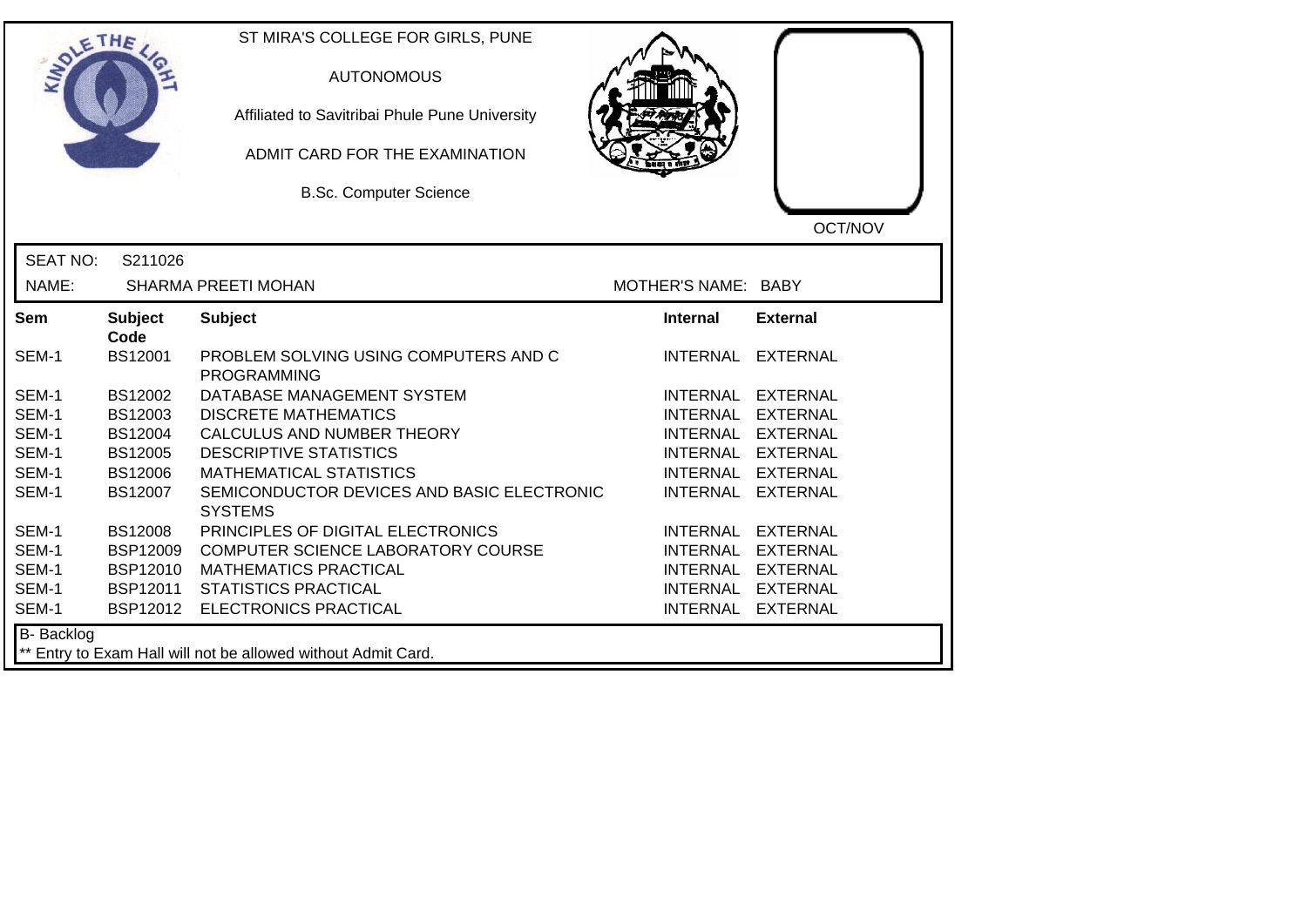| SOLE THE          |                        | ST MIRA'S COLLEGE FOR GIRLS, PUNE<br><b>AUTONOMOUS</b><br>Affiliated to Savitribai Phule Pune University<br>ADMIT CARD FOR THE EXAMINATION<br><b>B.Sc. Computer Science</b> |                            | OCT/NOV           |
|-------------------|------------------------|-----------------------------------------------------------------------------------------------------------------------------------------------------------------------------|----------------------------|-------------------|
| <b>SEAT NO:</b>   | S211001                |                                                                                                                                                                             |                            |                   |
| NAME:             |                        | <b>SHARMA AARTI VINOD</b>                                                                                                                                                   | MOTHER'S NAME: MUNITA DEVI |                   |
| Sem               | <b>Subject</b><br>Code | <b>Subject</b>                                                                                                                                                              | <b>Internal</b>            | <b>External</b>   |
| SEM-1             | <b>BS12001</b>         | PROBLEM SOLVING USING COMPUTERS AND C<br><b>PROGRAMMING</b>                                                                                                                 |                            | INTERNAL EXTERNAL |
| SEM-1             | BS12002                | DATABASE MANAGEMENT SYSTEM                                                                                                                                                  |                            | INTERNAL EXTERNAL |
| SEM-1             | BS12003                | <b>DISCRETE MATHEMATICS</b>                                                                                                                                                 |                            | INTERNAL EXTERNAL |
| SEM-1             | BS12004                | CALCULUS AND NUMBER THEORY                                                                                                                                                  |                            | INTERNAL EXTERNAL |
| SEM-1             | <b>BS12005</b>         | <b>DESCRIPTIVE STATISTICS</b>                                                                                                                                               |                            | INTERNAL EXTERNAL |
| SEM-1             | <b>BS12006</b>         | <b>MATHEMATICAL STATISTICS</b>                                                                                                                                              |                            | INTERNAL EXTERNAL |
| SEM-1             | BS12007                | SEMICONDUCTOR DEVICES AND BASIC ELECTRONIC<br><b>SYSTEMS</b>                                                                                                                |                            | INTERNAL EXTERNAL |
| SEM-1             | <b>BS12008</b>         | PRINCIPLES OF DIGITAL ELECTRONICS                                                                                                                                           |                            | INTERNAL EXTERNAL |
| SEM-1             | <b>BSP12009</b>        | COMPUTER SCIENCE LABORATORY COURSE                                                                                                                                          |                            | INTERNAL EXTERNAL |
| SEM-1             | <b>BSP12010</b>        | <b>MATHEMATICS PRACTICAL</b>                                                                                                                                                |                            | INTERNAL EXTERNAL |
| SEM-1             | BSP12011               | <b>STATISTICS PRACTICAL</b>                                                                                                                                                 |                            | INTERNAL EXTERNAL |
| SEM-1             |                        | BSP12012 ELECTRONICS PRACTICAL                                                                                                                                              |                            | INTERNAL EXTERNAL |
| <b>B-</b> Backlog |                        | ** Entry to Exam Hall will not be allowed without Admit Card.                                                                                                               |                            |                   |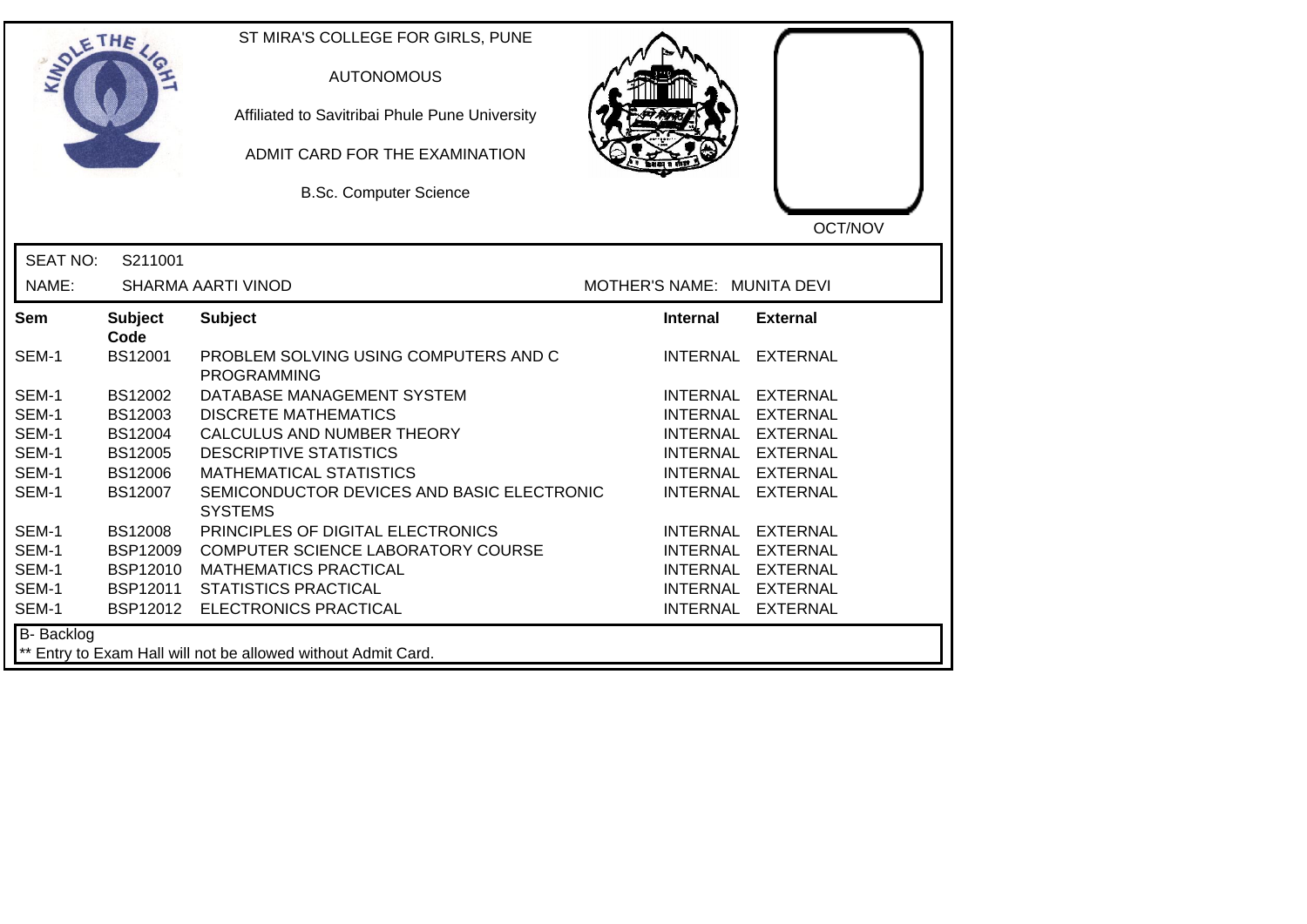| OLETHE          |                        | ST MIRA'S COLLEGE FOR GIRLS, PUNE<br><b>AUTONOMOUS</b><br>Affiliated to Savitribai Phule Pune University<br>ADMIT CARD FOR THE EXAMINATION<br><b>B.Sc. Computer Science</b> |                       |                   |
|-----------------|------------------------|-----------------------------------------------------------------------------------------------------------------------------------------------------------------------------|-----------------------|-------------------|
| <b>SEAT NO:</b> | S211014                |                                                                                                                                                                             |                       | OCT/NOV           |
| NAME:           |                        | <b>MADLANI HEERAL RAJESH</b>                                                                                                                                                | MOTHER'S NAME: SHILPA |                   |
| Sem             | <b>Subject</b><br>Code | <b>Subject</b>                                                                                                                                                              | <b>Internal</b>       | <b>External</b>   |
| SEM-1           | <b>BS12001</b>         | PROBLEM SOLVING USING COMPUTERS AND C<br><b>PROGRAMMING</b>                                                                                                                 | <b>INTERNAL</b>       | <b>EXTERNAL</b>   |
| SEM-1           | BS12002                | DATABASE MANAGEMENT SYSTEM                                                                                                                                                  | INTERNAL              | <b>EXTERNAL</b>   |
| SEM-1           | BS12003                | <b>DISCRETE MATHEMATICS</b>                                                                                                                                                 | <b>INTERNAL</b>       | <b>EXTERNAL</b>   |
| SEM-1           | BS12004                | CALCULUS AND NUMBER THEORY                                                                                                                                                  |                       | INTERNAL EXTERNAL |
| SEM-1           | <b>BS12005</b>         | <b>DESCRIPTIVE STATISTICS</b>                                                                                                                                               |                       | INTERNAL EXTERNAL |
| SEM-1           | <b>BS12006</b>         | <b>MATHEMATICAL STATISTICS</b>                                                                                                                                              | <b>INTERNAL</b>       | <b>EXTERNAL</b>   |
| SEM-1           | BS12007                | SEMICONDUCTOR DEVICES AND BASIC ELECTRONIC<br><b>SYSTEMS</b>                                                                                                                | <b>INTERNAL</b>       | <b>EXTERNAL</b>   |
| SEM-1           | <b>BS12008</b>         | PRINCIPLES OF DIGITAL ELECTRONICS                                                                                                                                           | <b>INTERNAL</b>       | <b>EXTERNAL</b>   |
| SEM-1           | <b>BSP12009</b>        | COMPUTER SCIENCE LABORATORY COURSE                                                                                                                                          | <b>INTERNAL</b>       | <b>EXTERNAL</b>   |
| SEM-1           | BSP12010               | <b>MATHEMATICS PRACTICAL</b>                                                                                                                                                | <b>INTERNAL</b>       | <b>EXTERNAL</b>   |
| SEM-1           | BSP12011               | <b>STATISTICS PRACTICAL</b>                                                                                                                                                 | <b>INTERNAL</b>       | <b>EXTERNAL</b>   |
| SEM-1           |                        | BSP12012 ELECTRONICS PRACTICAL                                                                                                                                              | <b>INTERNAL</b>       | <b>EXTERNAL</b>   |
| B- Backlog      |                        | ** Entry to Exam Hall will not be allowed without Admit Card.                                                                                                               |                       |                   |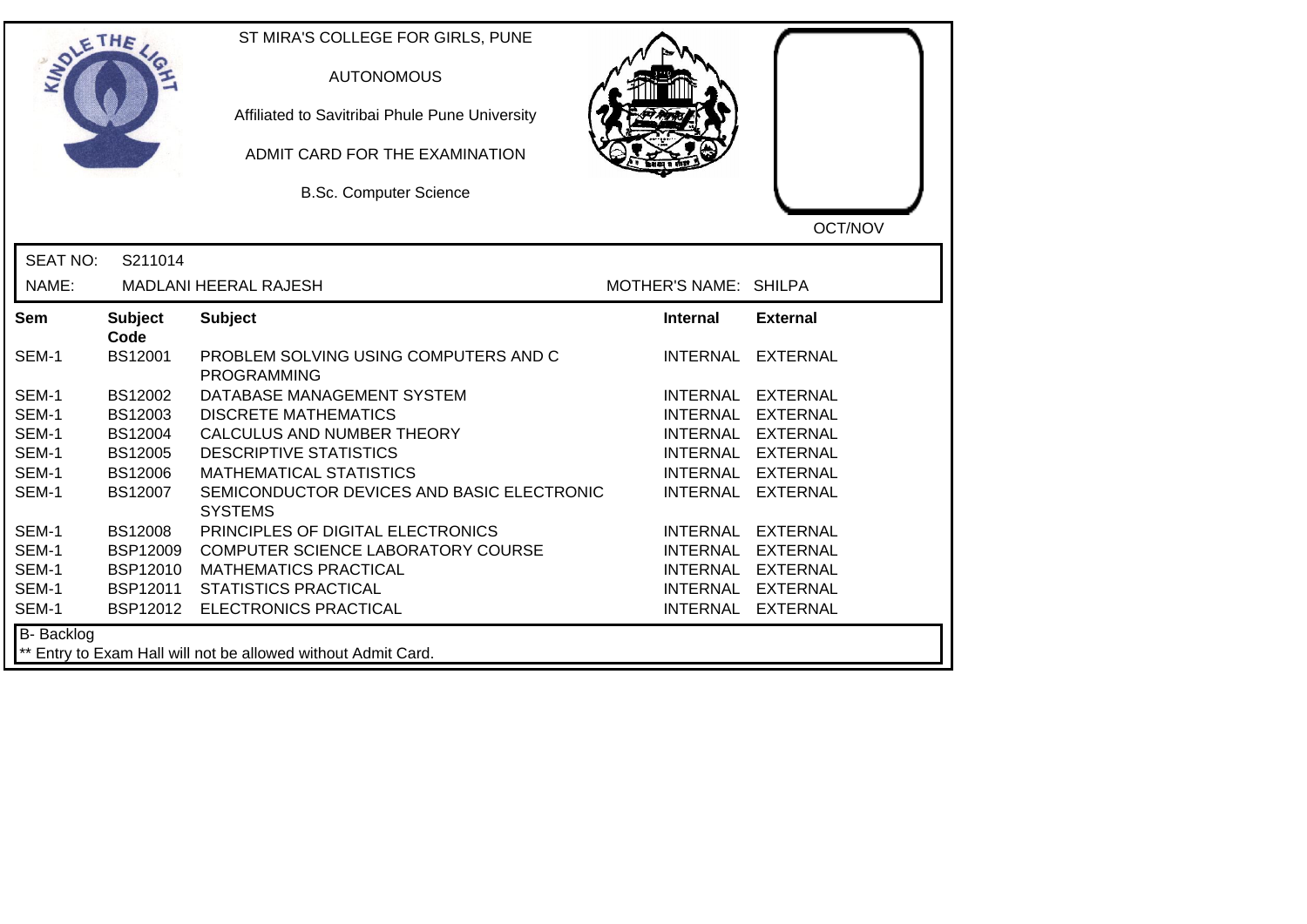| SOLETHE .         |                        | ST MIRA'S COLLEGE FOR GIRLS, PUNE<br><b>AUTONOMOUS</b><br>Affiliated to Savitribai Phule Pune University<br>ADMIT CARD FOR THE EXAMINATION<br><b>B.Sc. Computer Science</b> |                       | OCT/NOV           |
|-------------------|------------------------|-----------------------------------------------------------------------------------------------------------------------------------------------------------------------------|-----------------------|-------------------|
| <b>SEAT NO:</b>   | S211030                |                                                                                                                                                                             |                       |                   |
| NAME:             |                        | POONAWALA NASEEMA USMAN                                                                                                                                                     | MOTHER'S NAME: SABIHA |                   |
| <b>Sem</b>        | <b>Subject</b><br>Code | <b>Subject</b>                                                                                                                                                              | <b>Internal</b>       | <b>External</b>   |
| SEM-1             | BS12001                | PROBLEM SOLVING USING COMPUTERS AND C<br><b>PROGRAMMING</b>                                                                                                                 | <b>INTERNAL</b>       | <b>EXTERNAL</b>   |
| SEM-1             | BS12002                | DATABASE MANAGEMENT SYSTEM                                                                                                                                                  |                       | INTERNAL EXTERNAL |
| SEM-1             | BS12003                | <b>DISCRETE MATHEMATICS</b>                                                                                                                                                 |                       | INTERNAL EXTERNAL |
| SEM-1             | BS12004                | CALCULUS AND NUMBER THEORY                                                                                                                                                  |                       | INTERNAL EXTERNAL |
| SEM-1             | <b>BS12005</b>         | <b>DESCRIPTIVE STATISTICS</b>                                                                                                                                               |                       | INTERNAL EXTERNAL |
| SEM-1             | <b>BS12006</b>         | <b>MATHEMATICAL STATISTICS</b>                                                                                                                                              |                       | INTERNAL EXTERNAL |
| SEM-1             | BS12007                | SEMICONDUCTOR DEVICES AND BASIC ELECTRONIC<br><b>SYSTEMS</b>                                                                                                                | <b>INTERNAL</b>       | <b>EXTERNAL</b>   |
| SEM-1             | <b>BS12008</b>         | PRINCIPLES OF DIGITAL ELECTRONICS                                                                                                                                           | <b>INTERNAL</b>       | <b>EXTERNAL</b>   |
| SEM-1             | <b>BSP12009</b>        | COMPUTER SCIENCE LABORATORY COURSE                                                                                                                                          |                       | INTERNAL EXTERNAL |
| SEM-1             | <b>BSP12010</b>        | <b>MATHEMATICS PRACTICAL</b>                                                                                                                                                |                       | INTERNAL EXTERNAL |
| SEM-1             | BSP12011               | <b>STATISTICS PRACTICAL</b>                                                                                                                                                 |                       | INTERNAL EXTERNAL |
| SEM-1             | BSP12012               | ELECTRONICS PRACTICAL                                                                                                                                                       |                       | INTERNAL EXTERNAL |
| <b>B-</b> Backlog |                        | ** Entry to Exam Hall will not be allowed without Admit Card.                                                                                                               |                       |                   |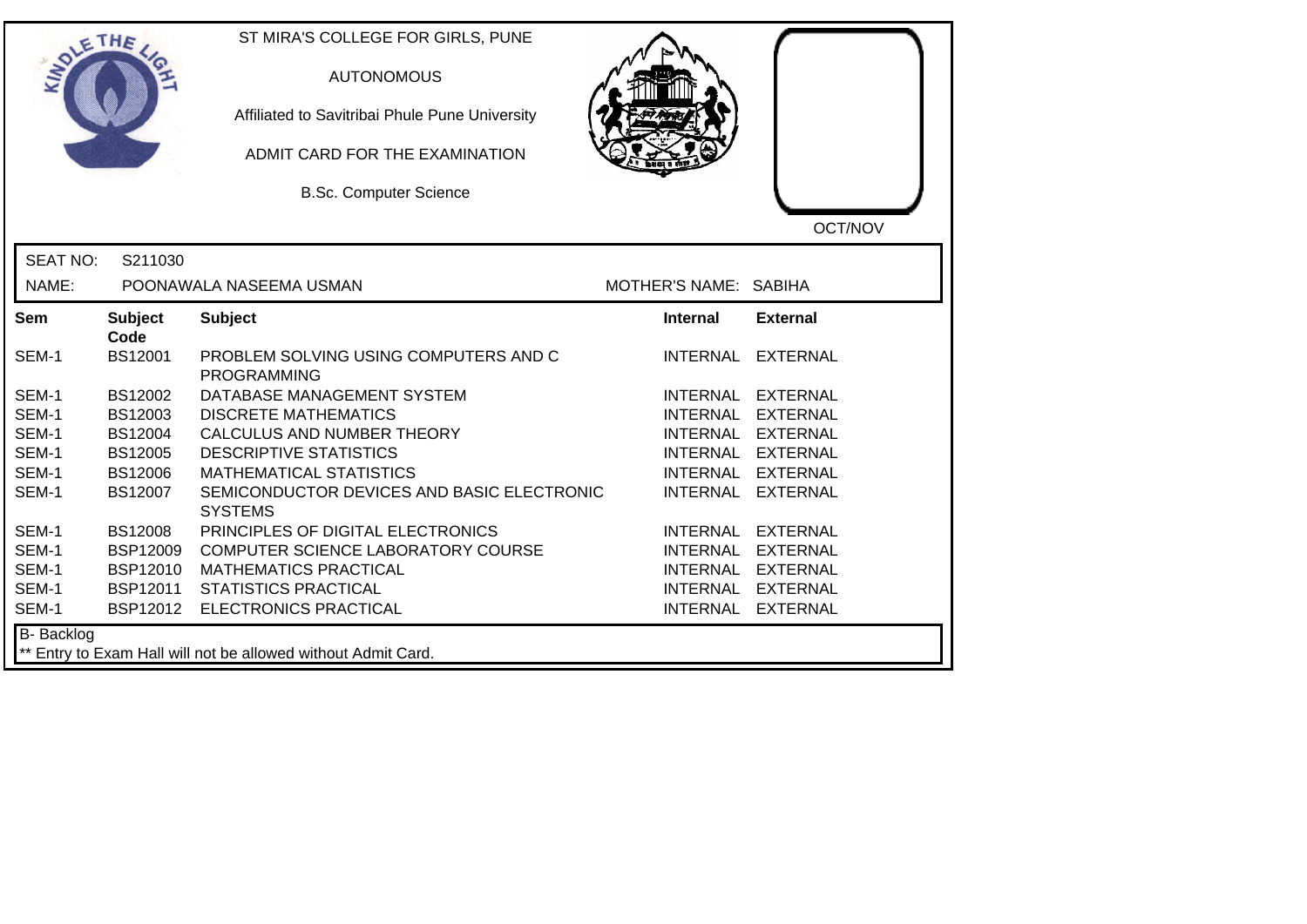| SOLE THE        |                                                               | ST MIRA'S COLLEGE FOR GIRLS, PUNE<br><b>AUTONOMOUS</b><br>Affiliated to Savitribai Phule Pune University<br>ADMIT CARD FOR THE EXAMINATION<br><b>B.Sc. Computer Science</b> |                       | OCT/NOV           |  |
|-----------------|---------------------------------------------------------------|-----------------------------------------------------------------------------------------------------------------------------------------------------------------------------|-----------------------|-------------------|--|
| <b>SEAT NO:</b> | S211027                                                       |                                                                                                                                                                             |                       |                   |  |
| NAME:           |                                                               | <b>MALLICK MAFUZA MOHASIN</b>                                                                                                                                               | MOTHER'S NAME: SONALI |                   |  |
| Sem             | <b>Subject</b><br>Code                                        | <b>Subject</b>                                                                                                                                                              | Internal              | <b>External</b>   |  |
| SEM-1           | <b>BS12001</b>                                                | PROBLEM SOLVING USING COMPUTERS AND C<br><b>PROGRAMMING</b>                                                                                                                 | <b>INTERNAL</b>       | <b>EXTERNAL</b>   |  |
| SEM-1           | BS12002                                                       | DATABASE MANAGEMENT SYSTEM                                                                                                                                                  |                       | INTERNAL EXTERNAL |  |
| SEM-1           | BS12003                                                       | <b>DISCRETE MATHEMATICS</b>                                                                                                                                                 |                       | INTERNAL EXTERNAL |  |
| SEM-1           | <b>BS12004</b>                                                | CALCULUS AND NUMBER THEORY                                                                                                                                                  |                       | INTERNAL EXTERNAL |  |
| SEM-1           | <b>BS12005</b>                                                | <b>DESCRIPTIVE STATISTICS</b>                                                                                                                                               |                       | INTERNAL EXTERNAL |  |
| SEM-1           | <b>BS12006</b>                                                | <b>MATHEMATICAL STATISTICS</b>                                                                                                                                              |                       | INTERNAL EXTERNAL |  |
| SEM-1           | BS12007                                                       | SEMICONDUCTOR DEVICES AND BASIC ELECTRONIC<br><b>SYSTEMS</b>                                                                                                                | <b>INTERNAL</b>       | <b>EXTERNAL</b>   |  |
| SEM-1           | <b>BS12008</b>                                                | PRINCIPLES OF DIGITAL ELECTRONICS                                                                                                                                           |                       | INTERNAL EXTERNAL |  |
| SEM-1           | <b>BSP12009</b>                                               | COMPUTER SCIENCE LABORATORY COURSE                                                                                                                                          |                       | INTERNAL EXTERNAL |  |
| SEM-1           | <b>BSP12010</b>                                               | <b>MATHEMATICS PRACTICAL</b>                                                                                                                                                |                       | INTERNAL EXTERNAL |  |
| SEM-1           | BSP12011                                                      | <b>STATISTICS PRACTICAL</b>                                                                                                                                                 |                       | INTERNAL EXTERNAL |  |
| SEM-1           | BSP12012                                                      | ELECTRONICS PRACTICAL                                                                                                                                                       |                       | INTERNAL EXTERNAL |  |
| B- Backlog      | ** Entry to Exam Hall will not be allowed without Admit Card. |                                                                                                                                                                             |                       |                   |  |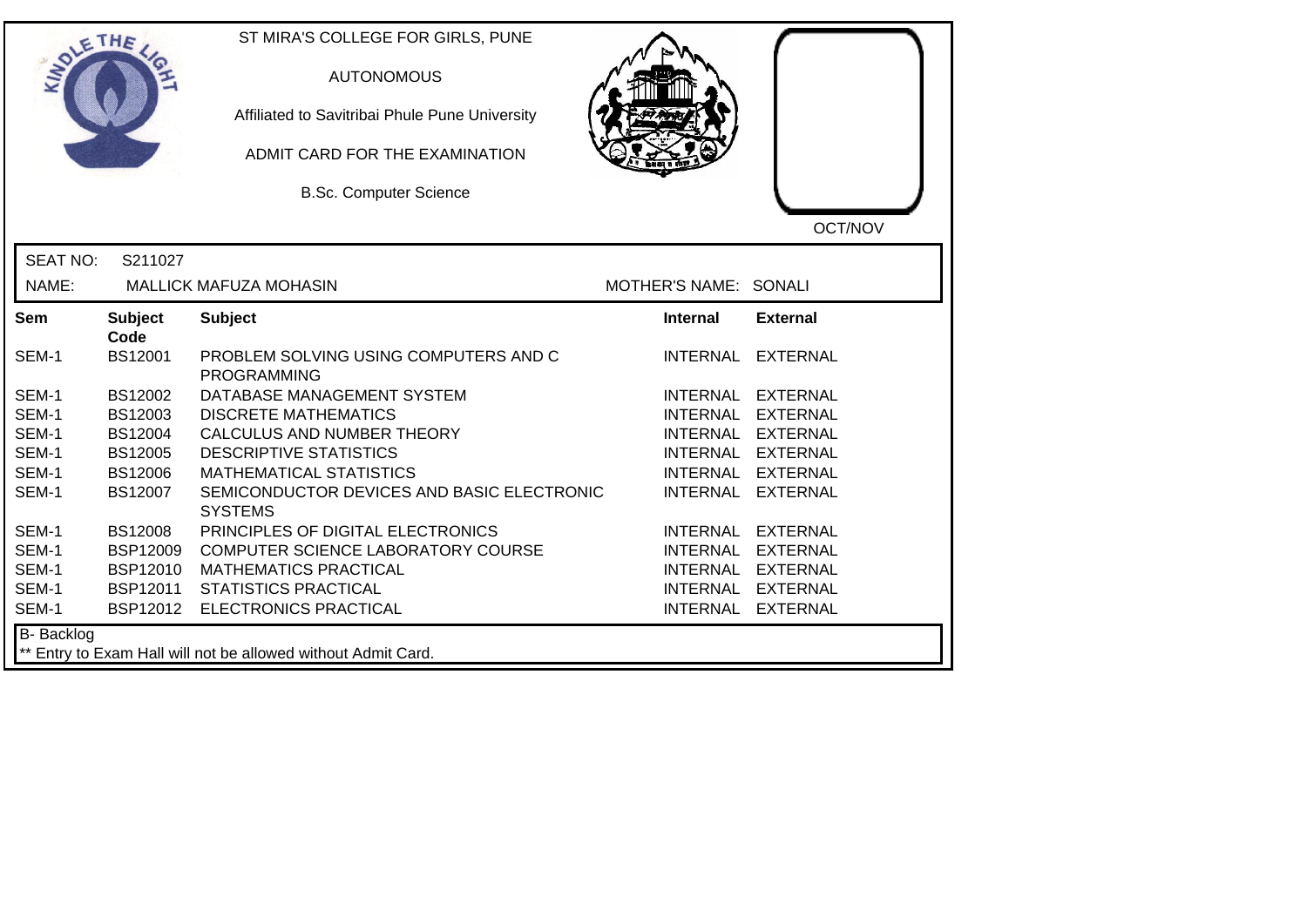| OLETHE          |                        | ST MIRA'S COLLEGE FOR GIRLS, PUNE<br><b>AUTONOMOUS</b><br>Affiliated to Savitribai Phule Pune University<br>ADMIT CARD FOR THE EXAMINATION<br><b>B.Sc. Computer Science</b> |                      | OCT/NOV         |
|-----------------|------------------------|-----------------------------------------------------------------------------------------------------------------------------------------------------------------------------|----------------------|-----------------|
| <b>SEAT NO:</b> | S211047                |                                                                                                                                                                             |                      |                 |
| NAME:           |                        | HOSAMANI SNEHAL DEVENDRA                                                                                                                                                    | MOTHER'S NAME: LAXMI |                 |
| Sem             | <b>Subject</b><br>Code | <b>Subject</b>                                                                                                                                                              | <b>Internal</b>      | <b>External</b> |
| SEM-1           | <b>BS12001</b>         | PROBLEM SOLVING USING COMPUTERS AND C<br><b>PROGRAMMING</b>                                                                                                                 | <b>INTERNAL</b>      | EXTERNAL        |
| SEM-1           | BS12002                | DATABASE MANAGEMENT SYSTEM                                                                                                                                                  | <b>INTERNAL</b>      | EXTERNAL        |
| SEM-1           | BS12003                | <b>DISCRETE MATHEMATICS</b>                                                                                                                                                 | <b>INTERNAL</b>      | <b>EXTERNAL</b> |
| SEM-1           | <b>BS12004</b>         | CALCULUS AND NUMBER THEORY                                                                                                                                                  | <b>INTERNAL</b>      | <b>EXTERNAL</b> |
| SEM-1           | <b>BS12005</b>         | <b>DESCRIPTIVE STATISTICS</b>                                                                                                                                               | <b>INTERNAL</b>      | <b>EXTERNAL</b> |
| SEM-1           | <b>BS12006</b>         | <b>MATHEMATICAL STATISTICS</b>                                                                                                                                              | <b>INTERNAL</b>      | <b>EXTERNAL</b> |
| SEM-1           | <b>BS12007</b>         | SEMICONDUCTOR DEVICES AND BASIC ELECTRONIC<br><b>SYSTEMS</b>                                                                                                                | <b>INTERNAL</b>      | <b>EXTERNAL</b> |
| SEM-1           | <b>BS12008</b>         | PRINCIPLES OF DIGITAL ELECTRONICS                                                                                                                                           | <b>INTERNAL</b>      | <b>EXTERNAL</b> |
| SEM-1           | <b>BSP12009</b>        | COMPUTER SCIENCE LABORATORY COURSE                                                                                                                                          | <b>INTERNAL</b>      | <b>EXTERNAL</b> |
| SEM-1           | <b>BSP12010</b>        | <b>MATHEMATICS PRACTICAL</b>                                                                                                                                                | <b>INTERNAL</b>      | <b>EXTERNAL</b> |
| SEM-1           | BSP12011               | <b>STATISTICS PRACTICAL</b>                                                                                                                                                 | <b>INTERNAL</b>      | <b>EXTERNAL</b> |
| SEM-1           |                        | BSP12012 ELECTRONICS PRACTICAL                                                                                                                                              | <b>INTERNAL</b>      | <b>EXTERNAL</b> |
| B- Backlog      |                        | ** Entry to Exam Hall will not be allowed without Admit Card.                                                                                                               |                      |                 |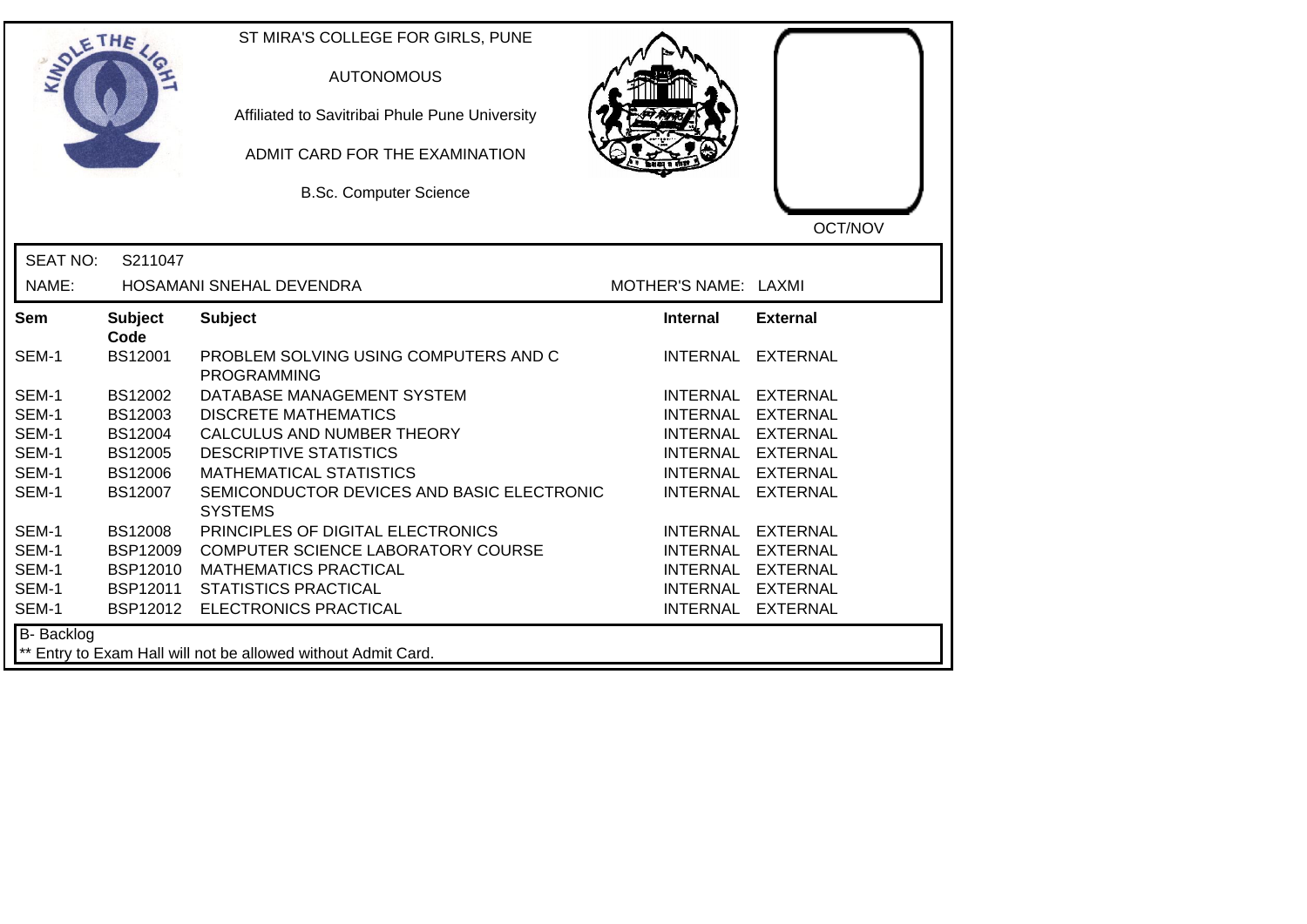| <b>SOLETHE</b>    |                        | ST MIRA'S COLLEGE FOR GIRLS, PUNE<br><b>AUTONOMOUS</b><br>Affiliated to Savitribai Phule Pune University<br>ADMIT CARD FOR THE EXAMINATION<br><b>B.Sc. Computer Science</b> |                      | OCT/NOV           |
|-------------------|------------------------|-----------------------------------------------------------------------------------------------------------------------------------------------------------------------------|----------------------|-------------------|
| <b>SEAT NO:</b>   | S211061                |                                                                                                                                                                             |                      |                   |
| NAME:             |                        | SHAIKH YASMIN SHAMSHUDDIN                                                                                                                                                   | MOTHER'S NAME: SAIRA |                   |
| Sem               | <b>Subject</b><br>Code | <b>Subject</b>                                                                                                                                                              | <b>Internal</b>      | <b>External</b>   |
| SEM-1             | <b>BS12001</b>         | PROBLEM SOLVING USING COMPUTERS AND C<br><b>PROGRAMMING</b>                                                                                                                 |                      | INTERNAL EXTERNAL |
| SEM-1             | BS12002                | DATABASE MANAGEMENT SYSTEM                                                                                                                                                  |                      | INTERNAL EXTERNAL |
| SEM-1             | BS12003                | <b>DISCRETE MATHEMATICS</b>                                                                                                                                                 |                      | INTERNAL EXTERNAL |
| SEM-1             | <b>BS12004</b>         | CALCULUS AND NUMBER THEORY                                                                                                                                                  |                      | INTERNAL EXTERNAL |
| SEM-1             | <b>BS12005</b>         | <b>DESCRIPTIVE STATISTICS</b>                                                                                                                                               |                      | INTERNAL EXTERNAL |
| SEM-1             | <b>BS12006</b>         | <b>MATHEMATICAL STATISTICS</b>                                                                                                                                              | <b>INTERNAL</b>      | <b>EXTERNAL</b>   |
| SEM-1             | <b>BS12007</b>         | SEMICONDUCTOR DEVICES AND BASIC ELECTRONIC<br><b>SYSTEMS</b>                                                                                                                | <b>INTERNAL</b>      | <b>EXTERNAL</b>   |
| SEM-1             | <b>BS12008</b>         | PRINCIPLES OF DIGITAL ELECTRONICS                                                                                                                                           |                      | INTERNAL EXTERNAL |
| SEM-1             | BSP12009               | COMPUTER SCIENCE LABORATORY COURSE                                                                                                                                          |                      | INTERNAL EXTERNAL |
| SEM-1             | BSP12010               | <b>MATHEMATICS PRACTICAL</b>                                                                                                                                                |                      | INTERNAL EXTERNAL |
| SEM-1             | <b>BSP12011</b>        | <b>STATISTICS PRACTICAL</b>                                                                                                                                                 |                      | INTERNAL EXTERNAL |
| SEM-1             | BSP12012               | <b>ELECTRONICS PRACTICAL</b>                                                                                                                                                |                      | INTERNAL EXTERNAL |
| <b>B-</b> Backlog |                        | ** Entry to Exam Hall will not be allowed without Admit Card.                                                                                                               |                      |                   |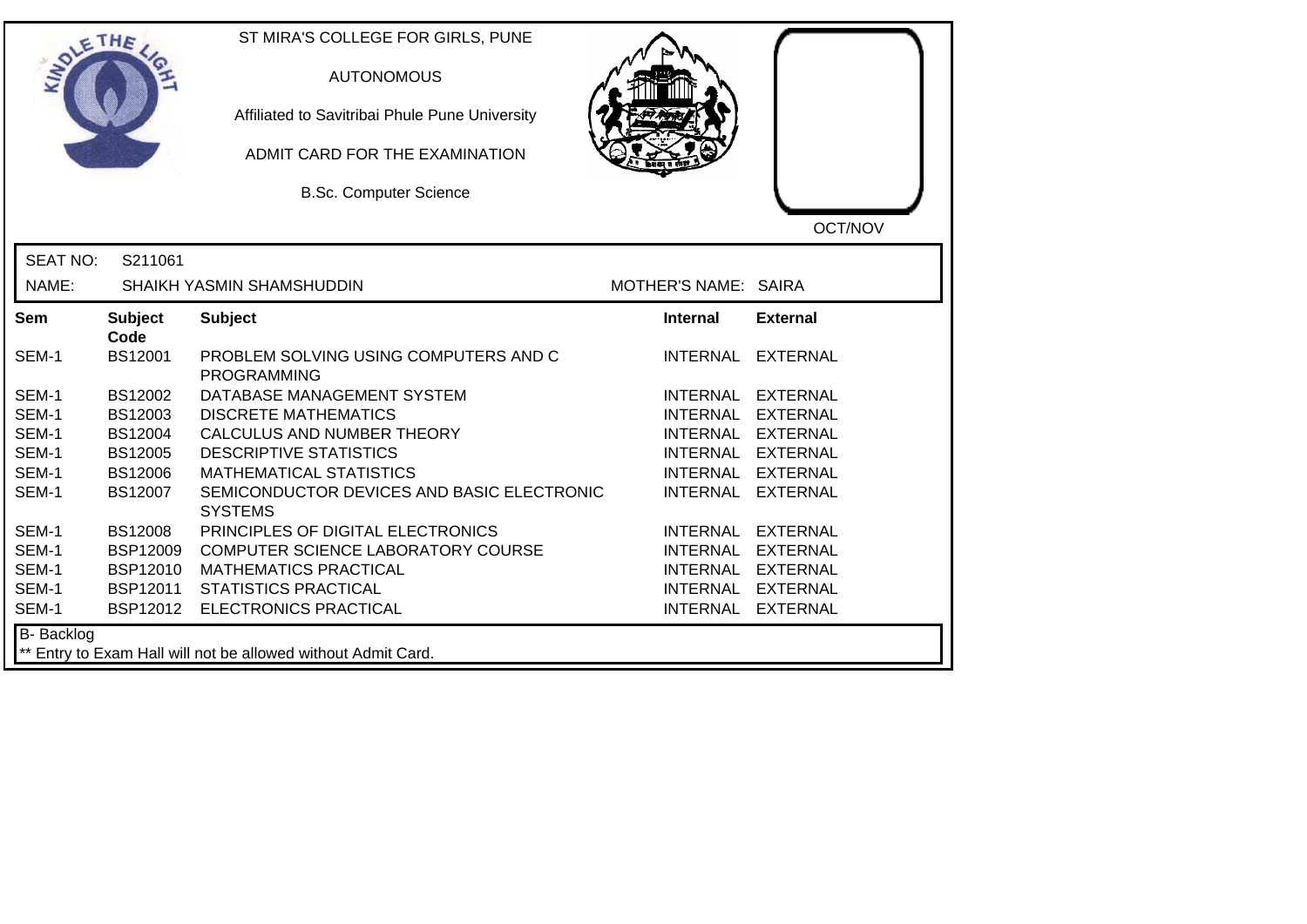| <b>SOLETHE</b>  |                        | ST MIRA'S COLLEGE FOR GIRLS, PUNE                             |                               |                   |
|-----------------|------------------------|---------------------------------------------------------------|-------------------------------|-------------------|
|                 |                        | <b>AUTONOMOUS</b>                                             |                               |                   |
|                 |                        | Affiliated to Savitribai Phule Pune University                |                               |                   |
|                 |                        | ADMIT CARD FOR THE EXAMINATION                                |                               |                   |
|                 |                        | <b>B.Sc. Computer Science</b>                                 |                               |                   |
|                 |                        |                                                               |                               | OCT/NOV           |
| <b>SEAT NO:</b> | S211004                |                                                               |                               |                   |
| NAME:           |                        | S AVANTIKA LAKSHMI                                            | MOTHER'S NAME: B LAKSHMI NAIR |                   |
| Sem             | <b>Subject</b><br>Code | <b>Subject</b>                                                | <b>Internal</b>               | <b>External</b>   |
| SEM-1           | BS12001                | PROBLEM SOLVING USING COMPUTERS AND C<br><b>PROGRAMMING</b>   | INTERNAL                      | <b>EXTERNAL</b>   |
| SEM-1           | BS12002                | DATABASE MANAGEMENT SYSTEM                                    |                               | INTERNAL EXTERNAL |
| SEM-1           | BS12003                | <b>DISCRETE MATHEMATICS</b>                                   | <b>INTERNAL</b>               | <b>EXTERNAL</b>   |
| SEM-1           | <b>BS12004</b>         | CALCULUS AND NUMBER THEORY                                    |                               | INTERNAL EXTERNAL |
| SEM-1           | <b>BS12005</b>         | <b>DESCRIPTIVE STATISTICS</b>                                 |                               | INTERNAL EXTERNAL |
| SEM-1           | <b>BS12006</b>         | <b>MATHEMATICAL STATISTICS</b>                                | <b>INTERNAL</b>               | <b>EXTERNAL</b>   |
| SEM-1           | <b>BS12007</b>         | SEMICONDUCTOR DEVICES AND BASIC ELECTRONIC<br><b>SYSTEMS</b>  | <b>INTERNAL</b>               | <b>EXTERNAL</b>   |
| SEM-1           | <b>BS12008</b>         | PRINCIPLES OF DIGITAL ELECTRONICS                             | <b>INTERNAL</b>               | <b>EXTERNAL</b>   |
| SEM-1           | <b>BSP12009</b>        | COMPUTER SCIENCE LABORATORY COURSE                            | <b>INTERNAL</b>               | <b>EXTERNAL</b>   |
| SEM-1           | BSP12010               | <b>MATHEMATICS PRACTICAL</b>                                  | INTERNAL                      | <b>EXTERNAL</b>   |
| SEM-1           | BSP12011               | <b>STATISTICS PRACTICAL</b>                                   | <b>INTERNAL</b>               | <b>EXTERNAL</b>   |
| SEM-1           |                        | BSP12012 ELECTRONICS PRACTICAL                                |                               | INTERNAL EXTERNAL |
| B- Backlog      |                        | ** Entry to Exam Hall will not be allowed without Admit Card. |                               |                   |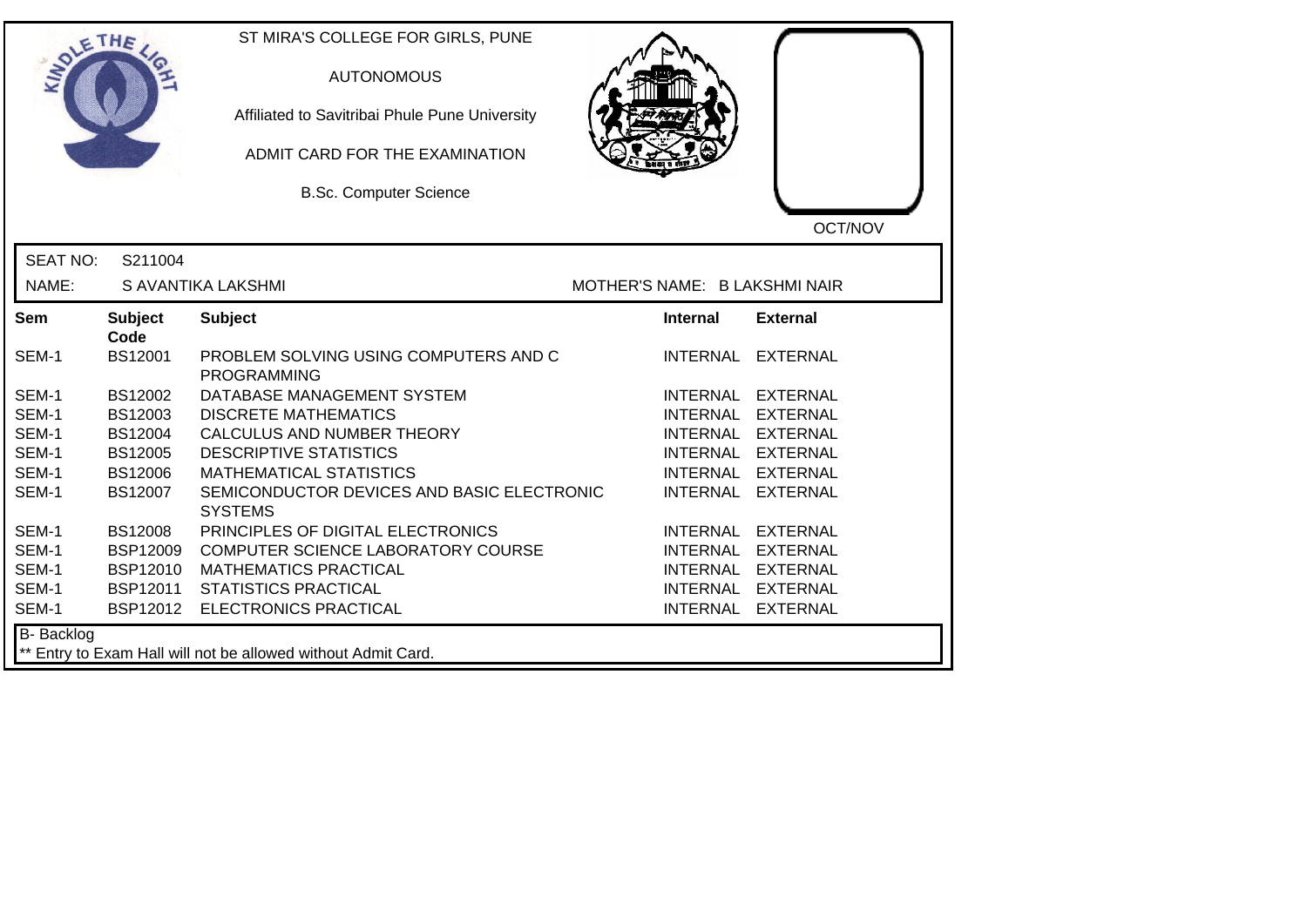| SOLE THE        |                        | ST MIRA'S COLLEGE FOR GIRLS, PUNE<br><b>AUTONOMOUS</b><br>Affiliated to Savitribai Phule Pune University<br>ADMIT CARD FOR THE EXAMINATION<br><b>B.Sc. Computer Science</b> |                      | OCT/NOV           |
|-----------------|------------------------|-----------------------------------------------------------------------------------------------------------------------------------------------------------------------------|----------------------|-------------------|
| <b>SEAT NO:</b> | S211008                |                                                                                                                                                                             |                      |                   |
| NAME:           |                        | <b>GODE DIPALI REKHA</b>                                                                                                                                                    | MOTHER'S NAME: REKHA |                   |
| Sem             | <b>Subject</b><br>Code | <b>Subject</b>                                                                                                                                                              | <b>Internal</b>      | <b>External</b>   |
| SEM-1           | <b>BS12001</b>         | PROBLEM SOLVING USING COMPUTERS AND C<br><b>PROGRAMMING</b>                                                                                                                 | INTERNAL             | <b>EXTERNAL</b>   |
| SEM-1           | BS12002                | DATABASE MANAGEMENT SYSTEM                                                                                                                                                  |                      | INTERNAL EXTERNAL |
| SEM-1           | BS12003                | <b>DISCRETE MATHEMATICS</b>                                                                                                                                                 |                      | INTERNAL EXTERNAL |
| SEM-1           | BS12004                | CALCULUS AND NUMBER THEORY                                                                                                                                                  |                      | INTERNAL EXTERNAL |
| SEM-1           | BS12005                | <b>DESCRIPTIVE STATISTICS</b>                                                                                                                                               |                      | INTERNAL EXTERNAL |
| SEM-1           | <b>BS12006</b>         | <b>MATHEMATICAL STATISTICS</b>                                                                                                                                              |                      | INTERNAL EXTERNAL |
| SEM-1           | BS12007                | SEMICONDUCTOR DEVICES AND BASIC ELECTRONIC<br><b>SYSTEMS</b>                                                                                                                |                      | INTERNAL EXTERNAL |
| SEM-1           | <b>BS12008</b>         | PRINCIPLES OF DIGITAL ELECTRONICS                                                                                                                                           |                      | INTERNAL EXTERNAL |
| SEM-1           | <b>BSP12009</b>        | COMPUTER SCIENCE LABORATORY COURSE                                                                                                                                          |                      | INTERNAL EXTERNAL |
| SEM-1           | <b>BSP12010</b>        | <b>MATHEMATICS PRACTICAL</b>                                                                                                                                                |                      | INTERNAL EXTERNAL |
| SEM-1           | BSP12011               | <b>STATISTICS PRACTICAL</b>                                                                                                                                                 |                      | INTERNAL EXTERNAL |
| SEM-1           | BSP12012               | <b>ELECTRONICS PRACTICAL</b>                                                                                                                                                |                      | INTERNAL EXTERNAL |
| B- Backlog      |                        | ** Entry to Exam Hall will not be allowed without Admit Card.                                                                                                               |                      |                   |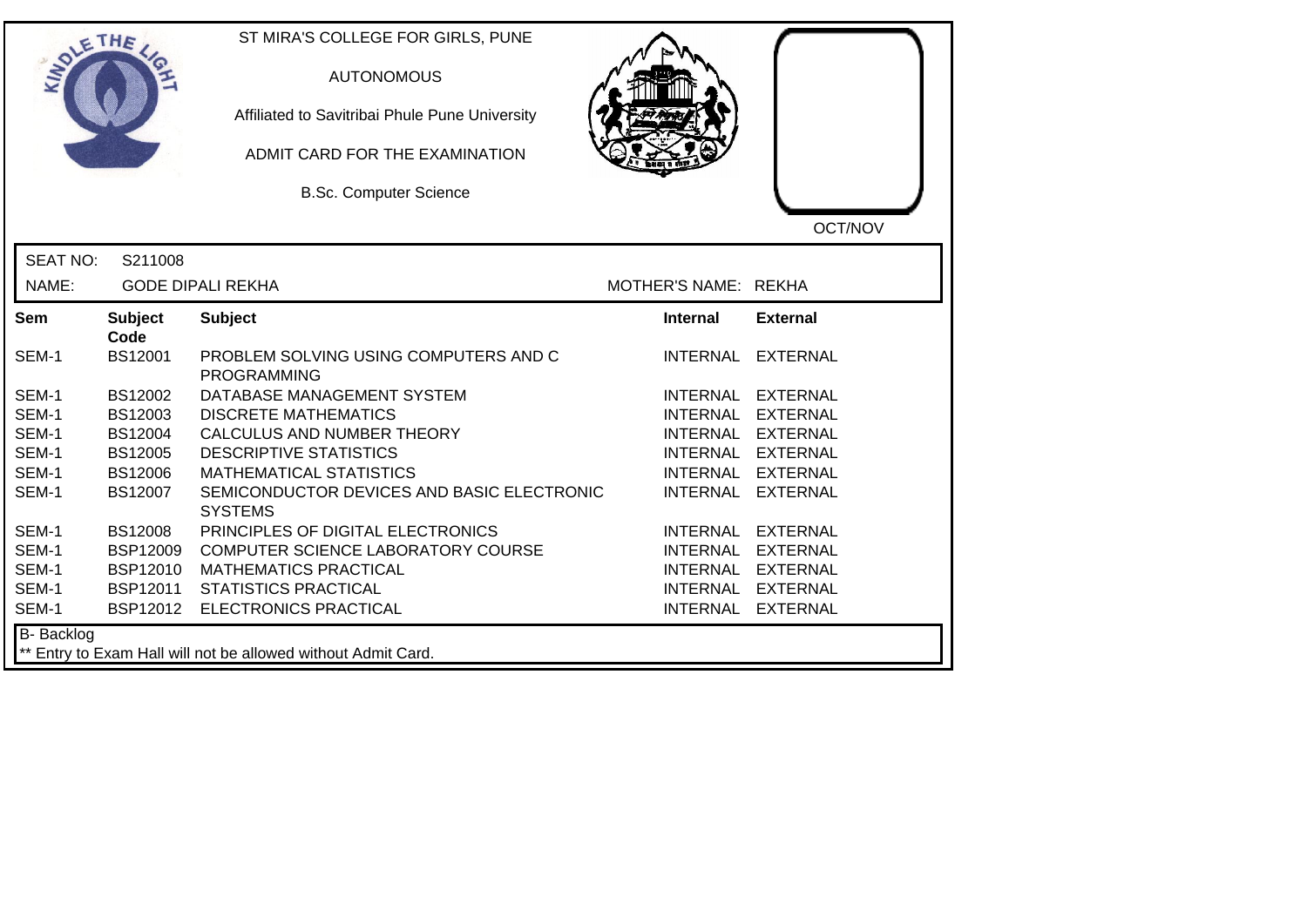| DLETHE          |                        | ST MIRA'S COLLEGE FOR GIRLS, PUNE<br><b>AUTONOMOUS</b><br>Affiliated to Savitribai Phule Pune University<br>ADMIT CARD FOR THE EXAMINATION<br><b>B.Sc. Computer Science</b> |                       | OCT/NOV           |
|-----------------|------------------------|-----------------------------------------------------------------------------------------------------------------------------------------------------------------------------|-----------------------|-------------------|
| <b>SEAT NO:</b> | S211029                |                                                                                                                                                                             |                       |                   |
| NAME:           |                        | KAPSE NAMRATA SHASHIKANT                                                                                                                                                    | MOTHER'S NAME: LALITA |                   |
| Sem             | <b>Subject</b><br>Code | <b>Subject</b>                                                                                                                                                              | <b>Internal</b>       | <b>External</b>   |
| SEM-1           | <b>BS12001</b>         | PROBLEM SOLVING USING COMPUTERS AND C<br><b>PROGRAMMING</b>                                                                                                                 |                       | INTERNAL EXTERNAL |
| SEM-1           | BS12002                | DATABASE MANAGEMENT SYSTEM                                                                                                                                                  |                       | INTERNAL EXTERNAL |
| SEM-1           | BS12003                | <b>DISCRETE MATHEMATICS</b>                                                                                                                                                 |                       | INTERNAL EXTERNAL |
| SEM-1           | BS12004                | CALCULUS AND NUMBER THEORY                                                                                                                                                  |                       | INTERNAL EXTERNAL |
| SEM-1           | BS12005                | <b>DESCRIPTIVE STATISTICS</b>                                                                                                                                               |                       | INTERNAL EXTERNAL |
| SEM-1           | <b>BS12006</b>         | <b>MATHEMATICAL STATISTICS</b>                                                                                                                                              |                       | INTERNAL EXTERNAL |
| SEM-1           | BS12007                | SEMICONDUCTOR DEVICES AND BASIC ELECTRONIC<br><b>SYSTEMS</b>                                                                                                                |                       | INTERNAL EXTERNAL |
| SEM-1           | <b>BS12008</b>         | PRINCIPLES OF DIGITAL ELECTRONICS                                                                                                                                           |                       | INTERNAL EXTERNAL |
| SEM-1           | <b>BSP12009</b>        | COMPUTER SCIENCE LABORATORY COURSE                                                                                                                                          |                       | INTERNAL EXTERNAL |
| SEM-1           | <b>BSP12010</b>        | <b>MATHEMATICS PRACTICAL</b>                                                                                                                                                |                       | INTERNAL EXTERNAL |
| SEM-1           | BSP12011               | <b>STATISTICS PRACTICAL</b>                                                                                                                                                 |                       | INTERNAL EXTERNAL |
| SEM-1           |                        | BSP12012 ELECTRONICS PRACTICAL                                                                                                                                              |                       | INTERNAL EXTERNAL |
| B- Backlog      |                        | ** Entry to Exam Hall will not be allowed without Admit Card.                                                                                                               |                       |                   |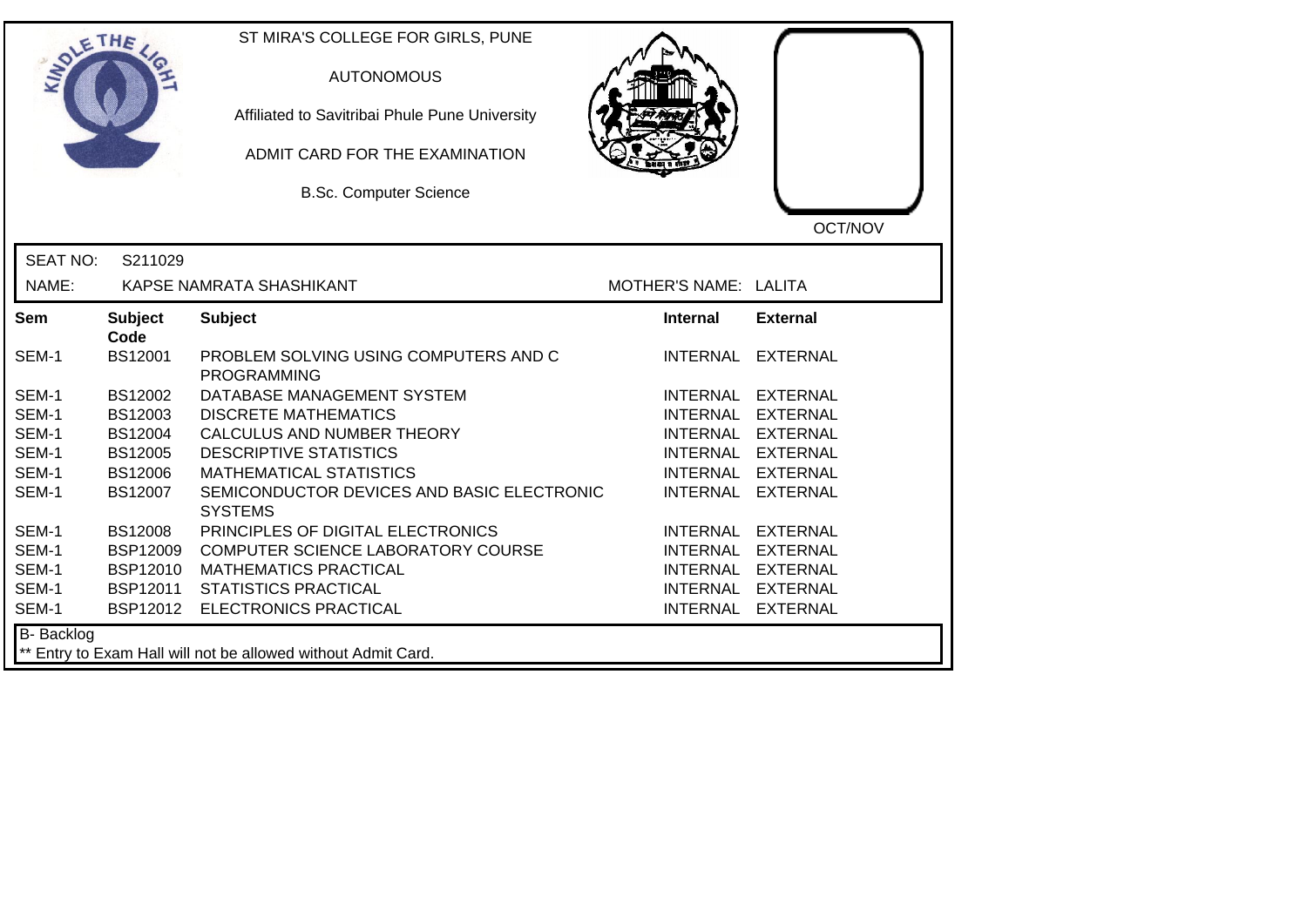| SOLETHE .       |                        | ST MIRA'S COLLEGE FOR GIRLS, PUNE<br><b>AUTONOMOUS</b><br>Affiliated to Savitribai Phule Pune University<br>ADMIT CARD FOR THE EXAMINATION<br><b>B.Sc. Computer Science</b> |                      |                   |
|-----------------|------------------------|-----------------------------------------------------------------------------------------------------------------------------------------------------------------------------|----------------------|-------------------|
|                 |                        |                                                                                                                                                                             |                      | OCT/NOV           |
| <b>SEAT NO:</b> | S211043                |                                                                                                                                                                             |                      |                   |
| NAME:           |                        | <b>DUBEY SAKSHI VIJAY</b>                                                                                                                                                   | MOTHER'S NAME: KUSUM |                   |
| <b>Sem</b>      | <b>Subject</b><br>Code | <b>Subject</b>                                                                                                                                                              | <b>Internal</b>      | <b>External</b>   |
| SEM-1           | <b>BS12001</b>         | PROBLEM SOLVING USING COMPUTERS AND C<br><b>PROGRAMMING</b>                                                                                                                 | INTERNAL             | EXTERNAL          |
| SEM-1           | BS12002                | DATABASE MANAGEMENT SYSTEM                                                                                                                                                  | <b>INTERNAL</b>      | <b>EXTERNAL</b>   |
| SEM-1           | BS12003                | <b>DISCRETE MATHEMATICS</b>                                                                                                                                                 | <b>INTERNAL</b>      | <b>EXTERNAL</b>   |
| SEM-1           | BS12004                | CALCULUS AND NUMBER THEORY                                                                                                                                                  |                      | INTERNAL EXTERNAL |
| SEM-1           | <b>BS12005</b>         | <b>DESCRIPTIVE STATISTICS</b>                                                                                                                                               |                      | INTERNAL EXTERNAL |
| SEM-1           | <b>BS12006</b>         | <b>MATHEMATICAL STATISTICS</b>                                                                                                                                              | <b>INTERNAL</b>      | <b>EXTERNAL</b>   |
| SEM-1           | BS12007                | SEMICONDUCTOR DEVICES AND BASIC ELECTRONIC<br><b>SYSTEMS</b>                                                                                                                | <b>INTERNAL</b>      | <b>EXTERNAL</b>   |
| SEM-1           | <b>BS12008</b>         | PRINCIPLES OF DIGITAL ELECTRONICS                                                                                                                                           | <b>INTERNAL</b>      | <b>EXTERNAL</b>   |
| SEM-1           | <b>BSP12009</b>        | COMPUTER SCIENCE LABORATORY COURSE                                                                                                                                          | <b>INTERNAL</b>      | <b>EXTERNAL</b>   |
| SEM-1           | <b>BSP12010</b>        | <b>MATHEMATICS PRACTICAL</b>                                                                                                                                                | <b>INTERNAL</b>      | <b>EXTERNAL</b>   |
| SEM-1           | BSP12011               | <b>STATISTICS PRACTICAL</b>                                                                                                                                                 | <b>INTERNAL</b>      | <b>EXTERNAL</b>   |
| SEM-1           |                        | BSP12012 ELECTRONICS PRACTICAL                                                                                                                                              |                      | INTERNAL EXTERNAL |
| B- Backlog      |                        | ** Entry to Exam Hall will not be allowed without Admit Card.                                                                                                               |                      |                   |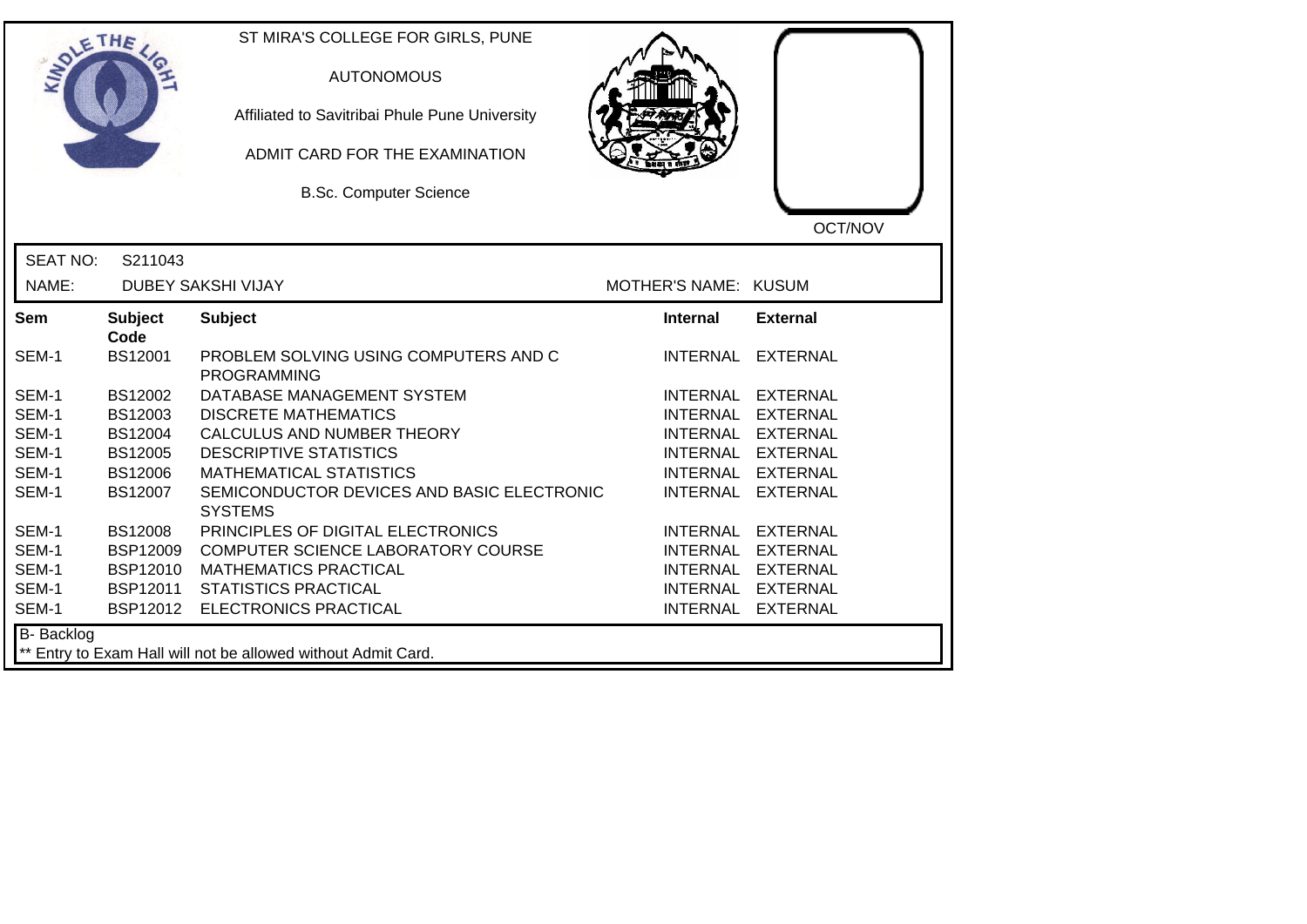| OLETHE           |                        | ST MIRA'S COLLEGE FOR GIRLS, PUNE<br><b>AUTONOMOUS</b><br>Affiliated to Savitribai Phule Pune University<br>ADMIT CARD FOR THE EXAMINATION<br><b>B.Sc. Computer Science</b> |                        | OCT/NOV           |
|------------------|------------------------|-----------------------------------------------------------------------------------------------------------------------------------------------------------------------------|------------------------|-------------------|
| <b>SEAT NO:</b>  | S211052                |                                                                                                                                                                             |                        |                   |
| NAME:            |                        | <b>TAMHANE SAMEERA SUNIL</b>                                                                                                                                                | MOTHER'S NAME: MADHURI |                   |
| Sem              | <b>Subject</b><br>Code | <b>Subject</b>                                                                                                                                                              | <b>Internal</b>        | <b>External</b>   |
| SEM-1            | <b>BS12001</b>         | PROBLEM SOLVING USING COMPUTERS AND C<br><b>PROGRAMMING</b>                                                                                                                 |                        | INTERNAL EXTERNAL |
| SEM-1            | BS12002                | DATABASE MANAGEMENT SYSTEM                                                                                                                                                  |                        | INTERNAL EXTERNAL |
| SEM-1            | BS12003                | <b>DISCRETE MATHEMATICS</b>                                                                                                                                                 | <b>INTERNAL</b>        | <b>EXTERNAL</b>   |
| SEM-1            | BS12004                | CALCULUS AND NUMBER THEORY                                                                                                                                                  |                        | INTERNAL EXTERNAL |
| SEM-1            | <b>BS12005</b>         | <b>DESCRIPTIVE STATISTICS</b>                                                                                                                                               |                        | INTERNAL EXTERNAL |
| SEM-1            | <b>BS12006</b>         | <b>MATHEMATICAL STATISTICS</b>                                                                                                                                              |                        | INTERNAL EXTERNAL |
| SEM-1            | <b>BS12007</b>         | SEMICONDUCTOR DEVICES AND BASIC ELECTRONIC<br><b>SYSTEMS</b>                                                                                                                | <b>INTERNAL</b>        | <b>EXTERNAL</b>   |
| SEM-1            | <b>BS12008</b>         | PRINCIPLES OF DIGITAL ELECTRONICS                                                                                                                                           | <b>INTERNAL</b>        | EXTERNAL          |
| SEM-1            | <b>BSP12009</b>        | COMPUTER SCIENCE LABORATORY COURSE                                                                                                                                          |                        | INTERNAL EXTERNAL |
| SEM-1            | <b>BSP12010</b>        | <b>MATHEMATICS PRACTICAL</b>                                                                                                                                                |                        | INTERNAL EXTERNAL |
| SEM-1            | BSP12011               | <b>STATISTICS PRACTICAL</b>                                                                                                                                                 |                        | INTERNAL EXTERNAL |
| SEM-1            |                        | BSP12012 ELECTRONICS PRACTICAL                                                                                                                                              |                        | INTERNAL EXTERNAL |
| B- Backlog<br>** |                        | Entry to Exam Hall will not be allowed without Admit Card.                                                                                                                  |                        |                   |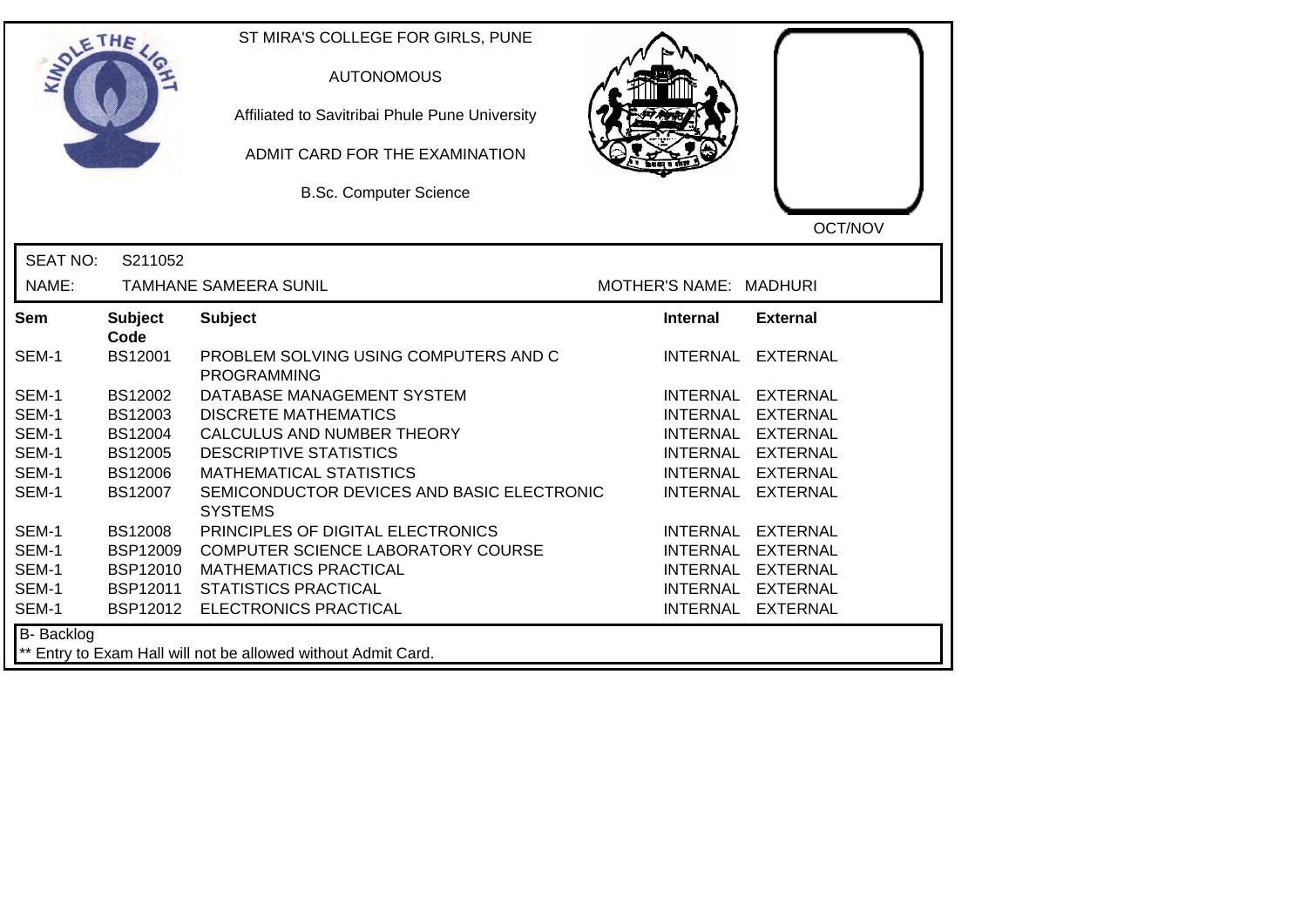|                     | ETHE                   | ST MIRA'S COLLEGE FOR GIRLS, PUNE<br><b>AUTONOMOUS</b><br>Affiliated to Savitribai Phule Pune University<br>ADMIT CARD FOR THE EXAMINATION<br><b>B.Sc. Computer Science</b> |                      | OCT/NOV           |
|---------------------|------------------------|-----------------------------------------------------------------------------------------------------------------------------------------------------------------------------|----------------------|-------------------|
| <b>SEAT NO:</b>     | S211017                |                                                                                                                                                                             |                      |                   |
| NAME:               |                        | MASRAM KAJAL DASHRATH                                                                                                                                                       | MOTHER'S NAME: SHALU |                   |
| <b>Sem</b>          | <b>Subject</b><br>Code | <b>Subject</b>                                                                                                                                                              | <b>Internal</b>      | <b>External</b>   |
| SEM-1               | <b>BS12001</b>         | PROBLEM SOLVING USING COMPUTERS AND C<br><b>PROGRAMMING</b>                                                                                                                 |                      | INTERNAL EXTERNAL |
| SEM-1               | BS12002                | DATABASE MANAGEMENT SYSTEM                                                                                                                                                  |                      | INTERNAL EXTERNAL |
| SEM-1               | BS12003                | <b>DISCRETE MATHEMATICS</b>                                                                                                                                                 |                      | INTERNAL EXTERNAL |
| SEM-1               | BS12004                | CALCULUS AND NUMBER THEORY                                                                                                                                                  |                      | INTERNAL EXTERNAL |
| SEM-1               | <b>BS12005</b>         | <b>DESCRIPTIVE STATISTICS</b>                                                                                                                                               |                      | INTERNAL EXTERNAL |
| SEM-1               | BS12006                | <b>MATHEMATICAL STATISTICS</b>                                                                                                                                              | <b>INTERNAL</b>      | <b>EXTERNAL</b>   |
| SEM-1               | <b>BS12007</b>         | SEMICONDUCTOR DEVICES AND BASIC ELECTRONIC<br><b>SYSTEMS</b>                                                                                                                |                      | INTERNAL EXTERNAL |
| SEM-1               | <b>BS12008</b>         | PRINCIPLES OF DIGITAL ELECTRONICS                                                                                                                                           | <b>INTERNAL</b>      | <b>EXTERNAL</b>   |
| SEM-1               | <b>BSP12009</b>        | COMPUTER SCIENCE LABORATORY COURSE                                                                                                                                          |                      | INTERNAL EXTERNAL |
| SEM-1               | <b>BSP12010</b>        | <b>MATHEMATICS PRACTICAL</b>                                                                                                                                                |                      | INTERNAL EXTERNAL |
| SEM-1               | <b>BSP12011</b>        | <b>STATISTICS PRACTICAL</b>                                                                                                                                                 |                      | INTERNAL EXTERNAL |
| SEM-1               |                        | BSP12012 ELECTRONICS PRACTICAL                                                                                                                                              |                      | INTERNAL EXTERNAL |
| B- Backlog<br>$***$ |                        | Entry to Exam Hall will not be allowed without Admit Card.                                                                                                                  |                      |                   |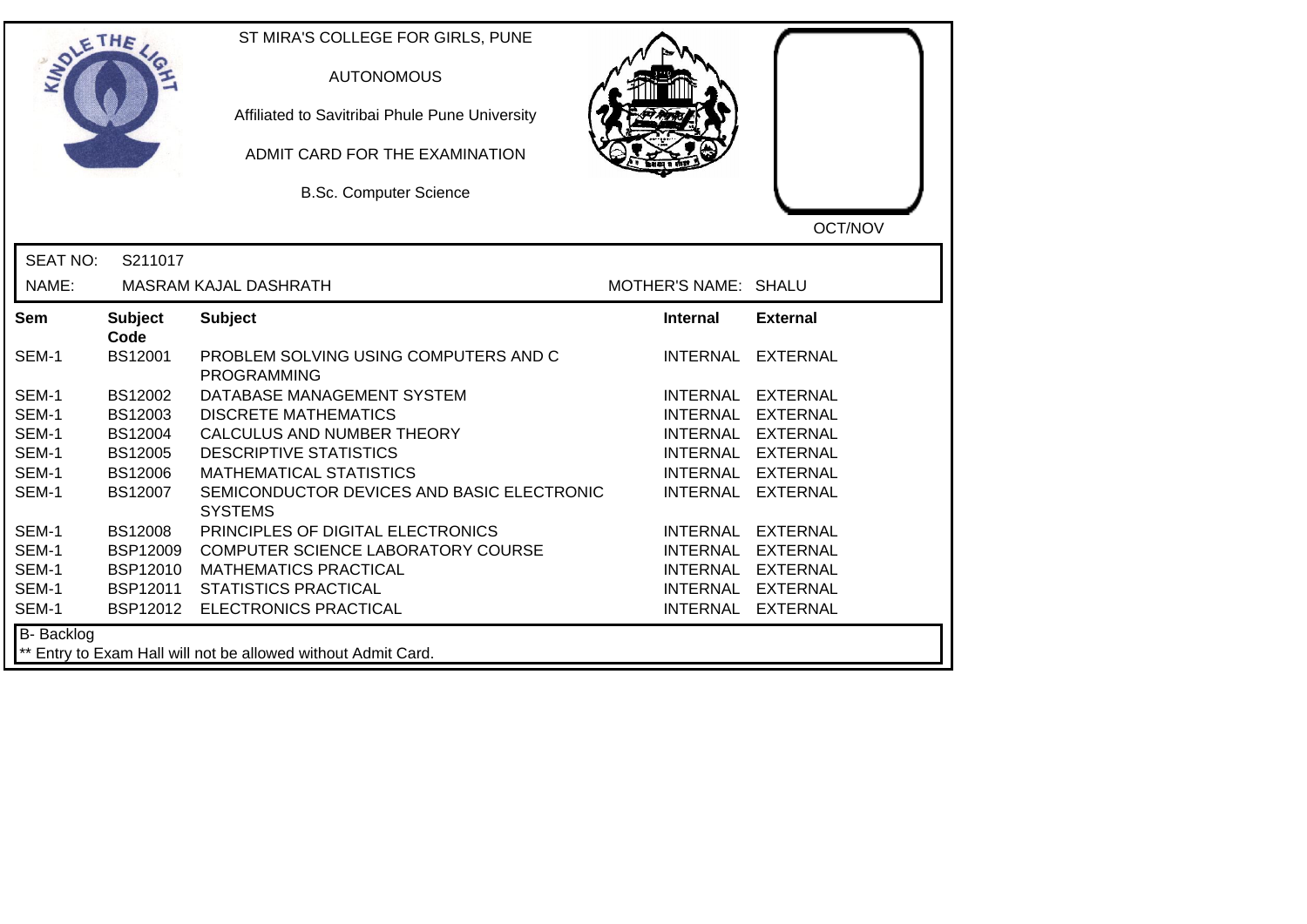| SOLE THE        |                        | ST MIRA'S COLLEGE FOR GIRLS, PUNE<br><b>AUTONOMOUS</b><br>Affiliated to Savitribai Phule Pune University<br>ADMIT CARD FOR THE EXAMINATION<br><b>B.Sc. Computer Science</b> |                       | OCT/NOV           |
|-----------------|------------------------|-----------------------------------------------------------------------------------------------------------------------------------------------------------------------------|-----------------------|-------------------|
| <b>SEAT NO:</b> | S211021                |                                                                                                                                                                             |                       |                   |
| NAME:           |                        | <b>GARAD KOMAL BALASAHEB</b>                                                                                                                                                | MOTHER'S NAME: VARSHA |                   |
| Sem             | <b>Subject</b>         | <b>Subject</b>                                                                                                                                                              | <b>Internal</b>       | <b>External</b>   |
| SEM-1           | Code<br><b>BS12001</b> | PROBLEM SOLVING USING COMPUTERS AND C<br><b>PROGRAMMING</b>                                                                                                                 | INTERNAL              | <b>EXTERNAL</b>   |
| SEM-1           | BS12002                | DATABASE MANAGEMENT SYSTEM                                                                                                                                                  | <b>INTERNAL</b>       | <b>EXTERNAL</b>   |
| SEM-1           | BS12003                | <b>DISCRETE MATHEMATICS</b>                                                                                                                                                 | <b>INTERNAL</b>       | <b>EXTERNAL</b>   |
| SEM-1           | BS12004                | CALCULUS AND NUMBER THEORY                                                                                                                                                  |                       | INTERNAL EXTERNAL |
| SEM-1           | <b>BS12005</b>         | <b>DESCRIPTIVE STATISTICS</b>                                                                                                                                               | <b>INTERNAL</b>       | <b>EXTERNAL</b>   |
| SEM-1           | <b>BS12006</b>         | <b>MATHEMATICAL STATISTICS</b>                                                                                                                                              | <b>INTERNAL</b>       | <b>EXTERNAL</b>   |
| SEM-1           | BS12007                | SEMICONDUCTOR DEVICES AND BASIC ELECTRONIC<br><b>SYSTEMS</b>                                                                                                                | <b>INTERNAL</b>       | <b>EXTERNAL</b>   |
| SEM-1           | <b>BS12008</b>         | PRINCIPLES OF DIGITAL ELECTRONICS                                                                                                                                           | <b>INTERNAL</b>       | <b>EXTERNAL</b>   |
| SEM-1           | BSP12009               | COMPUTER SCIENCE LABORATORY COURSE                                                                                                                                          | <b>INTERNAL</b>       | <b>EXTERNAL</b>   |
| SEM-1           | BSP12010               | <b>MATHEMATICS PRACTICAL</b>                                                                                                                                                | <b>INTERNAL</b>       | <b>EXTERNAL</b>   |
| SEM-1           | BSP12011               | <b>STATISTICS PRACTICAL</b>                                                                                                                                                 | <b>INTERNAL</b>       | <b>EXTERNAL</b>   |
| SEM-1           |                        | BSP12012 ELECTRONICS PRACTICAL                                                                                                                                              |                       | INTERNAL EXTERNAL |
| B- Backlog      |                        | ** Entry to Exam Hall will not be allowed without Admit Card.                                                                                                               |                       |                   |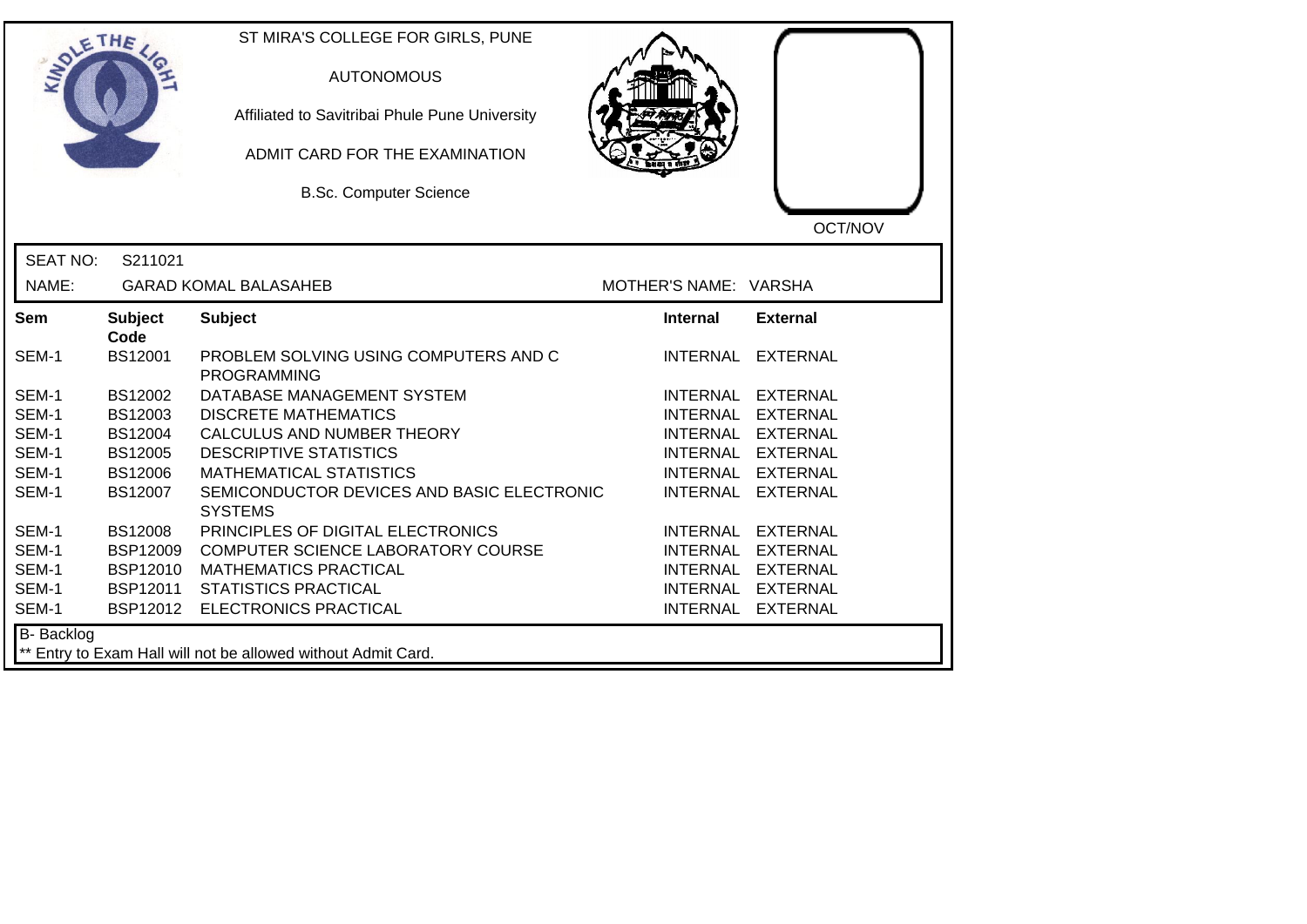| <b>SOLETHE</b>  |                        | ST MIRA'S COLLEGE FOR GIRLS, PUNE<br><b>AUTONOMOUS</b><br>Affiliated to Savitribai Phule Pune University<br>ADMIT CARD FOR THE EXAMINATION<br><b>B.Sc. Computer Science</b> |                        | OCT/NOV           |
|-----------------|------------------------|-----------------------------------------------------------------------------------------------------------------------------------------------------------------------------|------------------------|-------------------|
| <b>SEAT NO:</b> | S211055                |                                                                                                                                                                             |                        |                   |
| NAME:           |                        | KAKADE TEJASHWINI JALINDAR                                                                                                                                                  | MOTHER'S NAME: ASHWINI |                   |
| Sem             | <b>Subject</b><br>Code | <b>Subject</b>                                                                                                                                                              | Internal               | <b>External</b>   |
| SEM-1           | <b>BS12001</b>         | PROBLEM SOLVING USING COMPUTERS AND C<br><b>PROGRAMMING</b>                                                                                                                 | <b>INTERNAL</b>        | <b>EXTERNAL</b>   |
| SEM-1           | BS12002                | DATABASE MANAGEMENT SYSTEM                                                                                                                                                  |                        | INTERNAL EXTERNAL |
| SEM-1           | BS12003                | <b>DISCRETE MATHEMATICS</b>                                                                                                                                                 |                        | INTERNAL EXTERNAL |
| SEM-1           | <b>BS12004</b>         | CALCULUS AND NUMBER THEORY                                                                                                                                                  |                        | INTERNAL EXTERNAL |
| SEM-1           | <b>BS12005</b>         | <b>DESCRIPTIVE STATISTICS</b>                                                                                                                                               |                        | INTERNAL EXTERNAL |
| SEM-1           | <b>BS12006</b>         | <b>MATHEMATICAL STATISTICS</b>                                                                                                                                              |                        | INTERNAL EXTERNAL |
| SEM-1           | BS12007                | SEMICONDUCTOR DEVICES AND BASIC ELECTRONIC<br><b>SYSTEMS</b>                                                                                                                | <b>INTERNAL</b>        | <b>EXTERNAL</b>   |
| SEM-1           | <b>BS12008</b>         | PRINCIPLES OF DIGITAL ELECTRONICS                                                                                                                                           |                        | INTERNAL EXTERNAL |
| SEM-1           | <b>BSP12009</b>        | COMPUTER SCIENCE LABORATORY COURSE                                                                                                                                          |                        | INTERNAL EXTERNAL |
| SEM-1           | <b>BSP12010</b>        | <b>MATHEMATICS PRACTICAL</b>                                                                                                                                                |                        | INTERNAL EXTERNAL |
| SEM-1           | BSP12011               | <b>STATISTICS PRACTICAL</b>                                                                                                                                                 |                        | INTERNAL EXTERNAL |
| SEM-1           | BSP12012               | ELECTRONICS PRACTICAL                                                                                                                                                       |                        | INTERNAL EXTERNAL |
| B- Backlog      |                        | ** Entry to Exam Hall will not be allowed without Admit Card.                                                                                                               |                        |                   |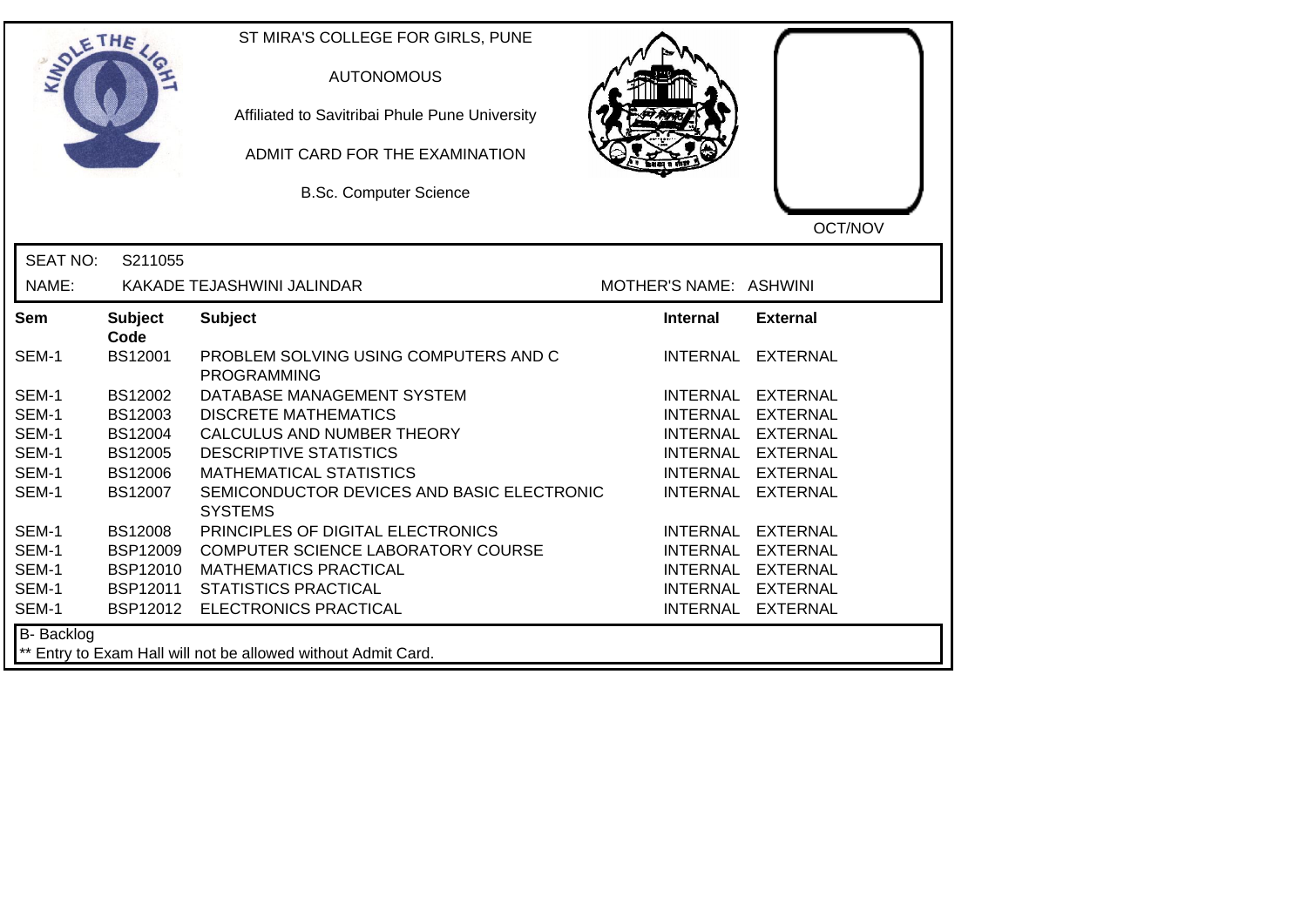|                 | ETHE                   | ST MIRA'S COLLEGE FOR GIRLS, PUNE<br><b>AUTONOMOUS</b><br>Affiliated to Savitribai Phule Pune University<br>ADMIT CARD FOR THE EXAMINATION<br><b>B.Sc. Computer Science</b> |                            | OCT/NOV           |
|-----------------|------------------------|-----------------------------------------------------------------------------------------------------------------------------------------------------------------------------|----------------------------|-------------------|
| <b>SEAT NO:</b> | S211003                |                                                                                                                                                                             |                            |                   |
| NAME:           |                        | <b>SIRVI KHUSHBOO ASHOK</b>                                                                                                                                                 | MOTHER'S NAME: BHAVARIDEVI |                   |
| Sem             | <b>Subject</b><br>Code | <b>Subject</b>                                                                                                                                                              | <b>Internal</b>            | <b>External</b>   |
| SEM-1           | <b>BS12001</b>         | PROBLEM SOLVING USING COMPUTERS AND C<br><b>PROGRAMMING</b>                                                                                                                 | <b>INTERNAL</b>            | <b>EXTERNAL</b>   |
| SEM-1           | <b>BS12002</b>         | DATABASE MANAGEMENT SYSTEM                                                                                                                                                  |                            | INTERNAL EXTERNAL |
| SEM-1           | BS12003                | <b>DISCRETE MATHEMATICS</b>                                                                                                                                                 |                            | INTERNAL EXTERNAL |
| SEM-1           | <b>BS12004</b>         | CALCULUS AND NUMBER THEORY                                                                                                                                                  |                            | INTERNAL EXTERNAL |
| SEM-1           | <b>BS12005</b>         | <b>DESCRIPTIVE STATISTICS</b>                                                                                                                                               |                            | INTERNAL EXTERNAL |
| SEM-1           | <b>BS12006</b>         | <b>MATHEMATICAL STATISTICS</b>                                                                                                                                              |                            | INTERNAL EXTERNAL |
| SEM-1           | <b>BS12007</b>         | SEMICONDUCTOR DEVICES AND BASIC ELECTRONIC<br><b>SYSTEMS</b>                                                                                                                | <b>INTERNAL</b>            | <b>EXTERNAL</b>   |
| SEM-1           | <b>BS12008</b>         | PRINCIPLES OF DIGITAL ELECTRONICS                                                                                                                                           | <b>INTERNAL</b>            | <b>EXTERNAL</b>   |
| SEM-1           | <b>BSP12009</b>        | COMPUTER SCIENCE LABORATORY COURSE                                                                                                                                          |                            | INTERNAL EXTERNAL |
| SEM-1           | <b>BSP12010</b>        | <b>MATHEMATICS PRACTICAL</b>                                                                                                                                                | <b>INTERNAL</b>            | <b>EXTERNAL</b>   |
| SEM-1           | BSP12011               | <b>STATISTICS PRACTICAL</b>                                                                                                                                                 |                            | INTERNAL EXTERNAL |
| SEM-1           | BSP12012               | <b>ELECTRONICS PRACTICAL</b>                                                                                                                                                |                            | INTERNAL EXTERNAL |
| B- Backlog      |                        | ** Entry to Exam Hall will not be allowed without Admit Card.                                                                                                               |                            |                   |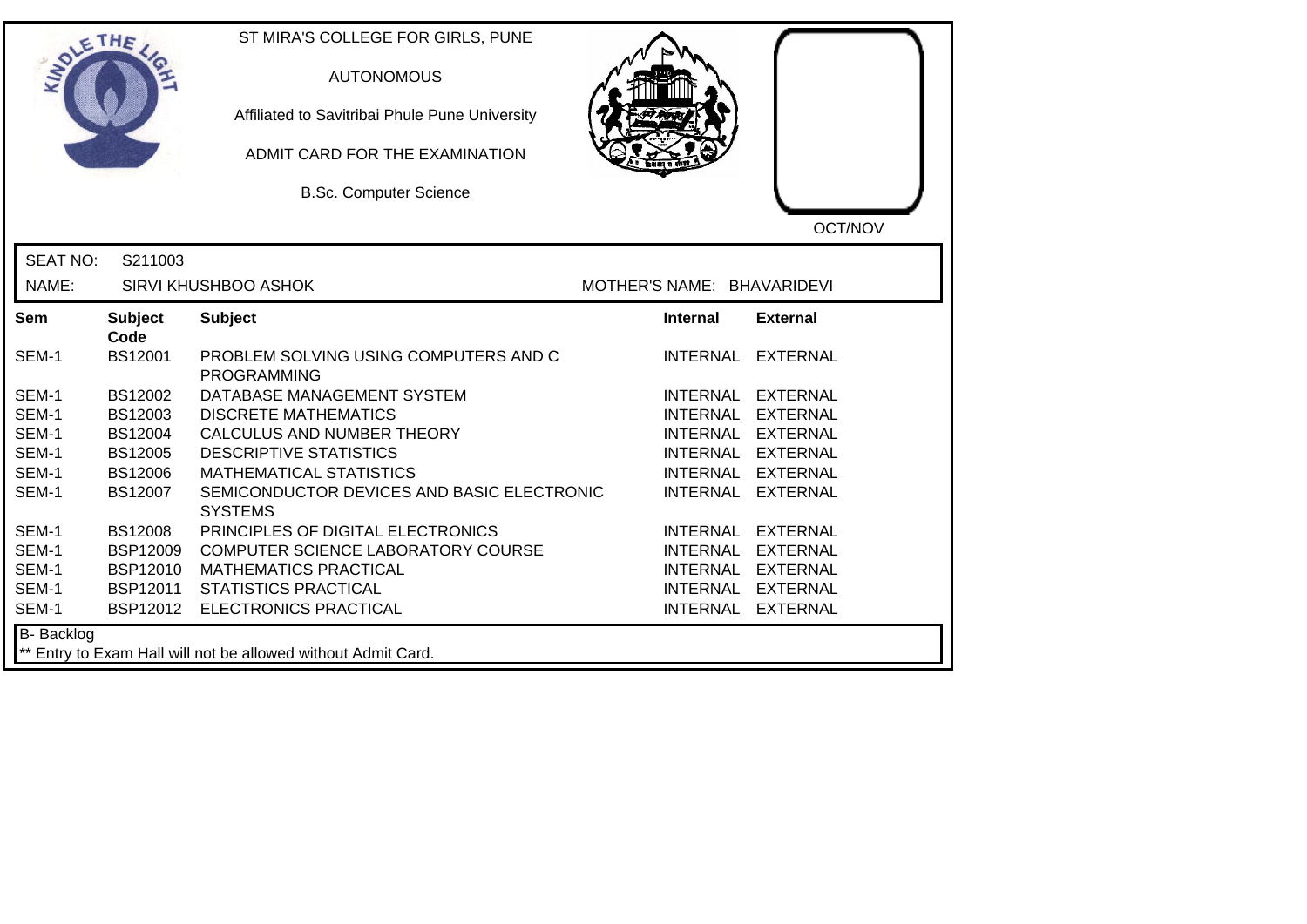| SOLETHE .         |                        | ST MIRA'S COLLEGE FOR GIRLS, PUNE<br><b>AUTONOMOUS</b><br>Affiliated to Savitribai Phule Pune University<br>ADMIT CARD FOR THE EXAMINATION<br><b>B.Sc. Computer Science</b> |                        | OCT/NOV           |
|-------------------|------------------------|-----------------------------------------------------------------------------------------------------------------------------------------------------------------------------|------------------------|-------------------|
| <b>SEAT NO:</b>   | S211006                |                                                                                                                                                                             |                        |                   |
| NAME:             |                        | AUTADE RENUKA DATTATRAY                                                                                                                                                     | MOTHER'S NAME: JAYSHRI |                   |
| Sem               | <b>Subject</b><br>Code | <b>Subject</b>                                                                                                                                                              | Internal               | <b>External</b>   |
| SEM-1             | BS12001                | PROBLEM SOLVING USING COMPUTERS AND C<br><b>PROGRAMMING</b>                                                                                                                 |                        | INTERNAL EXTERNAL |
| SEM-1             | BS12002                | DATABASE MANAGEMENT SYSTEM                                                                                                                                                  |                        | INTERNAL EXTERNAL |
| SEM-1             | BS12003                | <b>DISCRETE MATHEMATICS</b>                                                                                                                                                 |                        | INTERNAL EXTERNAL |
| SEM-1             | <b>BS12004</b>         | CALCULUS AND NUMBER THEORY                                                                                                                                                  |                        | INTERNAL EXTERNAL |
| SEM-1             | <b>BS12005</b>         | <b>DESCRIPTIVE STATISTICS</b>                                                                                                                                               |                        | INTERNAL EXTERNAL |
| SEM-1             | <b>BS12006</b>         | <b>MATHEMATICAL STATISTICS</b>                                                                                                                                              | INTERNAL               | <b>EXTERNAL</b>   |
| SEM-1             | <b>BS12007</b>         | SEMICONDUCTOR DEVICES AND BASIC ELECTRONIC<br><b>SYSTEMS</b>                                                                                                                | <b>INTERNAL</b>        | <b>EXTERNAL</b>   |
| SEM-1             | <b>BS12008</b>         | PRINCIPLES OF DIGITAL ELECTRONICS                                                                                                                                           |                        | INTERNAL EXTERNAL |
| SEM-1             | <b>BSP12009</b>        | COMPUTER SCIENCE LABORATORY COURSE                                                                                                                                          |                        | INTERNAL EXTERNAL |
| SEM-1             | <b>BSP12010</b>        | <b>MATHEMATICS PRACTICAL</b>                                                                                                                                                |                        | INTERNAL EXTERNAL |
| SEM-1             | <b>BSP12011</b>        | <b>STATISTICS PRACTICAL</b>                                                                                                                                                 |                        | INTERNAL EXTERNAL |
| SEM-1             | BSP12012               | ELECTRONICS PRACTICAL                                                                                                                                                       |                        | INTERNAL EXTERNAL |
| <b>B-</b> Backlog |                        | ** Entry to Exam Hall will not be allowed without Admit Card.                                                                                                               |                        |                   |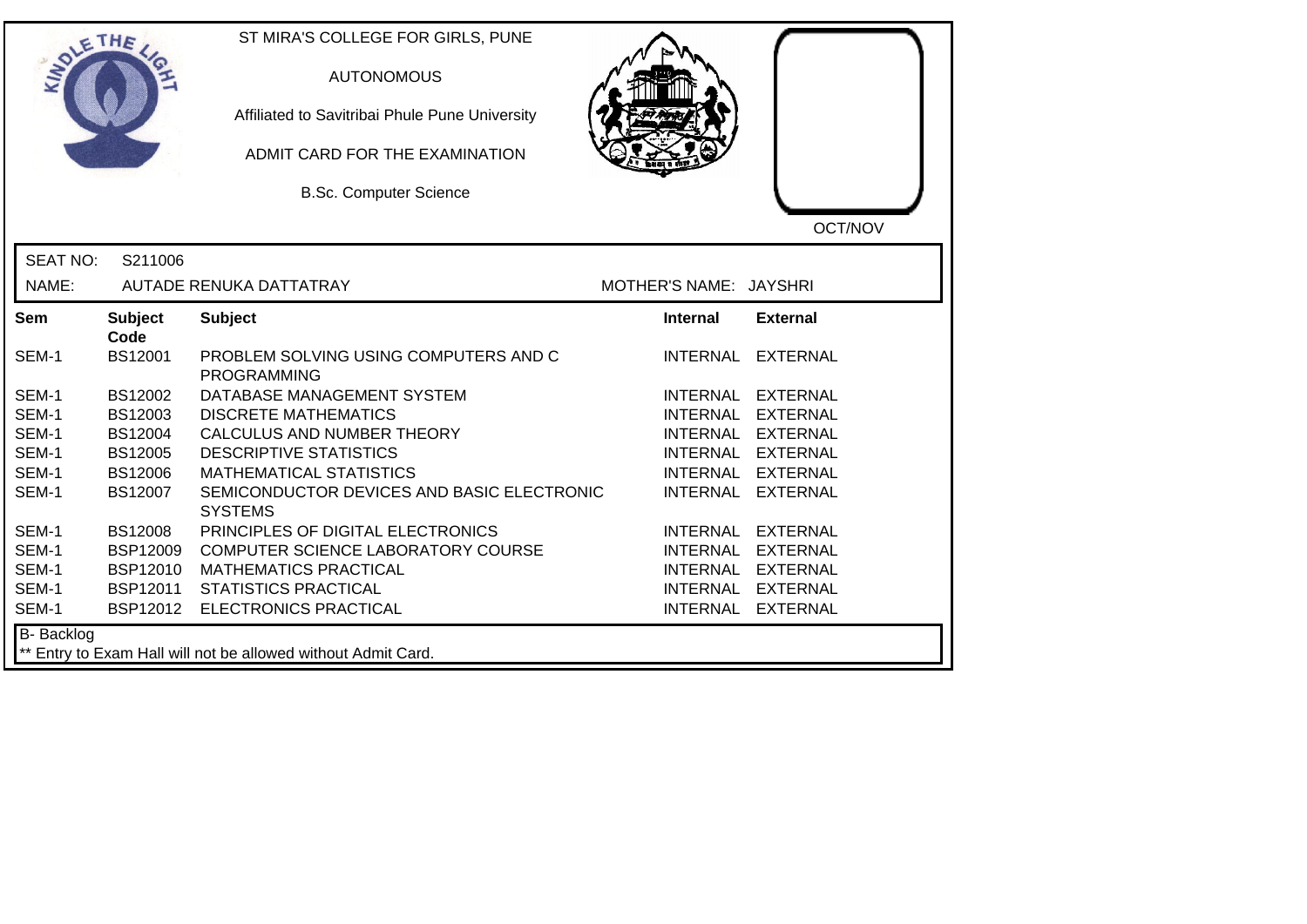| OLETHE          |                        | ST MIRA'S COLLEGE FOR GIRLS, PUNE<br><b>AUTONOMOUS</b><br>Affiliated to Savitribai Phule Pune University<br>ADMIT CARD FOR THE EXAMINATION<br><b>B.Sc. Computer Science</b> |                      | OCT/NOV           |
|-----------------|------------------------|-----------------------------------------------------------------------------------------------------------------------------------------------------------------------------|----------------------|-------------------|
| <b>SEAT NO:</b> | S211009                |                                                                                                                                                                             |                      |                   |
| NAME:           |                        | <b>GUJAR FALGUNI NITIN</b>                                                                                                                                                  | MOTHER'S NAME: PADMA |                   |
| <b>Sem</b>      | <b>Subject</b><br>Code | <b>Subject</b>                                                                                                                                                              | <b>Internal</b>      | <b>External</b>   |
| SEM-1           | <b>BS12001</b>         | PROBLEM SOLVING USING COMPUTERS AND C<br><b>PROGRAMMING</b>                                                                                                                 |                      | INTERNAL EXTERNAL |
| SEM-1           | BS12002                | DATABASE MANAGEMENT SYSTEM                                                                                                                                                  |                      | INTERNAL EXTERNAL |
| SEM-1           | BS12003                | <b>DISCRETE MATHEMATICS</b>                                                                                                                                                 |                      | INTERNAL EXTERNAL |
| SEM-1           | BS12004                | CALCULUS AND NUMBER THEORY                                                                                                                                                  |                      | INTERNAL EXTERNAL |
| SEM-1           | BS12005                | <b>DESCRIPTIVE STATISTICS</b>                                                                                                                                               |                      | INTERNAL EXTERNAL |
| SEM-1           | <b>BS12006</b>         | <b>MATHEMATICAL STATISTICS</b>                                                                                                                                              |                      | INTERNAL EXTERNAL |
| SEM-1           | BS12007                | SEMICONDUCTOR DEVICES AND BASIC ELECTRONIC<br><b>SYSTEMS</b>                                                                                                                |                      | INTERNAL EXTERNAL |
| SEM-1           | <b>BS12008</b>         | PRINCIPLES OF DIGITAL ELECTRONICS                                                                                                                                           |                      | INTERNAL EXTERNAL |
| SEM-1           | <b>BSP12009</b>        | COMPUTER SCIENCE LABORATORY COURSE                                                                                                                                          |                      | INTERNAL EXTERNAL |
| SEM-1           | <b>BSP12010</b>        | <b>MATHEMATICS PRACTICAL</b>                                                                                                                                                |                      | INTERNAL EXTERNAL |
| SEM-1           | BSP12011               | <b>STATISTICS PRACTICAL</b>                                                                                                                                                 |                      | INTERNAL EXTERNAL |
| SEM-1           | BSP12012               | <b>ELECTRONICS PRACTICAL</b>                                                                                                                                                |                      | INTERNAL EXTERNAL |
| B- Backlog      |                        | ** Entry to Exam Hall will not be allowed without Admit Card.                                                                                                               |                      |                   |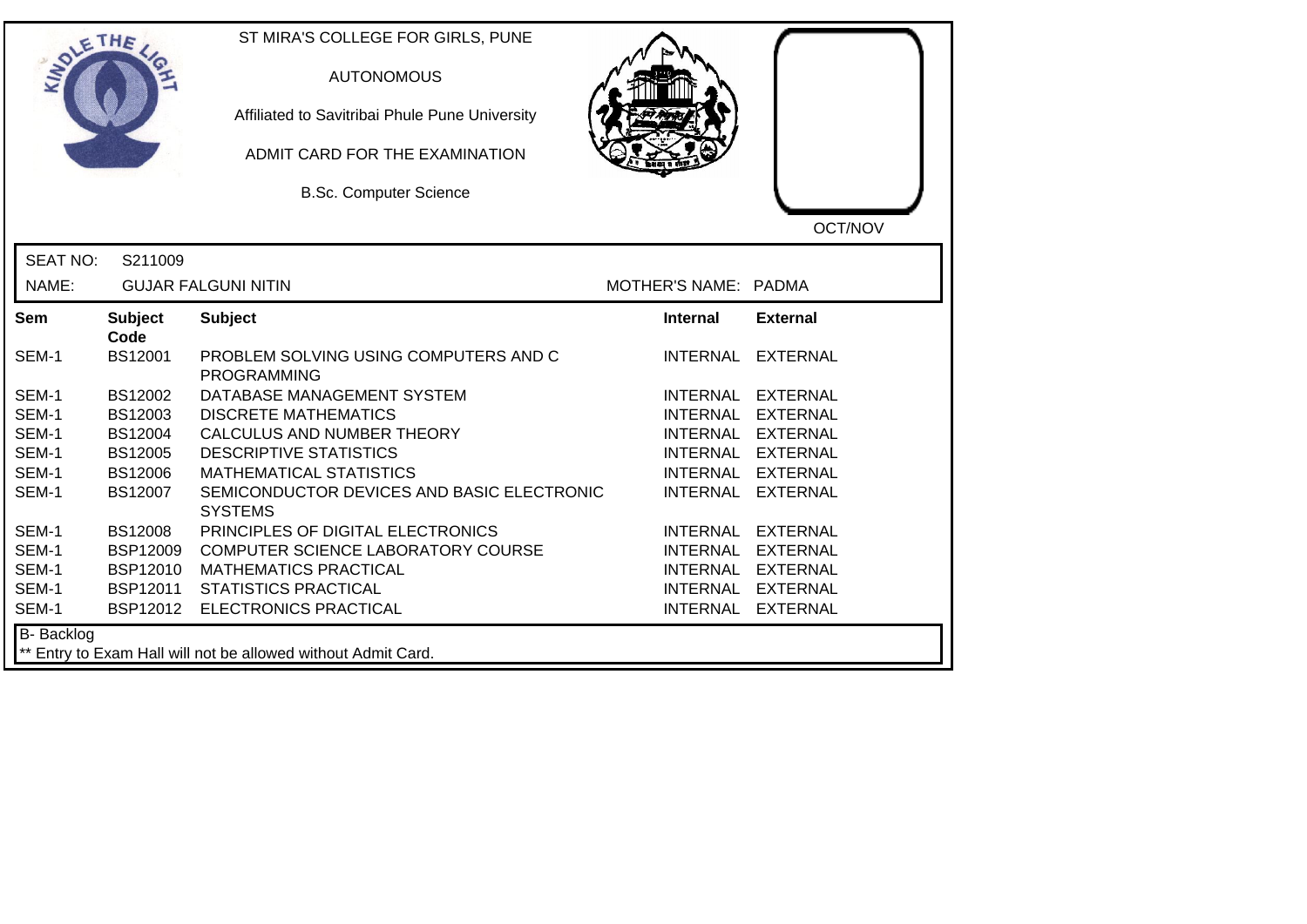| SOLE THE        |                        | ST MIRA'S COLLEGE FOR GIRLS, PUNE<br><b>AUTONOMOUS</b><br>Affiliated to Savitribai Phule Pune University<br>ADMIT CARD FOR THE EXAMINATION<br><b>B.Sc. Computer Science</b> |                        | OCT/NOV           |
|-----------------|------------------------|-----------------------------------------------------------------------------------------------------------------------------------------------------------------------------|------------------------|-------------------|
| <b>SEAT NO:</b> | S211048                |                                                                                                                                                                             |                        |                   |
| NAME:           |                        | DEDGE SNEHAL RAMESH                                                                                                                                                         | MOTHER'S NAME: MANISHA |                   |
| Sem             | <b>Subject</b><br>Code | <b>Subject</b>                                                                                                                                                              | <b>Internal</b>        | <b>External</b>   |
| SEM-1           | BS12001                | PROBLEM SOLVING USING COMPUTERS AND C<br><b>PROGRAMMING</b>                                                                                                                 |                        | INTERNAL EXTERNAL |
| SEM-1           | BS12002                | DATABASE MANAGEMENT SYSTEM                                                                                                                                                  |                        | INTERNAL EXTERNAL |
| SEM-1           | BS12003                | <b>DISCRETE MATHEMATICS</b>                                                                                                                                                 |                        | INTERNAL EXTERNAL |
| SEM-1           | BS12004                | CALCULUS AND NUMBER THEORY                                                                                                                                                  |                        | INTERNAL EXTERNAL |
| SEM-1           | <b>BS12005</b>         | <b>DESCRIPTIVE STATISTICS</b>                                                                                                                                               |                        | INTERNAL EXTERNAL |
| SEM-1           | <b>BS12006</b>         | <b>MATHEMATICAL STATISTICS</b>                                                                                                                                              | <b>INTERNAL</b>        | <b>EXTERNAL</b>   |
| SEM-1           | <b>BS12007</b>         | SEMICONDUCTOR DEVICES AND BASIC ELECTRONIC<br><b>SYSTEMS</b>                                                                                                                | <b>INTERNAL</b>        | <b>EXTERNAL</b>   |
| SEM-1           | <b>BS12008</b>         | PRINCIPLES OF DIGITAL ELECTRONICS                                                                                                                                           |                        | INTERNAL EXTERNAL |
| SEM-1           | <b>BSP12009</b>        | COMPUTER SCIENCE LABORATORY COURSE                                                                                                                                          |                        | INTERNAL EXTERNAL |
| SEM-1           | <b>BSP12010</b>        | <b>MATHEMATICS PRACTICAL</b>                                                                                                                                                |                        | INTERNAL EXTERNAL |
| SEM-1           | <b>BSP12011</b>        | <b>STATISTICS PRACTICAL</b>                                                                                                                                                 |                        | INTERNAL EXTERNAL |
| SEM-1           | BSP12012               | ELECTRONICS PRACTICAL                                                                                                                                                       |                        | INTERNAL EXTERNAL |
| B- Backlog      |                        | ** Entry to Exam Hall will not be allowed without Admit Card.                                                                                                               |                        |                   |